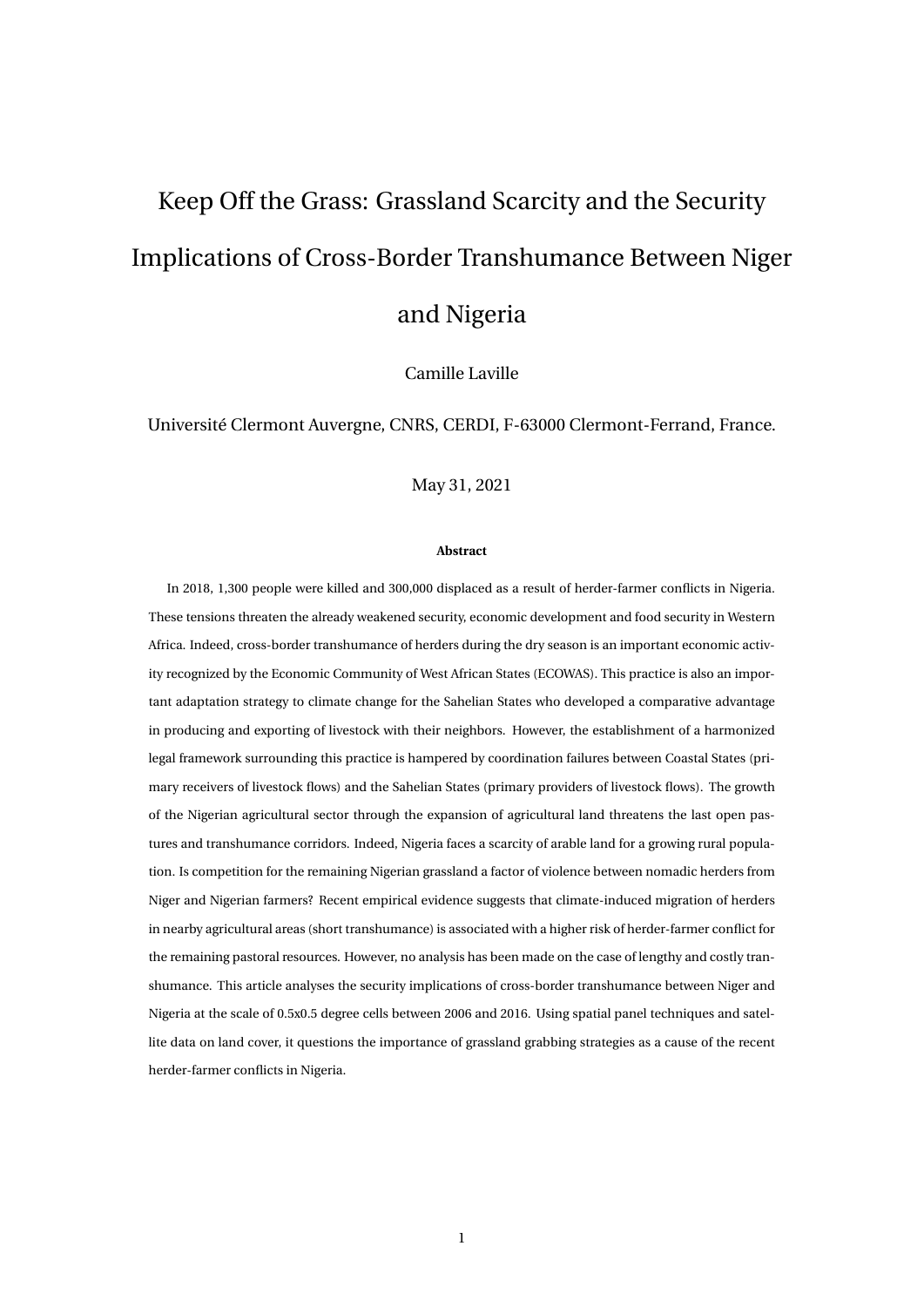#### **1 Introduction**

Many West African countries are experiencing a surge in conflicts involving local pastoralists and farmers (Higazi and Abubakar Ali, 2018). They mostly appear in coastal States following the partial or total destruction of agricultural land on the passage of herds in transhumance. Over the last years, herder-farmer conflicts have taken more lives in Nigeria than in all ECOWAS countries combined (Higazi and Abubakar Ali, 2018). In 2018, more than 1,300 people were killed and 300,000 displaced in Nigeria because of herder-farmer violence (ICG, 2018). On December 3, 2019, the Economic and Social Council and the United Nations Peacebuilding Commission met to discuss cross-border transhumance's economic and security impact in West Africa. This traditional activity, which is linked to the climatic constraints in the Sahel, divides West African countries around the economic benefits of regional integration and the security risk associated with the movement of people and their goods across borders.

The Economic Community of West African States (ECOWAS) recognizes transhumance as an economically and socially important adaptation strategy to climate change. For several Sahelian countries, pastoralism is the only possible activity in the vast arid spaces near the Sahel. This environment-induced specialization gives them a comparative advantage in supplying livestock and livestock-related products to coastal countries.<sup>1</sup> However, the amount of Sahelian pastures fluctuates with climatic conditions, making seasonal migration to the Coastal States the primary adaptation mechanism of Sahelian pastoralists to the depletion of pastures during the dry season. Cross-border transhumance involves seasonal and cyclical migration of herders and their cattle in complementary ecological areas beyond national borders. This practice supplies 65% of cattle meat in Western Africa (Kamuanga et al., 2008) and has proven to be highly resilient to the economic and ecological challenges of the region (Ducrotoy et al., 2016; Leonhardt, 2019). Nigeria imports a large proportion of its meat from neighboring countries $^2$ , particularly Niger through transhumance. During the rainy season (between June and September), both Nigerien and Nigerian nomadic herders take advantage of Nigerien grasslands. During the dry season (between October and May), the herders and their cattle travel several hundred kilometers<sup>3</sup> to the South (in Nigeria), searching for water and pasture.

During transhumance, the herder seeks to maximize the health and size of his herd by reaching successively pastoral resources, knowing that movement has a cost and his information on the localization of grassland over the Nigerian territory is imperfect. Recent empirical work analyzes how climate-motivated migration of herders affects the risk of herder-farmer conflict in Africa (Eberle et al., 2020; McGuirk and Nunn, 2020). Sudden climatic shocks affecting the depletion of grazing resources in pastoral areas can increase the number of herders resorting to transhumance. These movements are associated with a higher risk of herder-farmer conflict in nearby transition areas (i.e., areas suited for agricultural and pastoral activities) as they disrupt tra-

<sup>1</sup>See, for example, https://www.worldbank.org/en/news/press-release/2021/03/30/world-bank-provides-375-million-to-boostefforts-towards-realizing-the-full-potential-of-pastoralism-in-the-sahel, accessed April 2021.

 $^2$ In Nigeria, the livestock sector's contribution to the GDP is around 1.7% (FAO, 2019).

<sup>&</sup>lt;sup>3</sup>Some breeders practice "great nomadism" and cover more than 1000 km (Dia and Duponnois, 2013; Thébaud et al., 2018; Apolloni et al., 2019). Also, transhumance to the southern parts of Nigeria is more frequent since the decline in trypanosomiasis prevalence.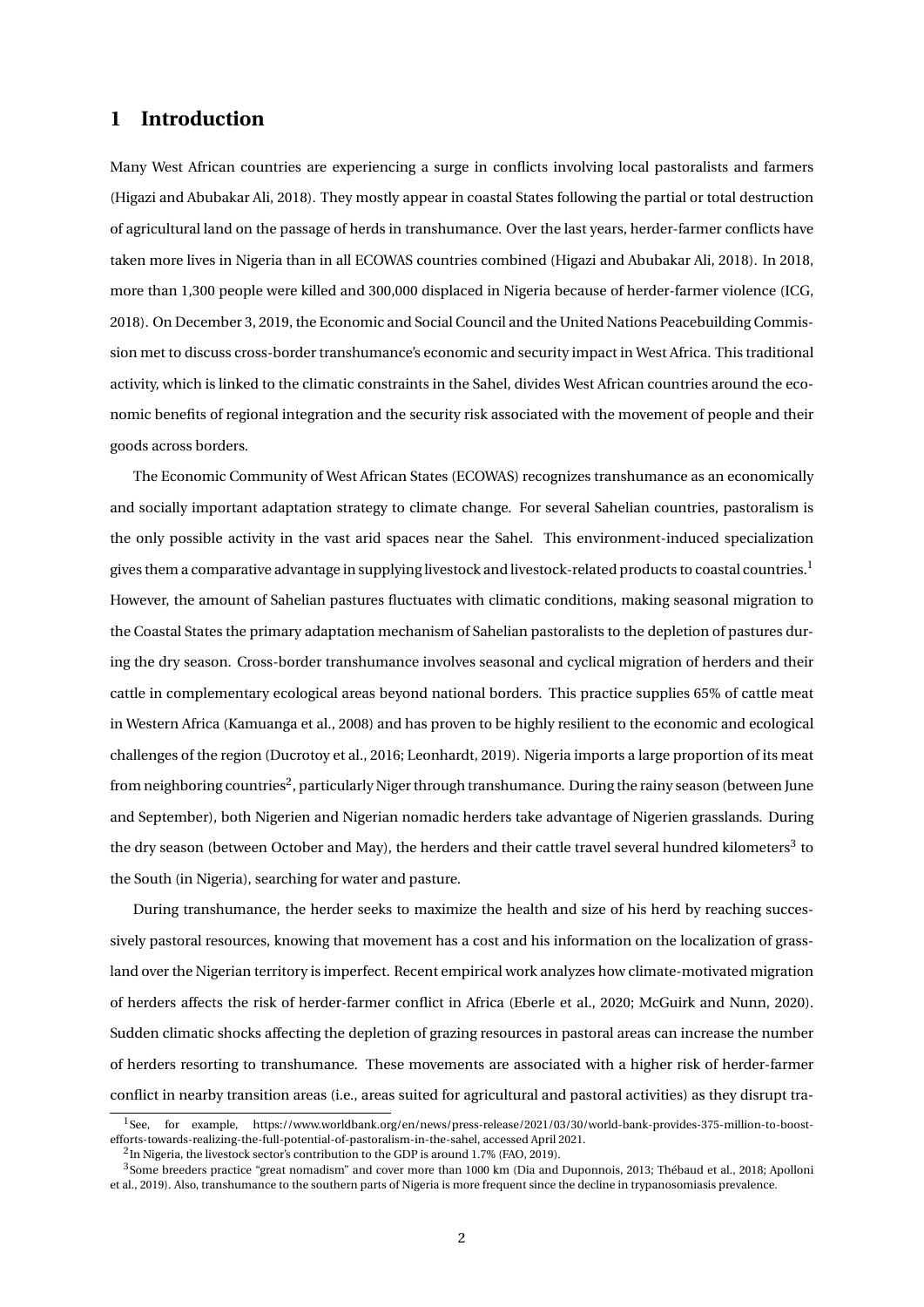ditional informal arrangements between herders and farmers on land use. The authors are interested in migration between a cell (of approximately 55*x*55 kilometers at the equator) and its direct neighboring cells (i.e., "short" migration). Empirically, the herder's itinerary for these short migrations is defined by one area of origin (a pastoral zone) and one destination (a neighboring transition area). In the case of cross-border transhumance between Niger and Nigeria, the itinerary involves one departure area (a pastoral zone in Niger), several destination zones (pastures in Nigeria), and several "transit areas" between them. Conflicts appearing at the destination (where the resource is) may be linked to a competition for the resource in a context of destabilized traditional arrangements. Nonetheless, conflict can appear during transit if the departure and destination are far away. Indeed, the absence of continuous access to pastoral resources can force herders to practice crop encroachment or buy crop residues $^4$  to avoid costly animal diseases or deaths during a long transit. The induced proximity of pastoralists to agricultural areas could increase the risk of herder-farmer conflict.

This article analyzes the economic mechanisms linking climate-related seasonal migration of herders from Niger to conflict with Nigerian farmers. The study of spatial spillovers rising from the localization of the remaining pastures in Nigeria contributes to the recent literature on herder-farmer conflict by exploring the motivations of involved actors. Are herder-farmer conflicts caused by competition for the remaining grasslands or by reducing the opportunity cost of violent appropriation of nearby lower quality grazing resources? Our empirical strategy relies on highly disaggregated information (at the scale of 0.5x0.5 degree latitude and longitude) on land covers, climatic conditions, and cattle grazing clashes in Nigeria. It includes a rich set of fixed effects to rule out competing political, ethnic, and religious mechanisms.<sup>5</sup> This article provides a detailed analysis of the heterogeneous effect of climatic conditions in Niger's grasslands during the rainy season on the risk of herder-farmer conflict in Nigeria during the following dry season. It also analyzes the legal and political framework surrounding nomadic pastoralism at the national (i.e., in Niger and Nigeria) and regional scale (i.e., in the ECOWAS region), highlighting diverging views and ambitions for this practice. This article also contributes to the literature on the effect of resource scarcity on the risk of conflict (De Soysa, 2002; Magnus Theisen, 2008; Urdal, 2005; Almer et al., 2017; Vesco et al., 2020) and the literature on the effect of climate on conflict (Benjaminsen et al., 2012; Fjelde and von Uexkull, 2012; Hendrix and Salehyan, 2012; Harari and Ferrara, 2018).

The remainder of this paper is organized as follows. Section 2 presents the legal framework surrounding cross-border transhumance between Niger and Nigeria. In Section 3, we present the literature and theoretical motivations of this analysis. Section 4 describes the main data. Section 5 presents the empirical challenges and the empirical strategy associated with this study. Section 6 presents our main results. Some robustness checks are presented in Section 7, and we conclude in Section 8.

 $<sup>4</sup>$ In Western Africa, crop residues and wild grasses are increasingly commercialized as pastoral resources by residents. This practice</sup> tends to increase the number of herder-farmer clashes (Leonhardt, 2019)."*Under this pressure, conflicts over the modalities of access to pastoral resources are rife. This often shows in conflicts over the determination of the date, by which harvested fields are opened to pastoralists.*", Leonhardt (2019).

 $^5$ It should be noted that this analysis excludes but makes no judgment on the relative importance of these factors as causes of herderfarmer conflicts.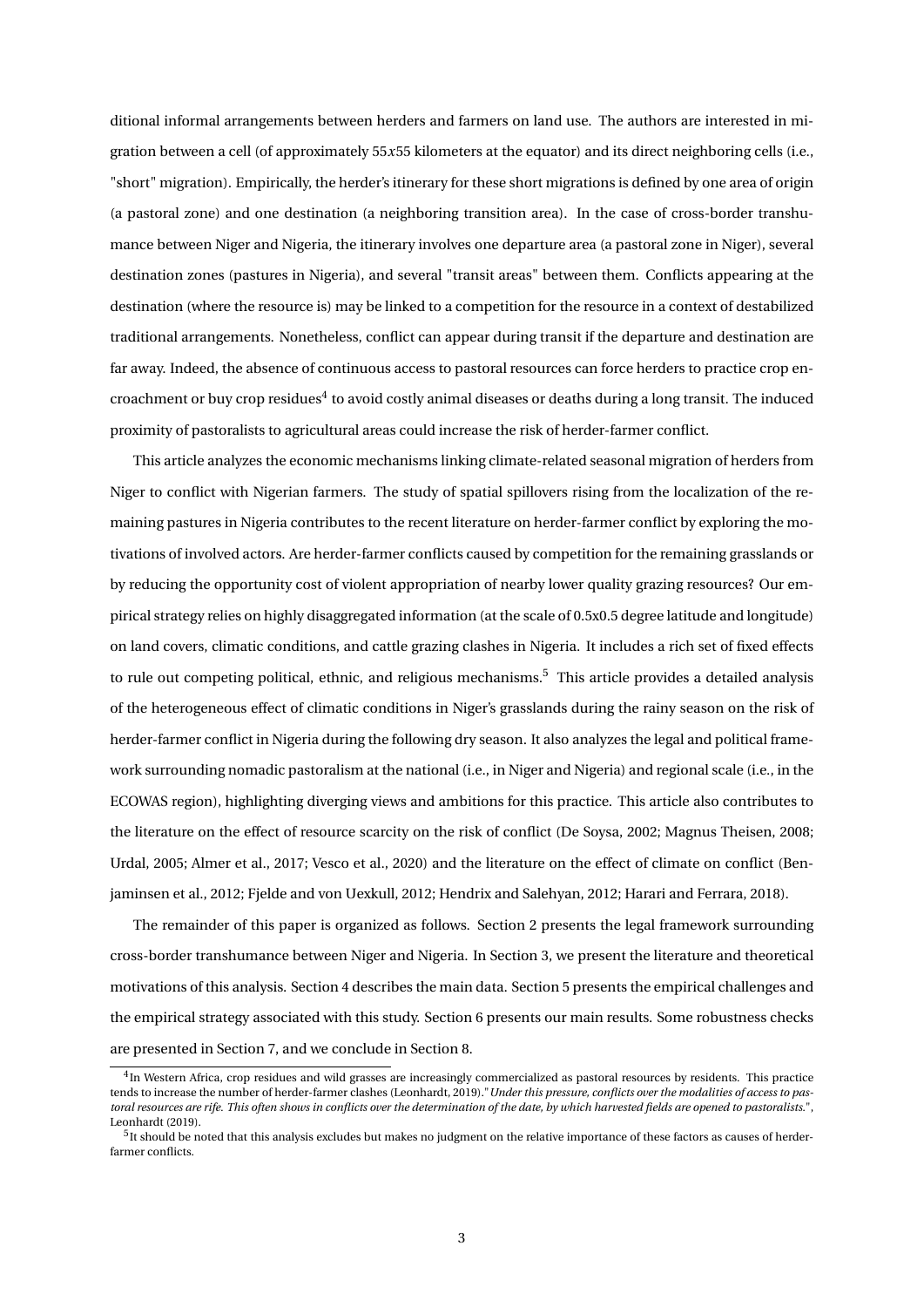#### **2 Background and Legal Context**

#### **2.1 The 1979 ECOWAS Protocol on Free Movement of People and Goods**

Niger and Nigeria are members of the Economic Community of West African States (ECOWAS) since 1975. One of the main objectives of ECOWAS is to accelerate regional development by removing obstacles and barriers to the commercial movement of citizens across the artificial borders created by the colonial powers. It has been the only regional organization in Africa that has recognized the economic value of transhumance and passed legislation ensuring regional livestock mobility.

The 1979 ECOWAS Protocol on Free Movement of People and Goods $^6$  gives ECOWAS citizens the right to enter and reside in the territory of any member state as long as they possess valid travel documents and international health certificates. It also provides member states the right to refuse admission to citizens deemed inadmissible under their national law. Although all ECOWAS countries signed the protocol in 1978, some coastal countries, including Nigeria, have rapidly expressed concern about its implication for national security. The free movement of people and goods across borders could ease criminal activities such as money laundering and traffics (Aduloju and Opanike, 2015). Nonetheless, member states adopt the protocol in 1979 with a threephase implementation plan: (1) the right of entry and the abolition of visas for stays of less than 90 days; (2) the right of residence after 90 days to seek and exercise income-earning employment; and (3) the right of establishment for companies. Only the first phase was implemented. The application of phases (2) and (3) encountered many obstacles, particularly the two oil shocks' consequences on the Nigerian economy. Since the 1980s, Nigeria has regularly resorted to anti-regionalist policies justified by the desire to protect its economy during downturns. These decisions contravene the ECOWAS initiative. In response to the Nigerian economic crisis of 1983, President Shehu's civil administration expelled one million foreign workers, mostly from neighboring countries (Brown, 1989). After the military coup of Major General Muhammadu Buhari, Nigeria launched a "war against indiscipline"<sup>7</sup> which led it to close and secure its borders from April 1984 till March 1986. Again, in May 1985, over a million foreign workers were expelled from Nigeria.

Additional protocols were adopted between 1985 and 1990 $^8$  to commit the Member States, among other things, not to carry out mass expulsions and limit the ground for individual expulsion to reasons of national security, public order, morality, public health, or non-compliance with an essential condition of residence.<sup>9</sup>

The full implementation of the protocol and free movement of people (with their goods and services) has so far never been fully achieved. Economic and security issues both at the national and regional scale are still a source of divergence between Nigeria and ECOWAS regarding the movements of transhumant herders between

<sup>6</sup>1979 Protocol A/P.1/5/79 relating to Free Movement of Persons, Residence and Establishment.

 $^7$ Indiscipline refers to illegal activities such as smuggling or currency trafficking.

<sup>8</sup>1985 Supplementary Protocol A/SP.1/7/85 on the Code of Conduct for the implementation of the Protocol on Free Movement of Persons, the Right of Residence and Establishment; 1986 Supplementary Protocol A/SP.1/7/86 on the Second Phase (Right of Residence); 1989 Supplementary Protocol A/SP.1/6/89 amending and complementing the provisions of Article 7 of the Protocol on Free Movement, Right of Residence and Establishment; and 1990 Supplementary Protocol A/SP.2/5/90 on the Implementation of the Third Phase (Right to Establishment).

 $^9$ Initially, these additions intend to protect the rights of refugees following the civil wars in Liberia, Sierra Leone, and Côte d'Ivoire.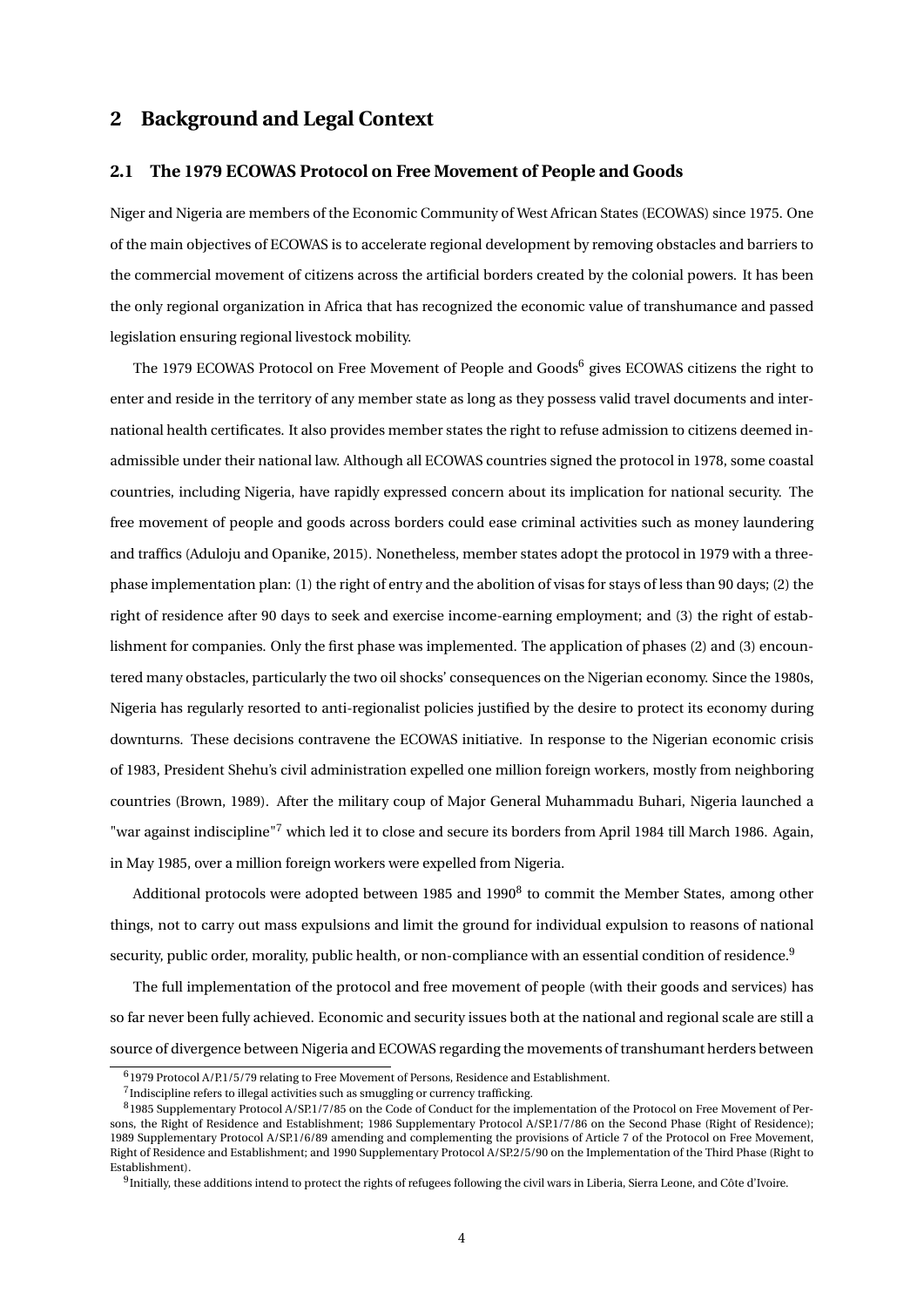Niger and Nigeria. For example, Nigeria again decided to close its border with Niger and Benin in August 2019 to develop a strategy to stem the fraudulent export of agricultural products across the Nigerian border.

#### **2.2 Recent Policies on Transhumance**

#### **ECOWAS**

The 1998 ECOWAS Transhumance  $\text{Protocol}^{10}$  recognizes the economic value of transhumance and authorizes it under certain conditions. The right of free passage of animals requires presenting an ECOWAS International Transhumance Certificate for the herd.<sup>11</sup> Member States of the ECOWAS establish predefined routes while the host countries fix the period during which transhumant animals can enter and leave their territory. Since the ECOWAS Transhumance Protocol, Sahelian States like Niger have implemented new legislation on pastoralism and transhumance. The legislation of Nigeria and other coastal States permits cross-border transhumance as defined by the ECOWAS Protocol, but they also seek to restrict and control it by imposing severe conditions on these flows of foreign breeders.

The regulation related to the ECOWAS Protocol's implementation<sup>12</sup> was promulgated in 2003, five years after the protocol was signed. It stresses that pastoral transhumance contributes to socio-economic development and livestock production's growth, but recommends its gradual replacement by intensive animal husbandry methods (without specifying if this involves the sedentarization of nomadic herders). It formalizes the role of member States in dissemination the content of the Transhumance protocol and establishing/strengthening pastoralist organizations, national committees, and networks able to manage and monitor transhumance. Both State members and the ECOWAS were asked to collaborate to improve knowledge, technical and financial support to pastoralism.

In 2005, the ECOWAS elaborated its first Agricultural Policy (ECOWAP). As part of its implementation and following the 2008 food crisis, the Ministers of Livestock, Trade, and Security of the ECOWAS Member States adopted in 2009 the Guiding Principles for the Development of the Livestock Industry within ECOWAS. They recognize the contribution of the livestock sector to food security and economic development in West Africa. Among the guiding principles, the ministers propose to protect pastoral areas and transhumance corridors through the harmonization of pastoral codes and agro-sylvo-pastoral laws implemented. Furthermore, they recommend the strict implementation of the regulation on the free movement of persons, goods, capital, and services (including the right of entry, residence and establishment). The guiding principles were then used by the ECOWAS Commission to prepare a "Strategic Action Plan for the Development and Transformation of the Livestock Sector in the ECOWAS Region (2011–2020)". In contrast to the 1998 Protocol on transhumance, it recognizes transhumance as a way for herders to cope with climate change. They consider that clashes between nomad herders and farmers are due to grazing deficits, ignorance or difficulty in applying the 1998 Protocol on

 $10$  Decision A/DEC.5/10/98 Relating to the regulations on Transhumance Between the ECOWAS Member States.

 $11$ This document specifies the composition, the vaccination history and the itinerary of the cattle in the host country.

 $12$ Regulation C/REG.3/01/03 Relating to the implementation of the regulations on transhumance between the ECOWAS Member States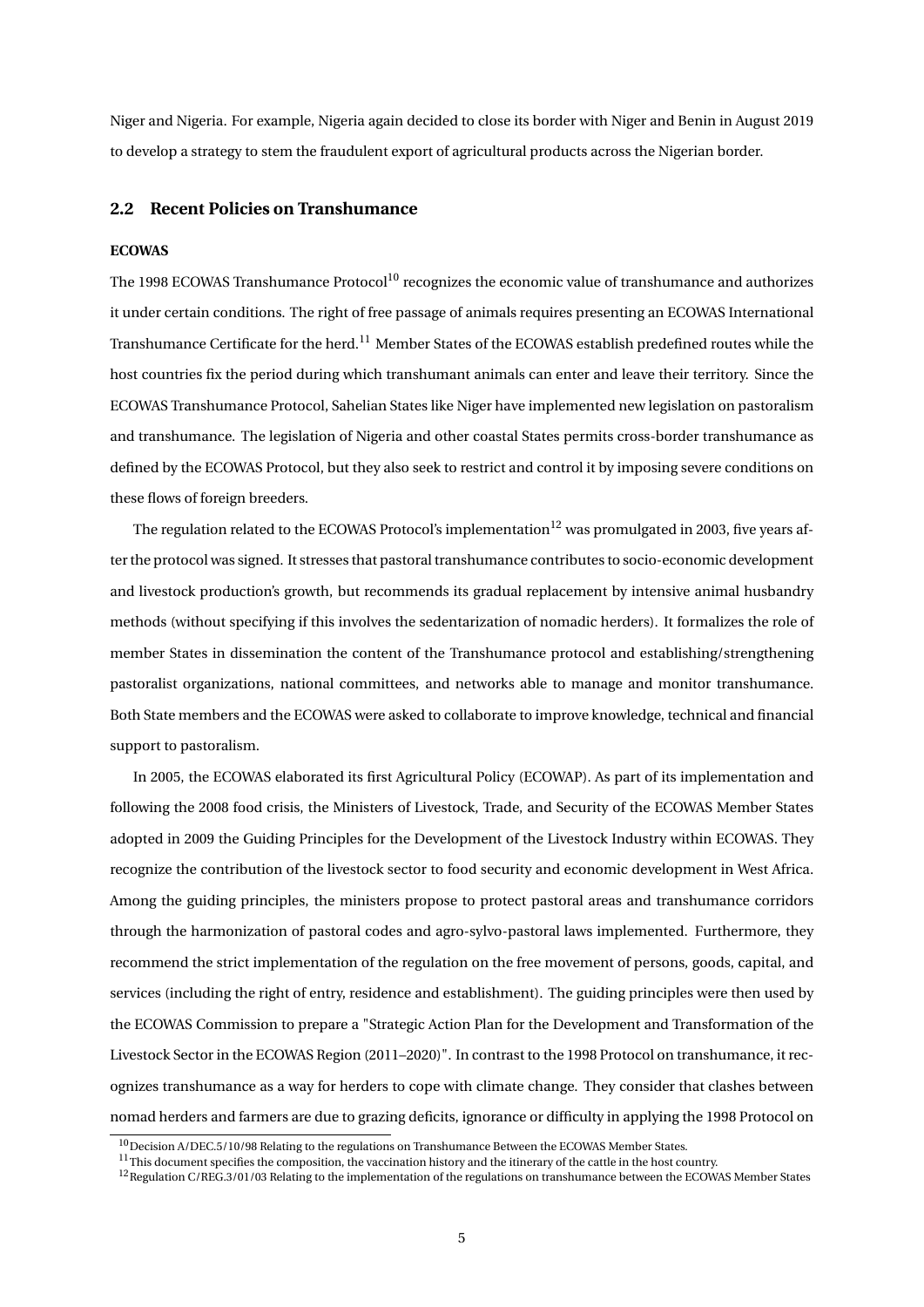Transhumance, irrational management of pastoral grazing resources, weak institutional framework, and coordination failures between member states. The ECOWAS envisages a budget of 52 million dollars to secure and simplify the transnational mobility of pastoralists. It plans to coordinate the mapping of pastures and facilitate the use of corridors (40 million), adapt the legislation on transnational transhumance (7 million), and put in place a regional conflict prevention framework (5 million).<sup>13</sup>

#### **Niger**

Niger is the largest West African country with a land area of 1,270,000 square kilometers. It is an arid country where only 1% of the territory receives the regular and sufficient rainfall necessary for agricultural production. Because of this climate, Niger has a long tradition of livestock production. 87% of its active population still practice animal husbandry as a primary or secondary source of income, and this sector accounts for 13% of Niger's Gross Domestic Product (GDP) and 40% of its agricultural GDP (Rhissa, 2010). In Niger, mobility is a necessity for all agro-pastoral production systems, given the environmental conditions. It is also an expression of cultural identity and reinforcing social ties between pastoralists and farmers (Leonhardt, 2019).<sup>14</sup>

Among ECOWAS members, Niger's legislation on pastoralism is one of the most advanced (Leonhardt, 2019). Niger's GDP depends on the livestock sector at 8.5% (according to 2018 estimations of Niger's national statistics institute). Since 1993, Niger is developing its Rural Code which guides natural resources' use in rural areas. A multi-tiered institutional structure rules the management of natural resources and the registration of land certificates.<sup>15</sup> The 1993 Nigerien Rural code (1993) defines the use rights for pastoralists according to a division of the territory between land affected to agricultural (in the Southern regions with isohyets superior to 300-400 mm) or pastoral activities (public lands in the North). In the official pastoral areas, herders enjoy collective use rights, and large-scale agricultural activity is prohibited (farmers cannot expect compensation for damage on unauthorized fields). To facilitate the cohabitation of farmers and herders in the South, the Rural Code introduces private land ownership for farmers and defines pastoral enclaves (transhumance corridors and grazing areas) for exclusive pastoral use.

The 2010 Ordinance on pastoralism reaffirms several prerogatives of the 1993 Rural Code. It guarantees and recognizes nomadic pastoralism as a fundamental right and prohibits the granting of land concessions in pastoral areas if they obstruct pastoralists' movement. Transhumance is recognized as a sustainable and efficient way of using pastoral resources. Also, all pastoral lands are classified as public domain and protected from agriculture occupation. The ordinance gives herders the right to graze their herds in agricultural zones after harvesting of rain-fed produce. In the case of crisis, including drought-related pasture scarcity, pastoralists are

<sup>&</sup>lt;sup>13</sup>The ECOWAS budget also includes developing a sub-regional transhumance charter and establishing a transhumance observatory.

<sup>&</sup>lt;sup>14</sup>In recent decades, most pastoralists and farmers have diversified their production systems by combining agriculture and animal husbandry. For the Fulani people (approximately 7% of the Nigerien population), breeding is part of their identity and constitutes cultural heritage. Although they now also combine cattle breeding with a certain degree of agriculture and have mostly settled down, they continue to practice transhumance, which involves moving the herds to the South during the dry season to access water points and pastures.

<sup>&</sup>lt;sup>15</sup>There is the National Committee of the Rural Code at the ministerial level, the permanent secretary of the Rural Code at the national and regional level, and land commission at community and departmental levels.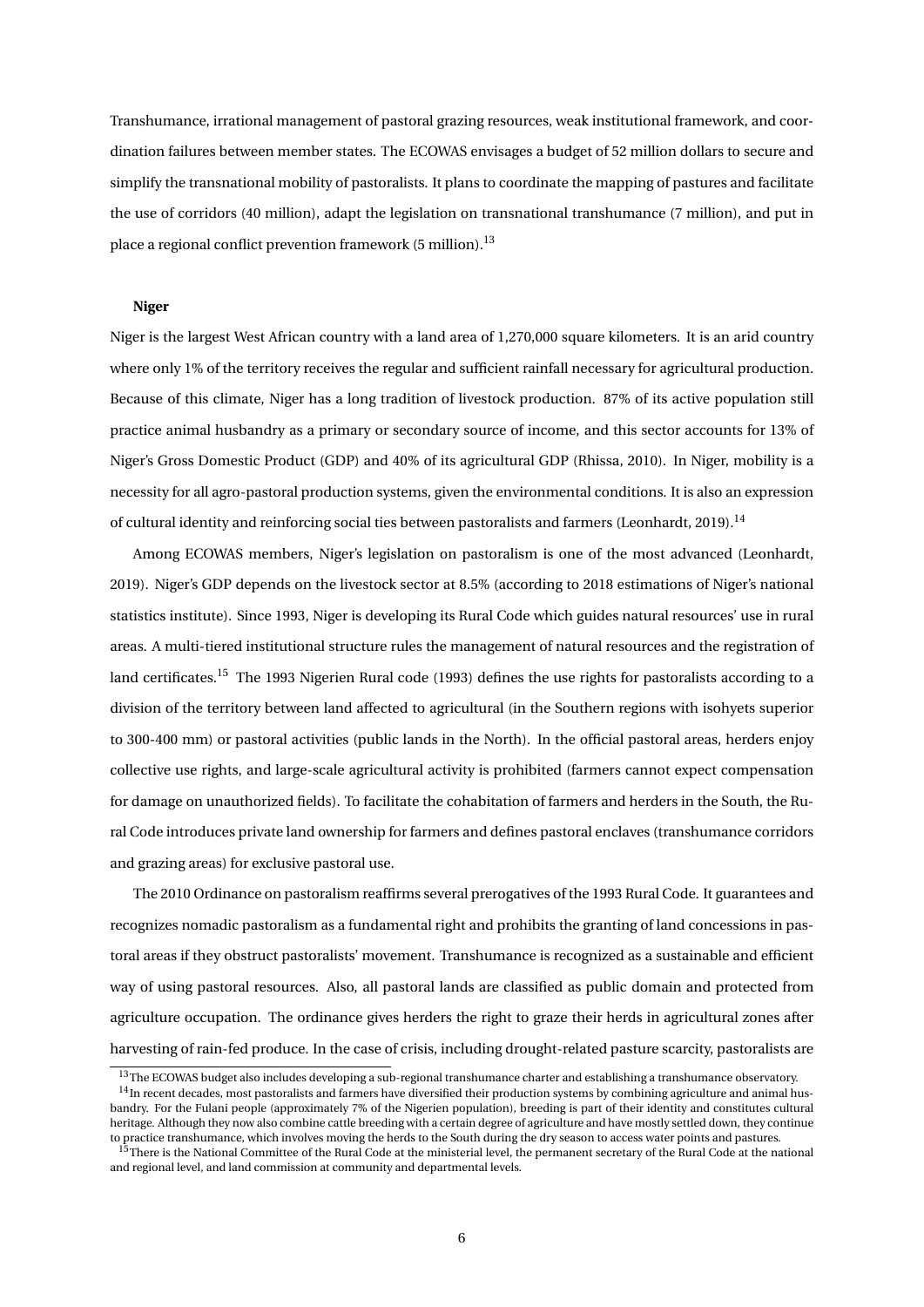authorized to use public ranches and protected forests as an emergency refuge for their cattle. In case of damage on agricultural lands, the Land Commission determines compensation for the farmer that cannot exceed the value of the loss. In case of animal abuse, herders are also eligible for financial compensation according to the animal's value on the livestock market. The 1993 Rural code and the 2010 Ordinance on pastoralism provide a legal framework intending to reduce competition over land between herders and farmers. It indicates a political will to recognize and protect pastoral activities, including transhumance. However, the operationalization of the 2010 ordinance is still in progress. In 2017, only a few decrees were adopted out of the 14 necessary ones.

#### **Nigeria**

The Nigerian economy is dependent on the oil sector (Ross, 2003).<sup>16</sup> This dependency can be detrimental to its economic development because oil abundance can be associated with a natural resource curse (Sala-i Martin and Subramanian, 2013). Oil rents can affect the political and administrative environment and hamper longterm growth by inducing rent-seeking and corruption. It also expose the country to commodity price volatility and Dutch Disease (i.e., appreciation of the real exchange rate in case of positive shocks). The 1972 Nigerian Enterprises Promotion Decree (also referred as the Indigenization Decree) is generally presented as the first step of Nigerian government into the import substitution industrialization (ISI) strategy (Ezeji and Okonkwo, 2014). This type of policy aims at reducing a country's dependency on foreign imports by improving domestic production. The Decree had mixed results, especially for the agricultural sector. Before the mid 1970s, the agricultural sector contributed to over 60% of the GDP and 95% of the Nigerian food needs (Osuntokun et al., 1997). In the 80's, Nigeria turned from a net exporter of agricultural products to a net importer of food items (Akanle et al., 2013). Successive governments implemented various strategies to improve the balance of trade, but Nigeria is still a heavy importer of food item, including meat<sup>17</sup>.

Nigerian legislation has tried for many years to sedentarize transhumant pastoralists to develop intensive livestock ranches, reduce meat imports, and stop conflicts between herders and farmers over grazing lands. In 1942, the "Fulani Settlement Scheme" is the first attempt of Nigeria to sedentarize transhumant pastoralists. Pastoralist households were allocated plots in Plateau State while being encouraged to practice mixed farming.<sup>18</sup> Through the Grazing Reserve Act of 1965, Nigeria tried simultaneously to sedentarize pastoralists (particularly the Fulani) and improve their access to grazing lands and essential equipment. It empowered the Ministry of Animal and Forestry Resources to acquire, preserve, control, and manage grazing resources. It also paved the way for the creation of transhumance routes linking the reserves together. The National Agricultural Policy of 1988 was a second step in this direction. It stipulates that at least 10% of the Nigerian territory (9.8 million acres) would be allocated to grazing reserves. Between 1970 and 1980, nearly 50 million USD were invested by federal and state governments to establish grazing reserves, while the World Bank and USAID provided fi-

<sup>&</sup>lt;sup>16</sup>Between 1970 and 1999, the Nigerian petroleum industry generated about 231 billion dollars in rents, while average income per capita fell from 264 to 250 dollars a year (Ross, 2003).

<sup>17</sup>See, for example, https://www.bbc.com/news/world-africa-49367968, accessed April 2021.

<sup>&</sup>lt;sup>18</sup>The Scheme was finally considered too expensive, and the plots have quickly been replaced by tin mines (Leonhardt, 2019).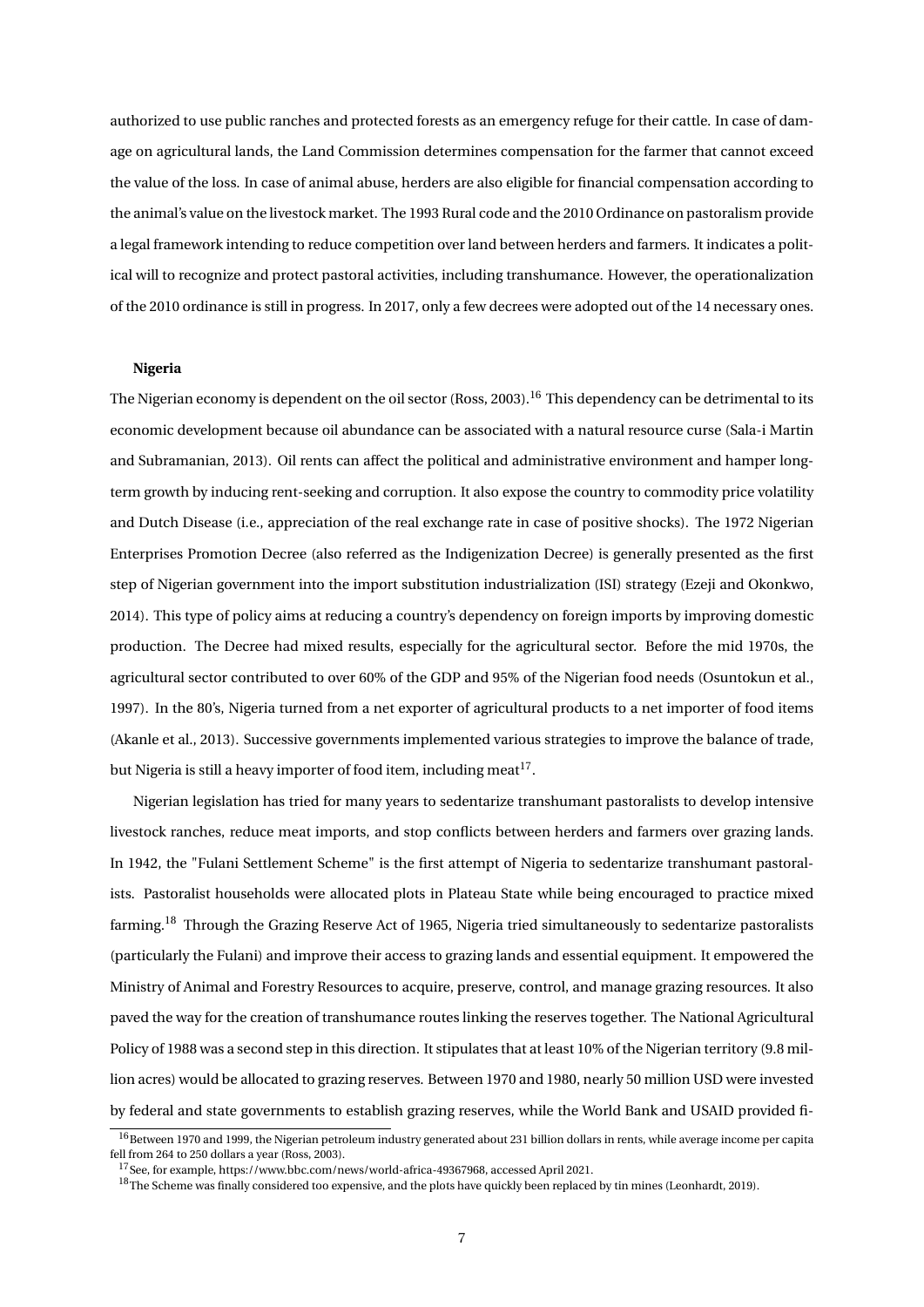nancial support to the equipment and operationalization of the selected reserves. By 1980, less than 1 million acres were established as pasture reserves (10% of the planned size). Today, there are 415 grazing reserves in Nigeria, but only a third are used (Leonhardt, 2019).

Buhari made agricultural development an argument for his 2015 and 2019 election campaigns. However, several challenges remain to achieve independence on meat imports, including population growth, international oil price volatility, and security issues (causing population displacement, isolation from local markets, and human and capital losses). In 2015, a "Special Committee on Strategic Action Plan for the Development of Grazing Reserves and Stock Routes Nationwide" was set up by the recently elected president Buhari to propose solutions to the increasing number of clashes between herders and farmers. In 2016, the committee presented a National Grazing Reserve (Establishment) Bill to the parliament. They proposed establishing a National Grazing Reserve Commission responsible for the identification and acquisition of lands to establish grazing reserves. The Senate rejected the bill since grazing reserves establishment relates to zoning and planning laws that are primarily state and local issues. Indeed, the land tenure system and property rights in Nigeria are defined by the 1999 Constitution and the Land Use Act (LUA) of 1978, which handed over the management of land to state governors (Ele, 2020). In response to the government's proposal to establish grazing reserves in all states, some of them introduced particularly hostile laws against the establishment of pasture reserves and transhumant herding. For example, Benue and Taraba states introduced legislation in 2017 banning open grazing in their territories to stop herders/farmers conflicts. Either in the current "Agricultural Promotion Policy" (2016-2020) or the "National Ranching Development Plan" of 2017, pastoralism transhumance is seen as a threat to national security while intensive ranching is presented as the only future for livestock production in Nigeria.

#### **3 Theoretical Motivations**

Academics often present disputes involving nomad pastoralists and sedentary farmers as illustrations of "resource scarcity conflicts" associated with the diminishing number of grasslands (for a review, see Turner, 2004). Homer-Dixon (1999) theorizes resource scarcity conflict as violence caused by the scarcity of natural resources and population growth degrading the environment and intensifying the competition for remaining resources. However, empirical proofs of the scarcity-conflict theory are lacking.<sup>19</sup> The scarcity-conflict theory has been criticized for lacking precision on the underlying causal mechanisms associating the increasing scarcity of a resource to predatory behaviors. As a result, scarcity conflicts are presented as almost instinctual responses to scarcity (Turner, 2004). In this section, we present several mechanisms linking the scarcity of pasture to the risk

<sup>&</sup>lt;sup>19</sup>On a study of all sovereign States for the period 1950–2000, Urdal (2005) finds that pressure on agricultural land is not significantly associated with the risk of civil conflict. He also finds that population growth and population density do not affect the risk of civil conflict, except during the 1970s. On a study of 139 countries over the post-Cold War period, De Soysa (2002) finds that the quantity of natural resources available in a country does not have a statistically significant impact on conflict onset (unlike the availability of mineral wealth). Concerning the link between population size and conflict, his results contradict the hypothesis of a linear relationship developed in the scarcity-conflict theory. They suggest that densely populated rural societies with access to a greater wealth of renewable resources per capita tend to experience more civil conflict.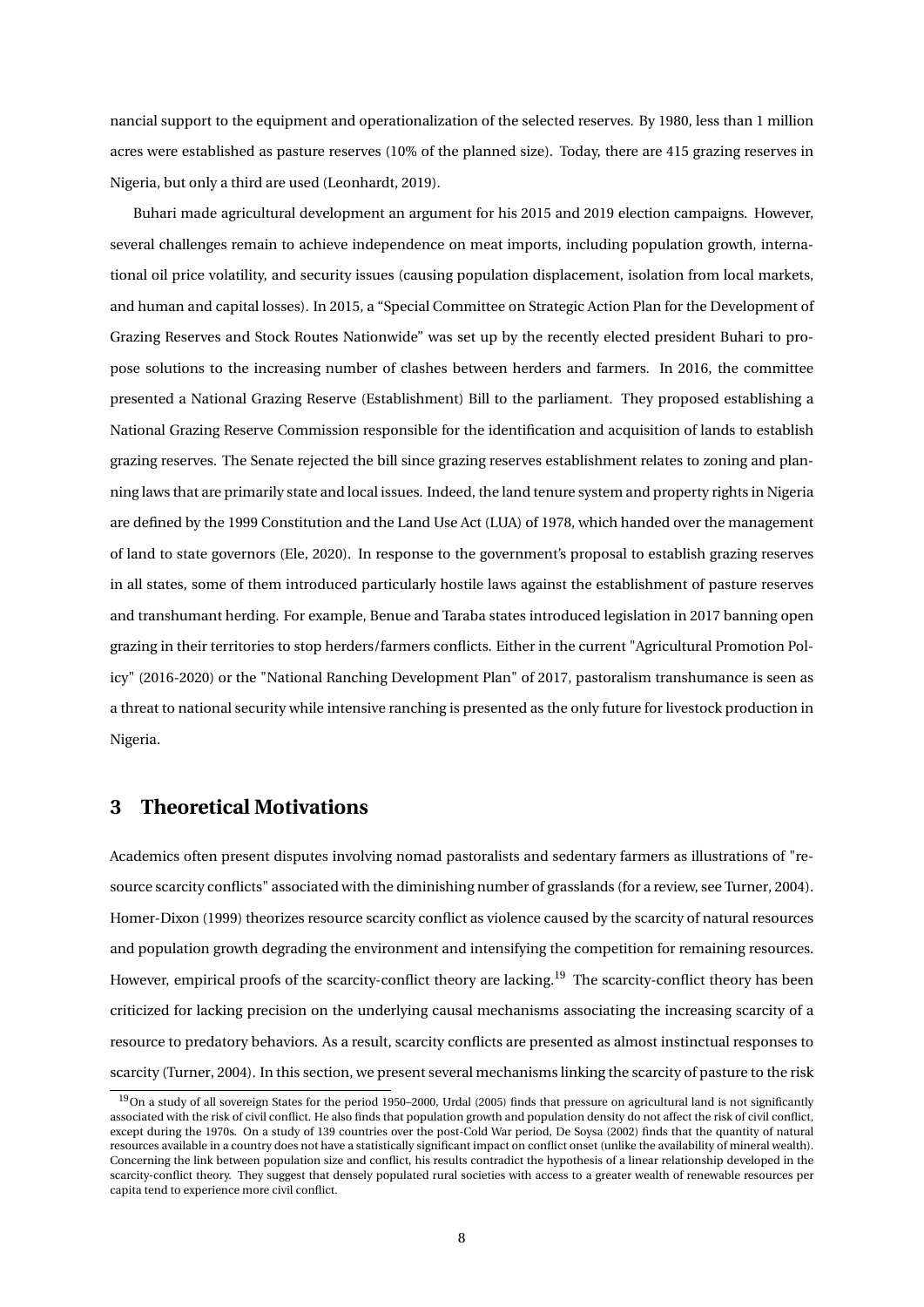of herder-farmer conflict.

One of the leading critic made to the scarcity-conflict theory is that it neglects the adaptation capacity of individuals confronted with the scarcity of a vital resource (De Soysa, 2002; Turner et al., 2011). For individuals who can adapt, scarcity is a relative rather than an absolute issue. Relative scarcity supposes that the resource is present in some quantities, but its access carries an opportunity cost. For a typical herder, the pasture of one zone is substitutable for the ones of other zones, provided he can support the cost of moving his herd. Pasture scarcity is therefore defined in relative terms because it is associated with access to alternative grasslands. In Niger, at the end of the rainy season, pastures are scarcer, and their access becomes difficult for herders. Therefore, the opportunity cost of transhumance (i.e., the cost of reaching alternative grasslands as an adaptation strategy) diminishes: a herder will prefer a risky migration rather than an assured loss of future income (McGuirk and Nunn, 2020). Unpredictable climatic shocks such as droughts can sharply reduce the length of the rainy season and accelerate the natural depletion of pastures. They are associated with a sudden increase in the number of herders involved in transhumance, including cross-border movements (Thébaud et al., 2018; Apolloni et al., 2019). Recent empirical analyses of herder-farmer conflicts in Africa conclude that droughtinduced migration of herders is associated with a higher risk of conflict (Eberle et al., 2020; McGuirk and Nunn, 2020). They suggest that competition for the remaining resources plays a significant role in the onset of herderfarmer conflicts. McGuirk and Nunn (2020) use a desegregated framework (i.e., at the level of 55*x*55 kilometers grid cells at the equator) to analyze how the expansion of arid regions (proxied by precipitation measures) affects the risk of herder-farmer conflict in Africa. They show that conflicts are more likely in areas suited for both nomadic pastoralism and agriculture. They also show that drought in areas suited for nomadic pastoralism increases the risk of conflict in neighboring agricultural regions. Eberle et al. (2020) investigate the impact of climate change (proxied by temperature measures) on the risk of herder-farmer conflict in Africa. Their results also suggest that herder-farmer conflicts are more likely in cells with mixed settlements at the fringe between rangeland and farmland, especially when sudden migratory shifts destabilize traditional and mutually beneficial agreements established over the years between herders and farmers. This recent literature studies short-distance transhumance (i.e., at the scale of a cell and its direct neighbors). However, the supported mechanisms may also apply to long cross-border transhumance. By ignoring such spatial dependencies, we may underestimate the effect of climate on conflict (Maystadt and Ecker, 2014).

*H1: If herder-farmer conflicts are caused by a sudden influx of nomadic herders practicing cross-border transhumance, then pasture scarcity in Niger will increase the risk of herder-farmer conflict in Nigeria.*

The distance between the resources and the conflict has theoretical implications (Lujala, 2010). In Africa, institutional and academic sources report a higher risk of herder-farmer conflicts in transition zones between pasture and cropland (Olaniyan and Okeke-Uzodike, 2015; ICG, 2017). Eberle et al. (2020) and McGuirk and Nunn (2020) suggest that conflicts in transition areas are caused by competition for the remaining fertile land.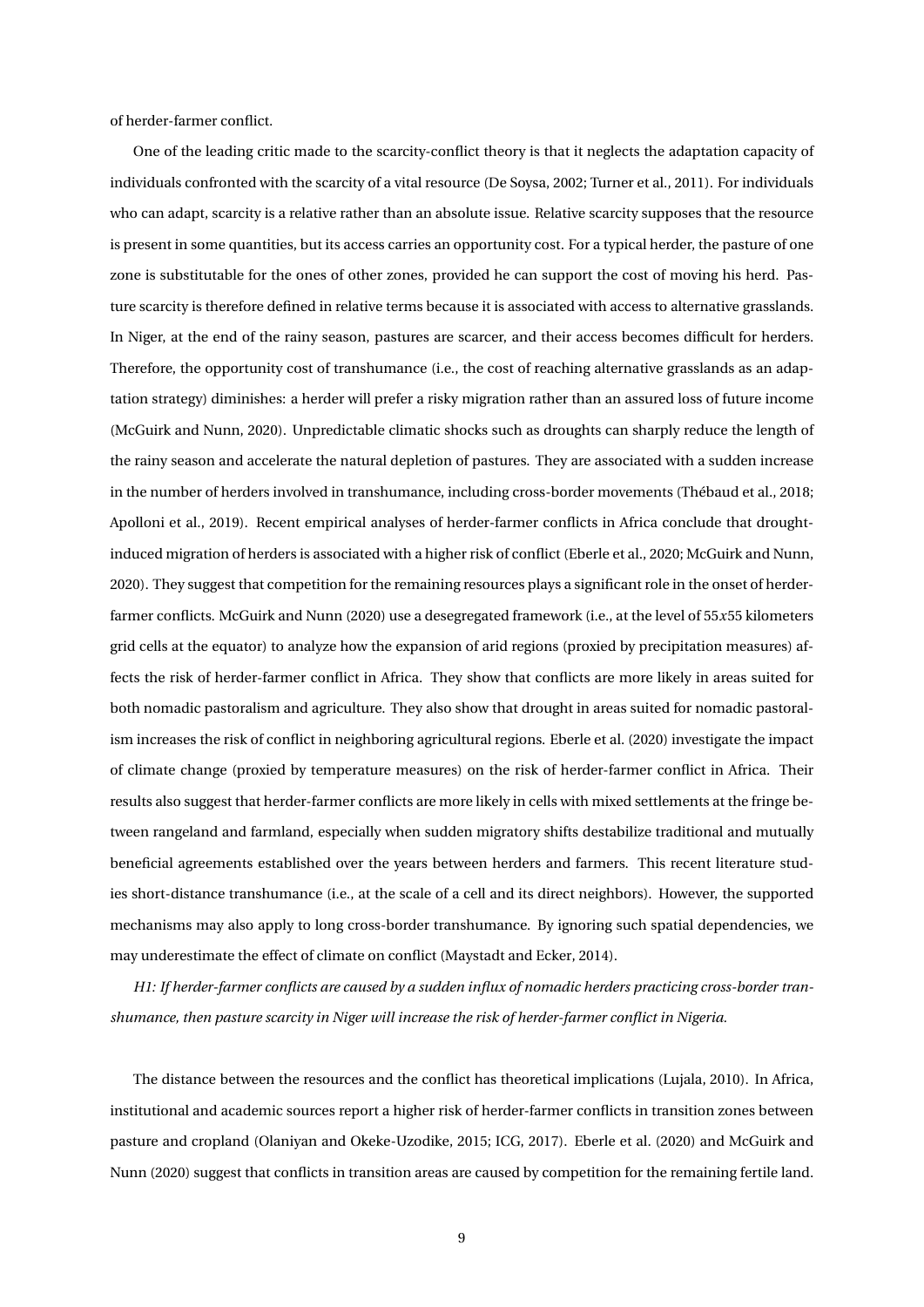However, they do not test for grassland in the cell where the conflict appears. Conflicts in zones with pastures suggest that resource-grabbing strategies may explain herder-farmer conflicts following drought in Niger. Informal arrangements regulate the management of common resources and settle disputes over property rights (Eberle et al., 2020). Following an early depletion of pastures in Niger, the sudden increase in the flow of pastoralists moving to Nigeria may disrupt these fragile arrangements. In the absence of an institutional framework limiting issues of distribution and access to resources, the risk of violent competition for the remaining grasslands could increase (Coase, 1960; Sekeris, 2010). This channel would be magnified by grassland scarcity in Nigeria since the number of pastoralists per pasture would be higher.

*H1a "Competition for the remaining resource" : If grassland scarcity causes herder-farmer conflicts through the competition channel, then conflict will be more likely in cells with pastures.*

The resource-grabbing channel does not explain conflicts in pasture-less areas. **Figure 1** presents a map of the distribution of herder-farmer conflict occurrences and grasslands across the Nigerian territory between 2006 and 2016. While most conflicts appear in cells with pastures (68% of the occurrences), a large share of them appear in pasture-less cells (32%). Also, conflicts are mainly located in the middle and southern part of Nigeria, although the Northern region presents the most significant amount of pasture. The characteristics of a cell directly enter the herder's income maximization strategy, but the characteristics of neighboring cells might also influence his behavior. The value of neighboring prizes (i.e., grasslands) and the opportunity cost associated with their capture (i.e., the cost of migration) may indirectly affect the herder's decision to use violence in the cell where he is located. The expectation of high future income can act as an incentive to grab a scarce resource, but the cost of accessing the resource constrains this mechanism. Caselli et al. (2015) show that oil deposits located close to a border are more likely to be challenged by interstate conflicts because their access is less costly for both countries. Lujala (2010) shows that proximity to lootable and highly valuable resources like oil increase conflict duration independently of the quantity of resource produced. Indeed, rebel groups will finance conflict by selling in advance use rights to the oil deposits (i.e., booty futures) that they seek to grab. Depending on their spatial dispersion, accessing the remaining grasslands can be costly for herders. Since moving is expensive<sup>20</sup>, the opportunity cost of crop encroachment (i.e., predatory behavior) decreases with the distance to the next pasture. The risk of crop encroachment is higher when herders move between pastures located far from each other. Therefore, proximity to pasture may decrease the risk of conflict in a cell. The importance of continuous access to pasture and water during long herders' movements is well known and constitute one of the primary motivation behind the implementation of transhumance corridors (Moutari and Giraut, 2013).<sup>21</sup> Herders and farmers generally recognize them as a factor of peace because they ensure continued access to resources and avoid the passage of animals too close to agricultural areas (Alidou, 2016). In

 $20$ Crossing long distances is costly for herders because it is associated with a higher risk of animal disease and death.

<sup>&</sup>lt;sup>21</sup>Transhumance corridors are passage areas reserved for transhumant herds in transit between water resources, pastures, and other pastoral infrastructures like livestock markets, resting area, or vaccination zones).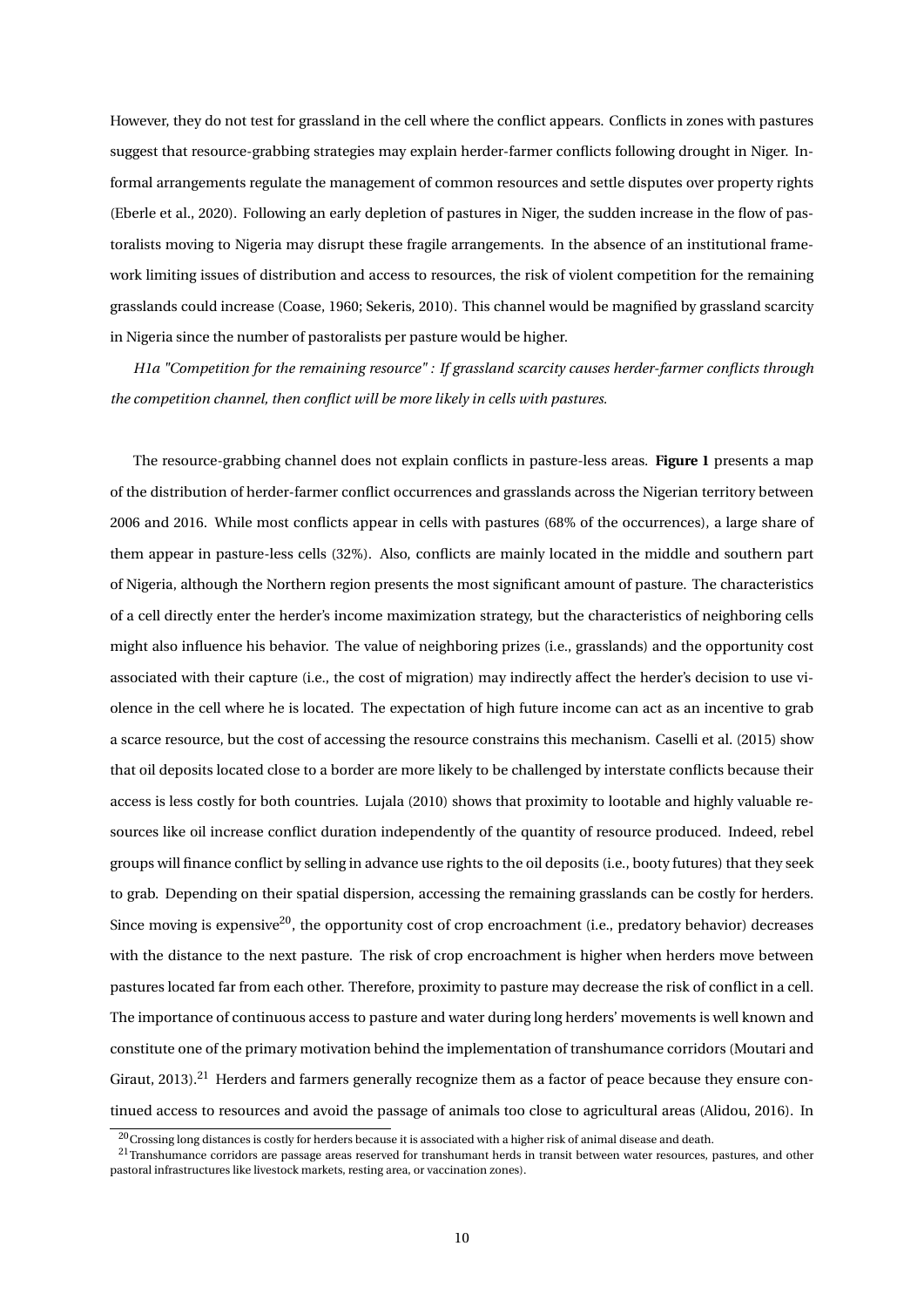summary, the scarcity of pastures can not only cause pastoralist-farmer conflicts due to predatory behavior, but also because their access cost is higher.

*H1b "Accessing the remaining resource": If grassland scarcity reduces the risk of herder-farmer conflicts by increasing the cost of accessing grazing areas in Nigeria, then conflicts will be less likely in cells close to pastures.*

The farmers' decisions may also explain herder-farmer conflicts. In Nigeria, grassland scarcity is part of the broader issue of land scarcity associated with population growth and croplands' expansion (Arowolo and Deng, 2018). Grasslands represent large areas of unexploited (low quality) arable lands. Given the relative scarcity of land, farmers may consider exploiting portions of grasslands, even if this increases the probability of encountering pastoralists (Leonhardt, 2019). Nigerian farmers make a trade-off between allocating their resources to production or appropriation (i.e., grabbing the product of others or defending their production). Devoting resources to conflict is costly because it represents time and investments that they are not allocating to their agricultural production. Several studies have shown that shocks affecting agricultural incomes increase the risk of conflict by reducing the opportunity cost of conflict (see, for example Miguel et al., 2004; Hendrix and Salehyan, 2012). When farmers face droughts during the growing season of their fields, they may be more likely to engage in conflict because the return from productive activity is lower.

*H2: If the farmers' opportunity cost channel causes conflicts, then adverse climatic shocks during the growing season of their cropland will increase the risk of conflict.*

Finally, a possible answer to scarcity is to limit one's dependence on the diminishing supply source. In the Sahelian region, transhumance involves 70 to 90% of cattle (Kamuanga et al., 2008), and it is a fundamental aspect of the identity and climate resilience of Sahelian herders. Therefore, it is unlikely that pasture scarcity induces a drastic reduction in these activities. However, one may argue that nomadic herders can change their transhumance patterns by migrating to other Coastal countries like Ghana or Benin. This scenario is likely for Sahelian countries sharing a border with several coastal countries (Mali and Burkina Faso, for example). In the case of Niger, the majority of nomadic pastoralists are unlikely to travel to countries other than Nigeria. Indeed, Niger shares a border of 1,497 km with Nigeria and only 266 km with Benin. Also, areas dedicated to pastoralism and agro-pastoralism are primarily located near the Nigerian border, opposite to Benin.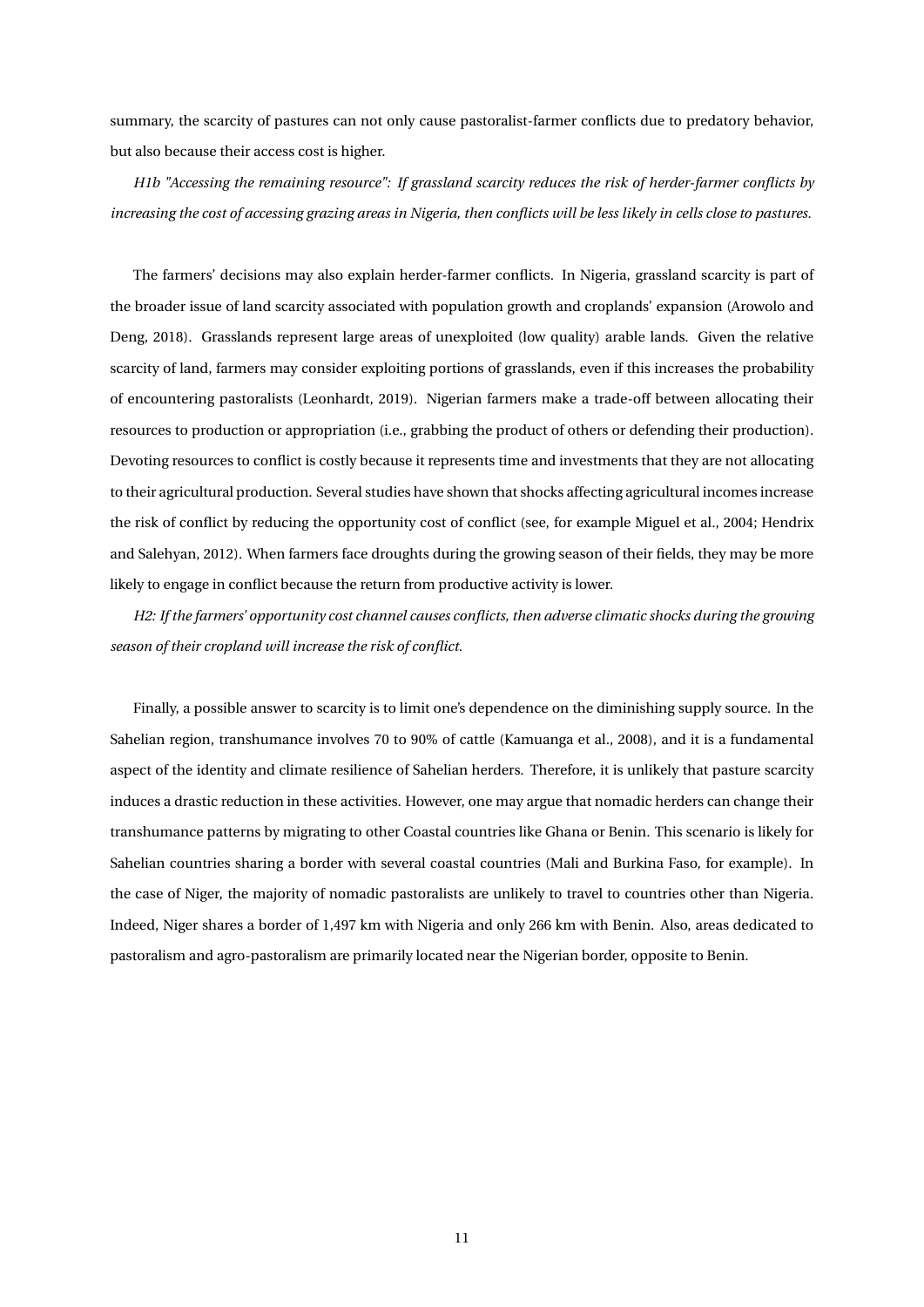

Notes: The size of each cell is approximately 55×55 kilometers at the equator. Each red dot represents a dry season conflict for cattle-grazing (2006-2016). *Sources: Author's computations from Nigeria Watch database and Climate Change Initiative land cover maps.*

Figure 1: Average grassland cover and localization of conflicts between herders and farmers in Nigeria (2006- 2016)

#### **4 Data**

#### **4.1 Data Description**

Herder-farmer conflict are small-scale conflicts. They involve a relatively small number of individuals and result in a relatively low number of deaths.<sup>22</sup> A highly-desegregated design is more appropriate for the analysis of small-scale conflicts. This analysis is based on sub-national observation units in the form of cells of 0.5 degree latitude x 0.5 degrees longitude (approximately 55×55 kilometers at the equator). Compared to administrative boundaries, grid-cells are exogenous to political decisions and power distribution (Michalopoulos and Papaioannou, 2013; Berman et al., 2017). Our sample contains N=305 Nigerian cells for the period 2006-2016  $(T= 11 \text{ years}).$ 

The movement of transhumant pastoralists is cyclical. During the rainy season, herders from Niger and Nigeria take advantage of the rich Nigerien meadows. They gradually descend to the South at the start of the dry season and cross back the Niger-Nigeria border. **Figure 2** presents the timeline of conflicts and seasons analyzed in this article. Because we are interested in conflicts happening during the transhumance, our temporal unit of analysis is the period outside the rainy season (Herder-farmer conflicts (*year t*)). Climatic controls are

<sup>22</sup>The maximum number of casualties is 82 for our sample, with an average of 9 deaths per conflict.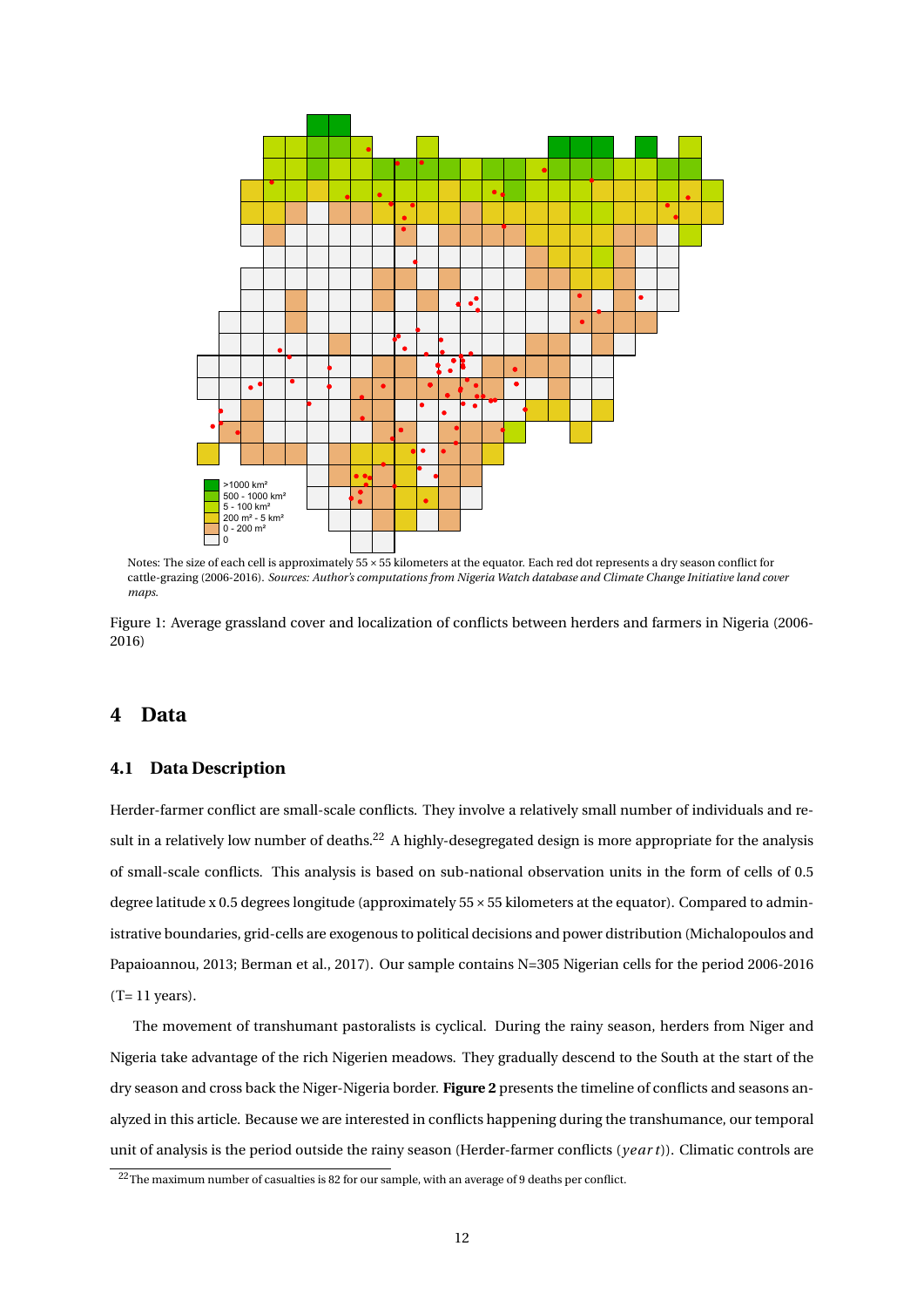#### measured separately for the rainy and the dry seasons.



Figure 2: Timeline associated with the empirical strategy

*Conflict Data* - Our dependent variable comes from the Nigeria Watch database. It is the incidence of violent clashes caused by cattle grazing in Nigeria during the dry season. It is a binary indicator for whether a cell experiences at least one conflict episode in a given year's dry season. The Nigeria Watch database compiles information on homicides and violent deaths in Nigeria, including each event's date and geographic coordinates. Its sources are the Nigerian press and human right organizations reports. Because this database includes information on the cause of violent events (including cattle grazing), a precise selection of herder-farmer conflicts is possible (contrary to other violent event databases like Acled of UDCP-Prio). The Nigeria Watch database compiles information from local press and human rights organizations. One limit of this database is that it could overestimate the number of events in the regions where herder-farmer conflicts are recurrent or politicized, leading to selection bias. However, the inclusion of a rich set of fixed effects eliminates most forms of unobserved heterogeneity.

*Land Cover Data* - The percentage of each cell's area covered by grassland and agricultural land is compiled using remotely sensed satellite imagery of land covers from the European Space Agency (ESA) Climate Change Initiative (CCI) (ESA, 2017). These maps describe the yearly land cover at a resolution of 300 meters according to 22 classes defined by the United Nations Food and Agriculture Organization's (UN FAO) Land Cover Classification System (LCCS) (ESA). Climate Change Initiative land cover (CCI-LC) maps provide high definition information on land covers consistent over time and regions. The categories refer to different (bio)physical covers (vegetation and man-made features) and not land uses. Therefore, several types of land covers may be used for agricultural production or cattle grazing. To assess the proportion of land used as agricultural lands or grazing areas, we use the Intergovernmental Panel on Climate Change (IPCC) land classification developed by Université Catholique de Louvain (ESA). It defines six categories based on the legend used in CCI-LC maps: cropland, forest, grassland, wetland, settlement, and other lands (details on this classification are presented in **Annex A**). The CCI-2015's overall accuracy is 71% (ESA, 2017). A high level of accuracy is reported for agriculture-related land classes (>80%), but the ones associated with grasslands present lower levels of accuracy (between 34 and 42.5%). However, we use CCI-LC maps at a larger scale than the one used to assess the product's accuracy (55km instead of 300m resolution) and rely on a discrete indicator of grassland. Therefore, the accuracy of the variable indicating the presence of grassland is expected to be higher (Tsendbazar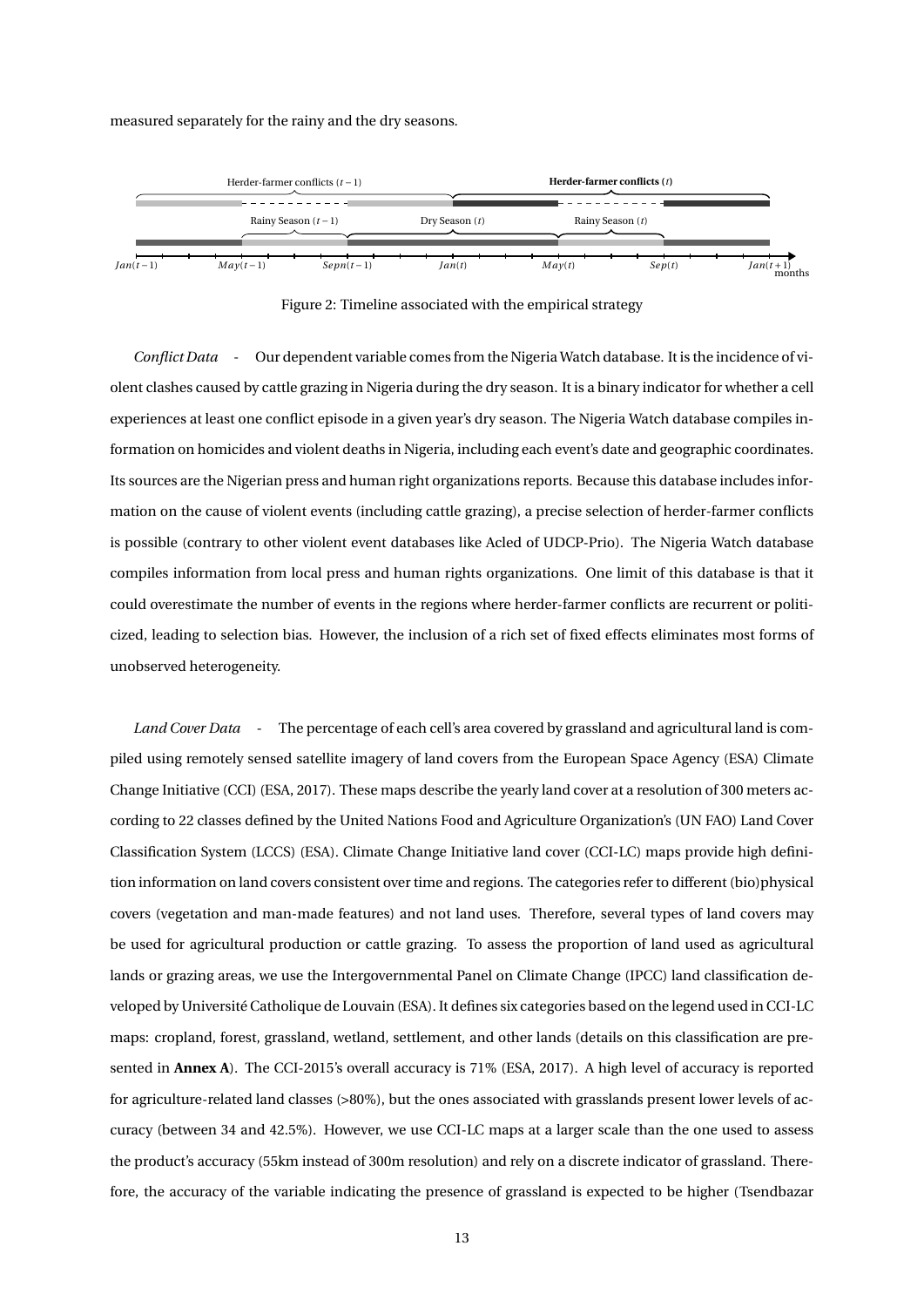et al., 2018). Past herder-farmer conflicts could influence the size of the cell's area covered by pasture. Cases have been reported of farmers facing recurring clashes with herders that deliberately destroy or cultivate part of the nearby pastures to hinder the future passage of herds or claim high financial compensations (Dimelu et al., 2016; Leonhardt, 2019). Correlation between grassland cover and previous herder-farmer conflicts could induce an endogeneity bias. To avoid this, we use a measure of the presence of grassland (instead of the percentage of the cell covered by grassland) during the previous year. It is a dummy variable indicating if at least one pixel (300x300m) of pasture is observed in the cell during the previous year.

*Climatic Data* - To capture weather shocks, we use the Standardized Precipitation-Evapotranspiration Index (SPEI) developed by Vicente-Serrano et al. (2010). It is a multi-scalar drought index based on information on precipitations and the ability of the soil to retain water (which depends on latitude, sunshine exposure, temperature, and wind speed). SPEI has a mean of zero and is expressed in units of standard deviation from the cell's historical average. The conflict literature has mainly used precipitation indices to capture weather shocks affecting farmers' incomes (Miguel et al., 2004; Hendrix and Salehyan, 2012). However, the growth cycle of plants also depends on the capacity of the soil to retain water. The SPEI thus outperforms rainfall indices in predicting land yields (Vicente-Serrano et al., 2012; Harari and Ferrara, 2018). Several empirical works use shocks on the international prices of agricultural goods (Brückner and Ciccone, 2010; Dube and Vargas, 2013). This solution is not an option in our case because the pastures do not directly produce internationally valued yields, and cattle price often differs between adjacent areas since livestock markets are poorly integrated (Fafchamps and Gavian, 1997). By using the SPEI, we follow recent contributions in the conflict literature (Couttenier and Soubeyran, 2014; Harari and Ferrara, 2018).<sup>23</sup> The cost of transhumance depends on the distance traveled by herders. Therefore, regions located far from the Niger-Nigeria border are expected to host fewer breeders from Niger. To control for this, we also calculate for each year the average level of drought in Niger's grassland (during the rainy season) divided by the cell's distance to the Niger-Nigeria border:

$$
RS-Drought\ Niger's\ grasslands\ (dist)_{k,t}=\frac{RS-Drought\ Niger's\ grasslands_t}{Distance_k}
$$

Where *RS – Drought Niger's grasslands<sub>t</sub>* is the average drought level in Nigerien cells with pasture during the year *t* rainy season, and *D i st ance<sup>k</sup>* is the logarithm of the distance between the Nigerian cell *k* and the Niger-Nigeria border.

*Other Controls* - The itinerary of transhumant breeders is fluctuating and does not necessarily follow old transhumance corridors. Insecurity is one of the main reasons why pastoralists deviate from their usual itinerary (Leonhardt, 2019). Since 2009, Boko Haram has been involved in cattle rustlings, bombings, assassinations, kidnappings, and lootings in northeastern Nigeria. Using ACLED data, we control for their presence

<sup>&</sup>lt;sup>23</sup>An alternative to SPEI is the Palmer Drought Severity Index (PDSI) used by Couttenier and Soubeyran (2014), but the SPEI has a higher spatial resolution (i.e., 0.5 x 0.5 degrees) which is more suitable for our empirical strategy.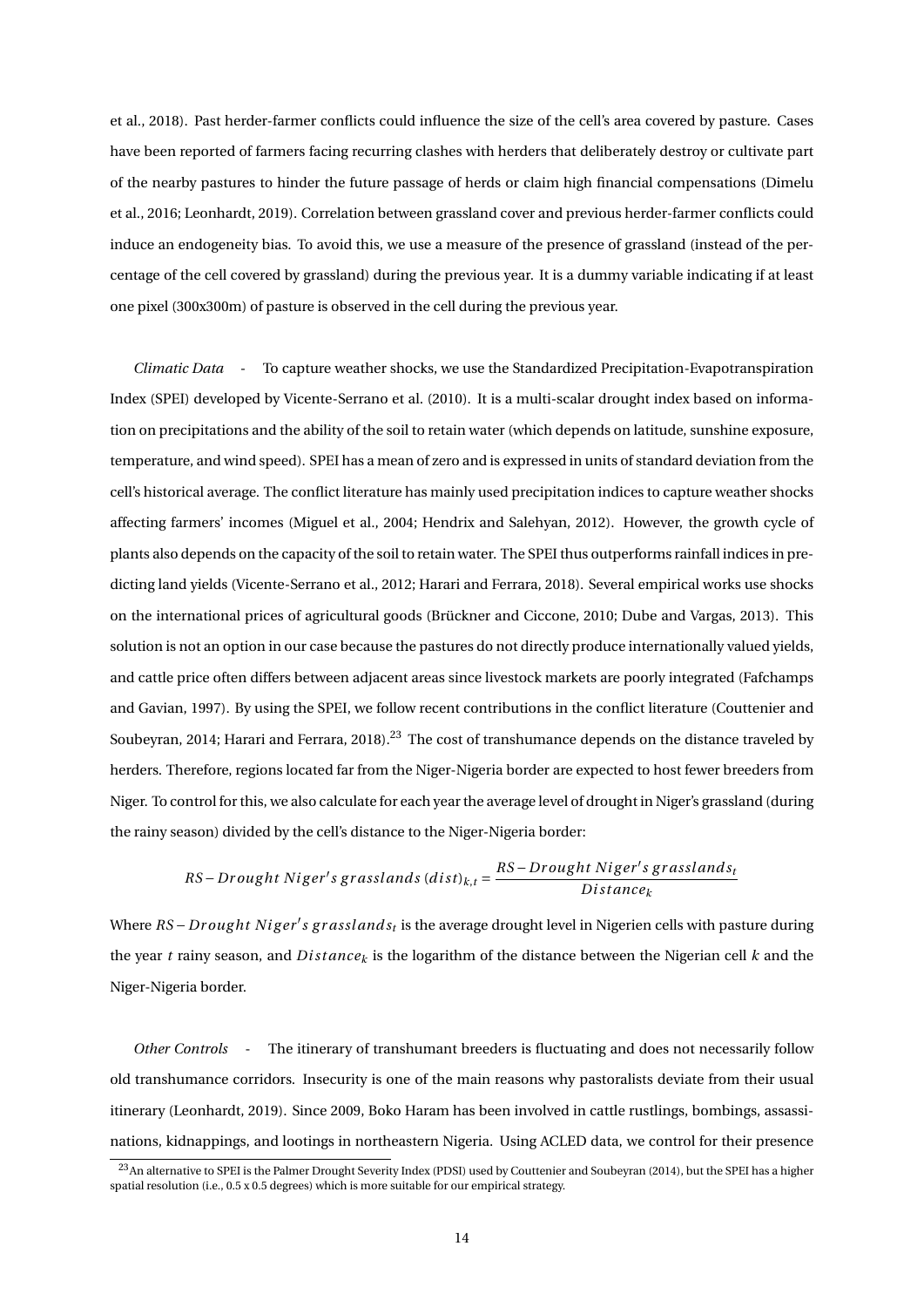using a dummy variable indicating if the cell experienced a conflict involving the group during the previous year. Overexploitation of pastures is more likely in heavily populated areas because the resource is shared among a larger number of pastoralists (Homer-Dixon, 1999). Data on population size (in logarithm) are retrieved from the Gridded Population of the World collection (CIESIN et al., 2020). The database provides celllevel information on the size of the population in 2005, 2010, 2015 and 2020 from population censuses.<sup>24</sup> When possible, a set of time-invariant cell-level controls is included. The transhumance paths are often close to the main roads. For each cell, we calculate the total length of roads (in kilometers) using the latest Open Street Map (OSM) data on motorways, primary, secondary, tertiary, and trunk denominations (OpenStreetMap contributors, 2017). Although the road density is usually larger in cities, herders seldom cross urban areas. We therefore exclude urban areas using GRID3 data on settlement extents (CIESIN et al., 2020)<sup>25</sup> Herders' movement depends on the presence of grasslands and water. We control for water resources with an indicator of the total river length per cell constructed from OSM data (OpenStreetMap contributors, 2017).

#### **4.2 Descriptive Statistics**

**Annex B** displays the descriptive statistics of the main variables used for the analyses. The unconditional probability of observing at least one conflict between herders and farmers in a cell is 4.3%. This level is more than twice as high during the dry season (3.1%) compared to the rainy season (1.5%). **Figure 3** presents the annual evolution of grassland and cultivated land in Niger between 2006 and 2016 (expressed as a percentage of the total area). **Figure 4** presents the annual evolution of grassland and cultivated land in Nigeria between 2006 and 2016 (expressed as a percentage of the total area). In Nigeria, the grassland cover is declining over the entire period. Grassland covers 3.48% of the territory in 2006 and 3.28% of the territory in 2016. The cropland cover increases until 2014 (from 61.21% in 2006 to 62.49% in 2014) then slightly decreases between 2015 and 2016 (from 62.47% in 2015, to 62.34% in 2016). In Niger, the grassland cover is decreasing between 2006 and 2009 but increasing between 2009 and 2014. Similarly, the cropland cover decreases until 2010 and is slightly increasing between 2010 and 2016. Between 2006 and 2016, Niger lost approximately 139*km*<sup>2</sup> of cultivated land and gained approximately 2, 523*km*<sup>2</sup> of pasture. During the same period, about 10, 383*km*<sup>2</sup> of newly cultivated land appeared in Nigeria and 1, 986*km*<sup>2</sup> of pasture disappeared. The rise of international food prices in 2008 and the introduction of the 2010 ordinance that recognizes and protects pastoral lands may explain the sudden shift experienced by Niger between 2009 and 2010. The values observed for Nigeria are consistent with the agricultural policies and pastoralism laws that the country has implemented since its independence.

**Figure 5** shows that Northern Nigeria is particularly affected by the decline in the pasture area. In the middle belt, the amount of pasture is low and stable, but there has been an expansion of the cultivated areas.

<sup>24</sup>Yearly data are calculated by linear interpolation.

<sup>&</sup>lt;sup>25</sup>Using Qgis, we remove footprints of settlement areas and obtain a vector layer of Nigerian roads with "holes" where there is an urban center.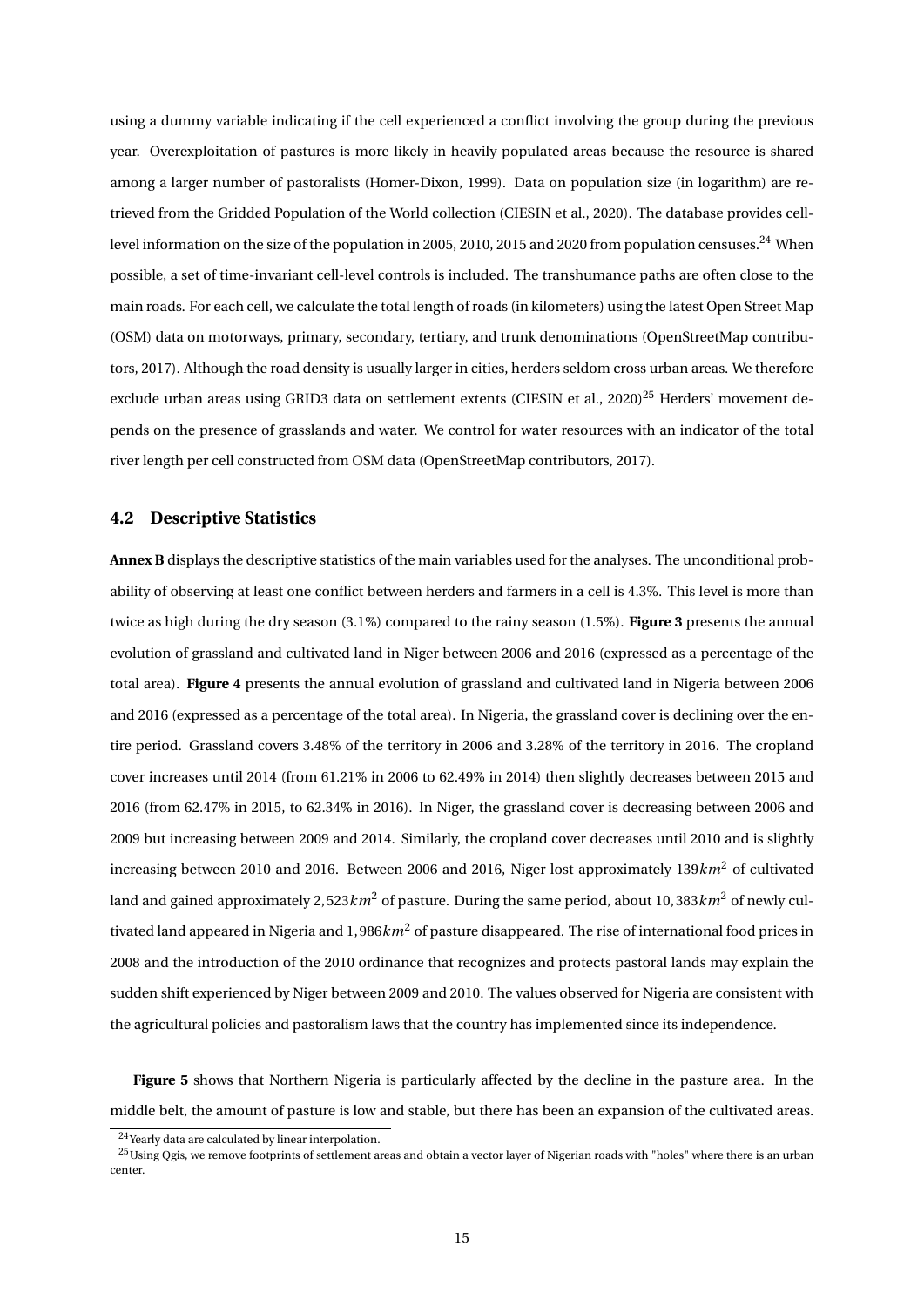

Notes: Values are presented as a percentage of the total land area. The left axis corresponds to grasslands, and the right axis corresponds to cultivated lands. *Source: Author's compilation.*

Figure 3: Annual Changes in Land Cover in Niger



Notes: Values are presented as a percentage of total land area. The left axis corresponds to grasslands and the right axis corresponds to cultivated lands. *Source: Author's compilation.*

Figure 4: Annual Changes in Land Cover in Nigeria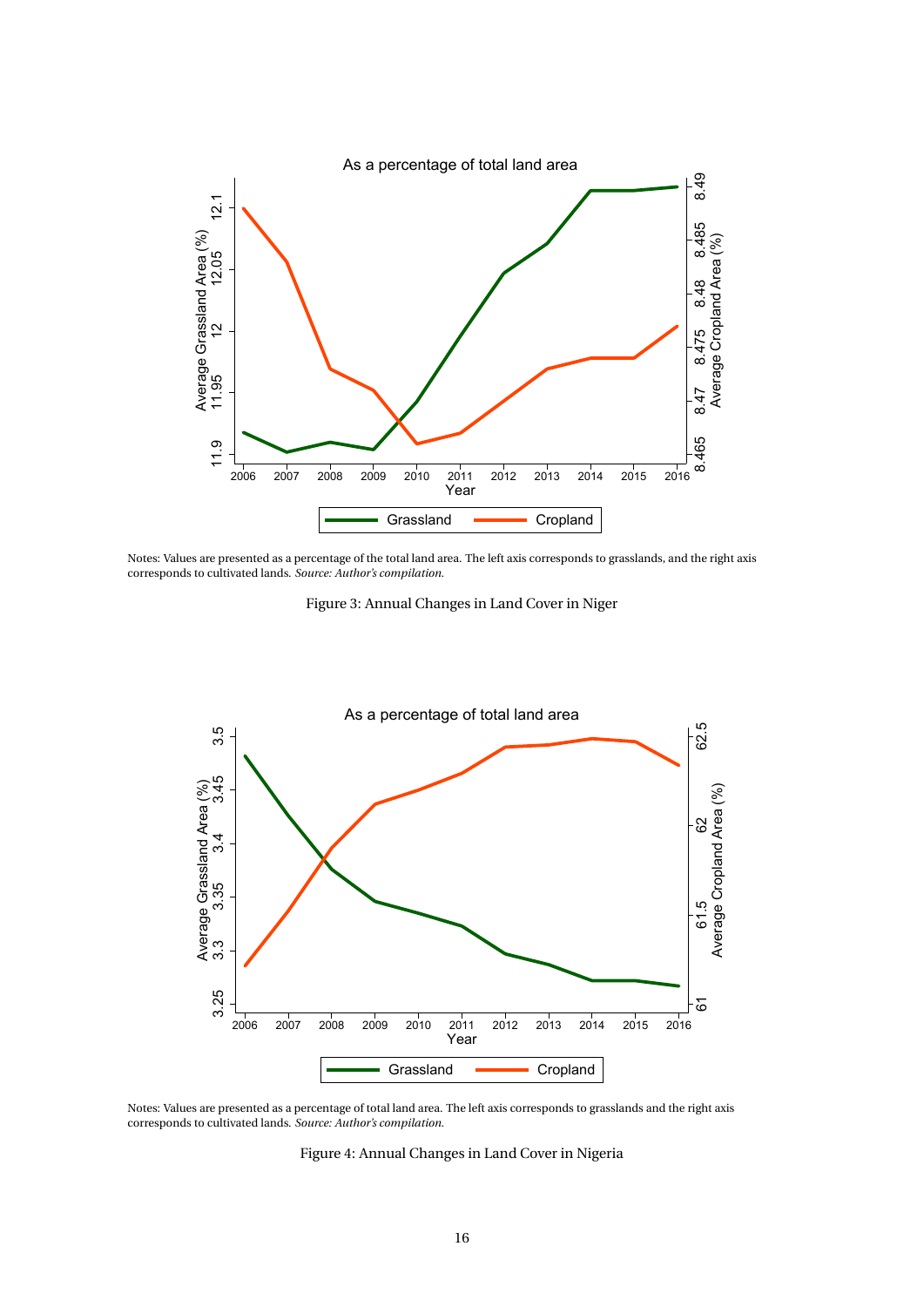These changes complicate the transhumance of livestock. The decline in pastures in the North could increase the interest in moving to the South during the dry season. However, the growth in the expansion of cultivated areas and the small amount of pasture in central Nigeria makes this itinerary riskier.



Figure 5: Changes in Grassland and Cropland Covers in Nigeria

A strong correlation between the climatic conditions in the grasslands of Niger and Nigeria could complicate our analysis by making it impossible to separate both effects. **Figure 6** presents the average value of the rainy season's SPEI in Niger and Nigeria between 2006 and 2016. It suggests that Nigerien grasslands are not always confronted with stronger droughts than Nigerian grasslands. There are as many years when drought is greater in Niger as there are years when Niger's drought is lower than in Nigeria. For each country, a distinction is made between the grassland areas (solid lines) and the rest of the territory (dotted lines). In Nigeria, grazing areas are generally exposed to drier climatic conditions than the rest of the country (except in 2006, 2010, and 2012). In Niger, grasslands are generally less dry than the rest of the territory (except in 2009 and 2011).<sup>26</sup>

 $26A$  large portion of the Nigerien territory is covered by arid deserts.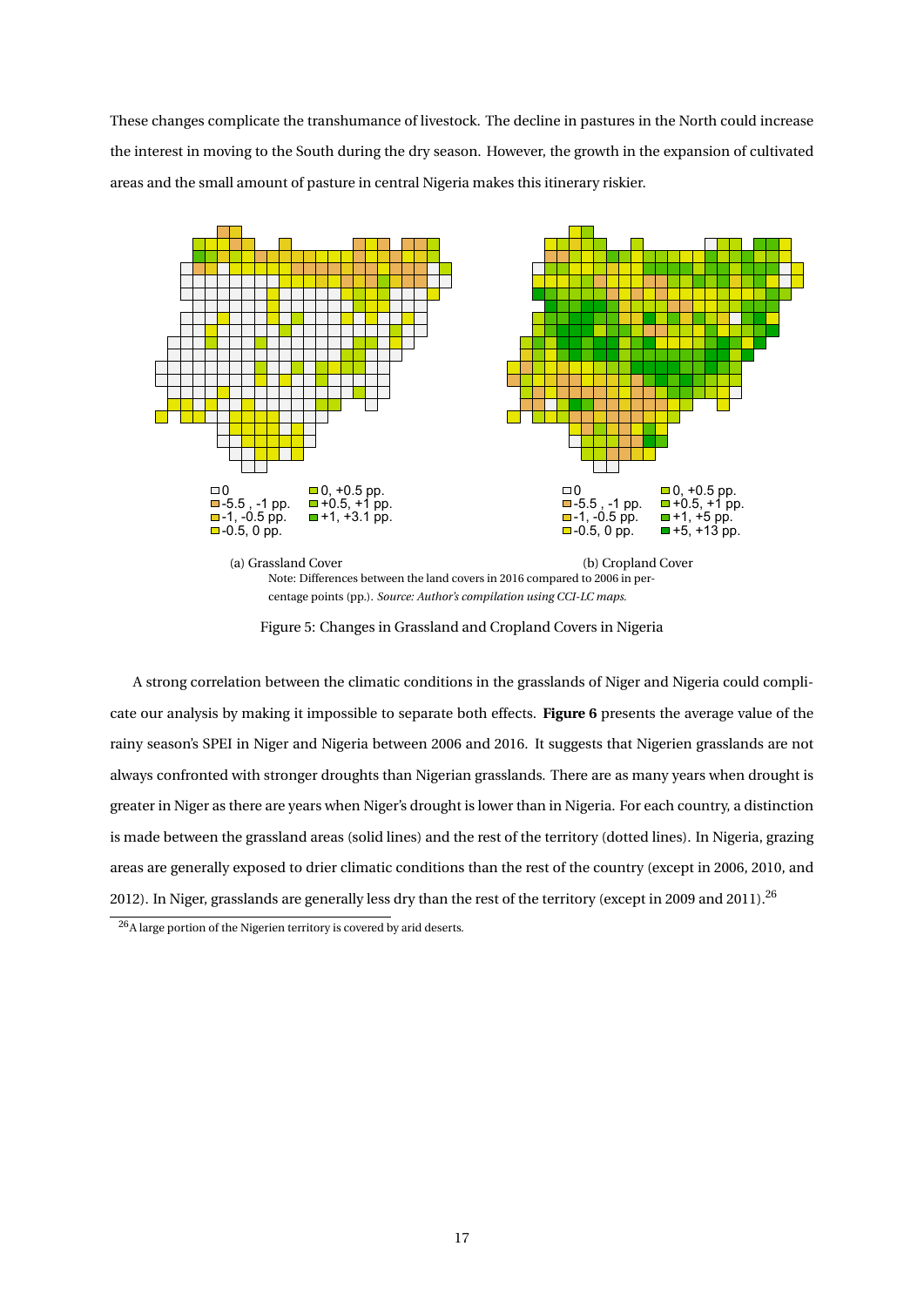

Notes: Average value of the SPEI index between June and September (rainy season). The values of the SPEI index are inverted (positive values indicate drought). Grasslands correspond to cells with a pasture cover of at least 93.3*m*<sup>2</sup> . *Source: Author's compilation.*

Figure 6: Average Value of the Rainy Season's SPEI Index (2006-2016)

## **5 Empirical Strategy and Methodological Challenges**

#### **5.1 Logistic Models**

First, we test if the average cell-level probability of herder-farmer conflict in Nigeria is affected by sudden increases in the flow of nomadic herders following pasture scarcity in Niger (H1). If H1 holds, then an increase in the average level of pasture scarcity in Niger should be associated with a higher likelihood of herder-farmer conflict in Nigerian cells. We use logistic regression with robust standard errors. Different measures of pasture scarcity in Niger are proposed. In equation (1), the effect of pasture scarcity in Niger is measured with a variable indicating the average level of drought (SPEI index) during the previous rainy season in the Nigerien cells where there is pasture. <sup>27</sup> The effect of pasture scarcity in Niger is then compared with the effect of drought in the rest of the Nigerien territory (i.e., the average level of drought in the whole Nigerien territory except cells where there is grassland).

$$
Y_{i,k,t} = \beta_1 D_{j,t-1} + \beta_2 X_{i,k,t} + \epsilon_{i,k,t} \tag{1}
$$

Where *i* refers to Nigeria, and *j* refers to Niger. The parameters *k* and *t* denote respectively cell and year. *Yi*,*k*,*<sup>t</sup>* is a dummy variable indicating the incidence of herder-farmer conflict in the cell at a given year. *Dj*,*t*−<sup>1</sup> is the level of drought in Niger's grasslands during the previous year's rainy season. *Xi*,*k*,*<sup>t</sup>* is a vector of cell-level controls.  $\epsilon_{i,k,t}$  is the error term.

<sup>&</sup>lt;sup>27</sup>For purposes of clarity, the SPEI values are inverted: an increase in the index refers to an increase in drought.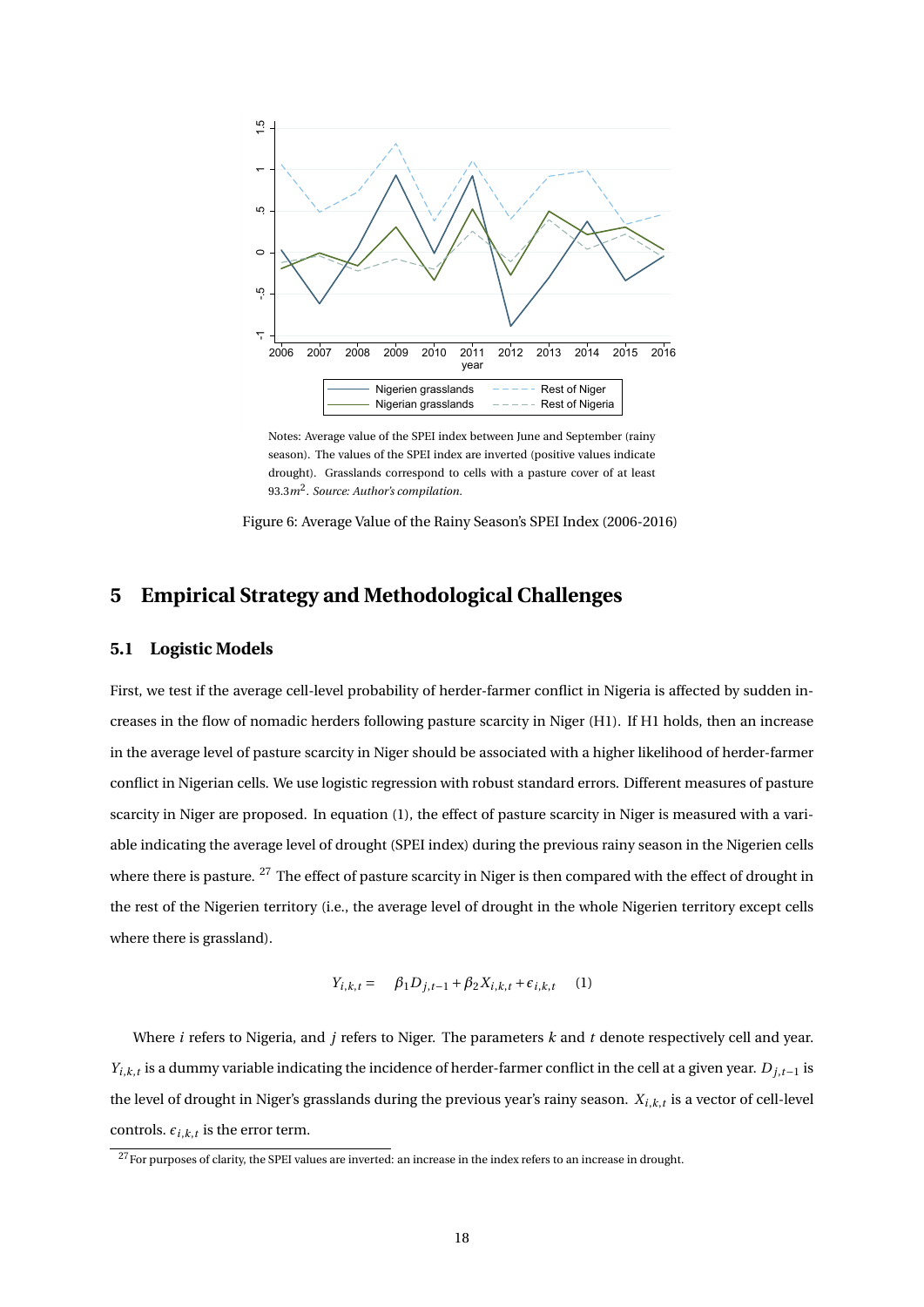In equation (2), the effect of pasture scarcity in Niger is measured with extreme values of the SPEI index (floods and droughts). A quadratic term is therefore added to equation (1).

$$
Y_{i,k,t} = \beta_1 D_{j,t-1} + \beta_2 D_{j,t-1}^2 + \beta_3 X_{i,k,t} + \epsilon_{i,k,t} \tag{2}
$$

In equation (3), the effect of pasture scarcity is tested on different types of cells depending on their suitability for herders. Indeed, suppose pasture scarcity in Niger affects the risk of herder-farmer conflict by increasing the flow of nomad pastoralists. In that case, those effects should be observed in areas where herders are expected to be found. Three different measures are used: a dummy variable indicating grassland in the cell, an indicators of the cell's suitability for animal husbandry, and an indicators of the cell's suitability for mobile pastoralism (Beck and Sieber, 2010; McGuirk and Nunn, 2020).

$$
Y_{i,k,t} = \beta_1 D_{j,t-1} + \beta_2 G_{i,k,t-1} + \beta_3 D_{j,t-1} \times S_{i,k,t-1} + \beta_4 X_{i,k,t} + \epsilon_{i,k,t} \tag{3}
$$

Where *i* refers to Nigeria, and *j* refers to Niger. The parameters *k* and *t* denote respectively cell and year. *Yi*,*k*,*<sup>t</sup>* is a dummy variable indicating the incidence of herder-farmer conflict in the cell at a given year. *Dj*,*t*−<sup>1</sup> is the level of drought in Niger's grasslands during the previous year's rainy season. *Si*,*k*,*t*−<sup>1</sup> is a variable indicating the cell's suitability for herders.  $X_{i,k,t}$  is a vector of cell-level controls.  $\epsilon_{i,k,t}$  is the error term.

#### **5.2 Spatial Model**

The second part of our empirical strategy integrates the spatial spillovers associated with the proximity to grasslands on the risk of herder-farmer conflict (hypotheses H1a and H1b). The introduction of control variables considering the characteristics of neighboring cells can only partially resolve spatial autocorrelation issues. Indeed, such models would neglect the effect of conflicts in a neighboring cell *j* on the risk of conflict in cell *i*. Herder-farmer conflicts might be spatially autocorrelated. For discrete variables, the recommended local indicator of spatial association is the join count statistic (Cliff and Ord, 1973). In this case, spatial correlation manifests in the form of a pattern in which neighboring cells are more likely to display the same value "1" (or opposite value "0") than would be expected in the absence of spatial autocorrelation. The join count test consists in classifying the joins between contiguous cells as either "1:1", "0:0", or "1:0". The frequencies of the joins are then compared to the expected frequencies under the null hypothesis of spatial randomness (Cliff and Ord, 1981).

**Table 1** reports the results of the join count analysis when neighbors are defined according to a first-order row-standardized Queen contiguity spatial weight matrix. They show that herder-farmer conflicts exhibit spatial dependence in three out of eleven years examined. In 2011, 2013 and 2016, contiguous cells exhibit positive spatial dependence in conflicts  $((1:1)$  joins in the table). For each of these years the observed  $(1:1)$  join counts were at least twice as large as what we would expect to observe under the null hypothesis of spatial randomness (which is rejected at the 99% level). A positive spatial dependence in conflicts is also supported by the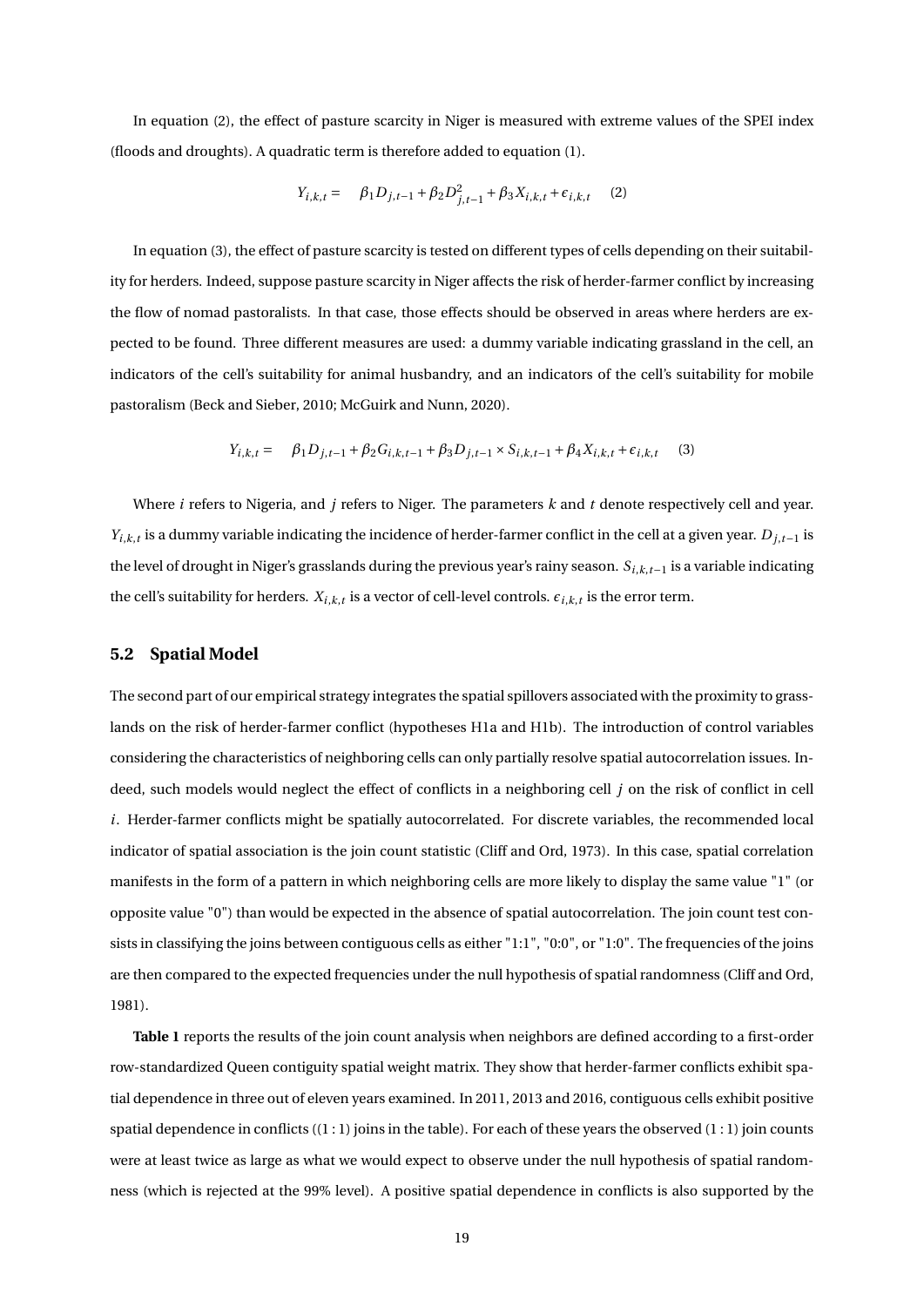(1:0) joins, which reflect instances in which a cell not experiencing a herder-farmer conflict is contiguous to a cell in conflict. In 2013 and 2016, the (1:0) joins are less common than what would be expected under spatial randomness. It suggests that peaceful cells close to cells in conflict are less common than we would expect if spatial location were irrelevant for herder-farmer conflict. In 2013 and 2016, a cell without herder-farmer conflicts is likely surrounded by a cell without conflict. For these years, the observed join counts are slightly but significantly larger than what we would expect to observe under the null hypothesis of spatial randomness at least at the 90% level. In short, in 2013 and 2016, cells experiencing conflict are likely surrounded by cells in conflict, and cells in peace by cells in peace. It suggests that herder-farmer conflicts may be distributed in a non-uniform way in Nigeria.

| Year | Number of<br>Conflicts | Join Type | Count     | Permutation<br>Mean | Variance | Z-Stat   |
|------|------------------------|-----------|-----------|---------------------|----------|----------|
|      |                        |           |           |                     |          |          |
| 2006 | $\boldsymbol{0}$       |           |           | Not Applicable      |          |          |
| 2007 | 6                      | 0:0       | 146.52    | 146.55              | 0.04     | $-0.147$ |
|      |                        | 1:1       | 0.00      | 0.05                | 0.01     | $-0.598$ |
|      |                        | 1:0       | 5.98      | 5.90                | 0.06     | 0.322    |
| 2008 | $\overline{7}$         | 0:0       | 145.21    | 145.57              | 0.05     | $-1.609$ |
|      |                        | 1:1       | 0.00      | 0.07                | 0.01     | $-0.710$ |
|      |                        | 1:0       | 7.29      | 6.86                | 0.08     | 1.545    |
| 2009 | 6                      | 0:0       | 146.65    | 146.55              | 0.04     | 0.488    |
|      |                        | 1:1       | 0.00      | 0.05                | 0.01     | $-0.598$ |
|      |                        | 1:0       | 5.85      | 5.90                | 0.06     | $-0.202$ |
| 2010 | 5                      | 0:0       | 147.47    | 147.53              | 0.03     | $-0.343$ |
|      |                        | 1:1       | 0.00      | 0.03                | 0.00     | $-0.487$ |
|      |                        | 1:0       | 5.03      | 4.93                | 0.05     | 0.444    |
| 2011 | 3                      | 0:0       | 149.62    | 149.51              | 0.02     | 0.835    |
|      |                        | 1:1       | $0.13***$ | 0.01                | 0.00     | 3.092    |
|      |                        | 1:0       | 2.75      | 2.98                | 0.02     | $-1.521$ |
| 2012 | 10                     | 0:0       | 142.57    | 142.65              | 0.07     | $-0.283$ |
|      |                        | 1:1       | 0.38      | 0.15                | 0.02     | 1.610    |
|      |                        | 1:0       | 9.55      | 9.70                | 0.13     | $-0.414$ |
| 2013 | 23                     | 0:0       | 131.78*** | 130.33              | 0.21     | 3.143    |
|      |                        | 1:1       | $1.75***$ | 0.83                | 0.10     | 2.866    |
|      |                        | 1:0       | 18.97***  | 21.34               | 0.50     | $-3.340$ |
| 2014 | 13                     | 0:0       | 140.14    | 139.76              | 0.10     | 1.202    |
|      |                        | 1:1       | 0.38      | 0.26                | 0.03     | 0.644    |
|      |                        | 1:0       | 11.98     | 12.49               | 0.20     | $-1.131$ |
| 2015 | 10                     | 0:0       | 142.25    | 142.65              | 0.07     | $-1.440$ |
|      |                        | 1:1       | 0.13      | 0.15                | 0.02     | $-0.163$ |
|      |                        | 1:0       | 10.12     | 9.70                | 0.13     | 1.151    |
| 2016 | 21                     | 0:0       | 132.96*   | 132.19              | 0.19     | 1.784    |
|      |                        | 1:1       | $1.64***$ | 0.69                | 0.09     | 3.241    |
|      |                        | 1:0       | 17.89***  | 19.62               | 0.43     | $-2.627$ |

Table 1: Join Count Results for Herder-Farmer Conflicts in Nigeria (2006-2016)

Notes: \* p<0.1, \*\* p<0.05, \*\*\* p<0.001. The spatial weight matrix in a first-order row-standardized Queen contiguity matrix. Results were obtained using the *joincount.multi* command on R. Column "Number of Conflicts" presents the number of cells experiencing at least one herder-farmer conflict during the considered year. *Source: Author's compilation.*

Join count statistics must be interpreted with caution in case of rare event and large data set (Anselin and Li, 2019). As Anselin and Li (2019) note, "*any occurrence of a rare event surrounded by another event is likely to be so*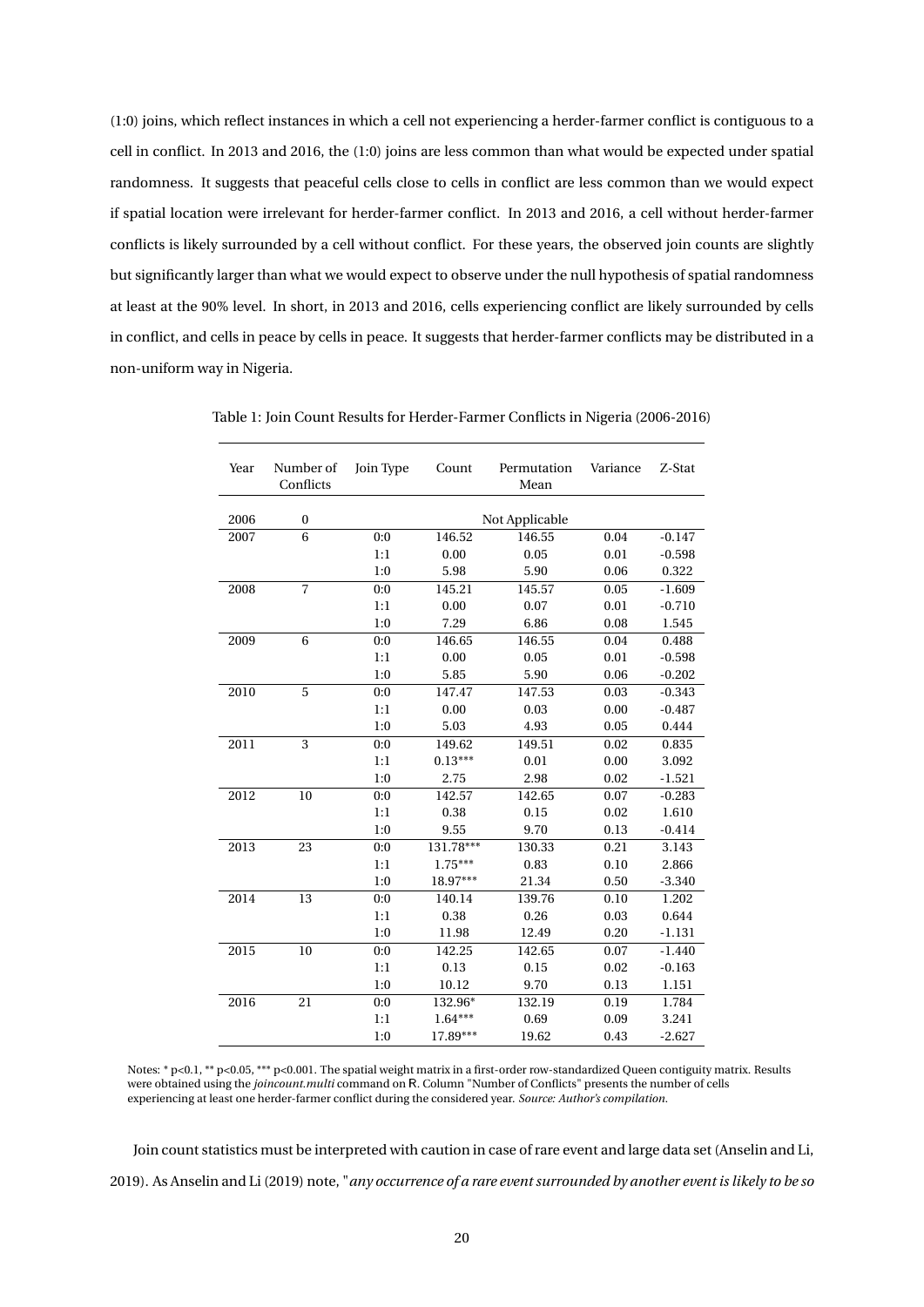*exceptional that it automatically becomes significant*." Between 2007 and 2011, not many conflicts are reported and  $(1:1)$  joins are never observed (i.e.,  $Count = 0$  in the table). In 2011, the number of conflict event is low (i.e., each cell has 0.98% chance to experience conflict) but the join count test supports the presence of positive spatial autocorrelation at the 99% level. These observations suggest that 1:1 joins are very rare in our sample before 2011 and probably because not many events are reported. In view of the results and the limitations of the join count tests, the presence of positive spatial autocorrelation is likely enough (at least, for certain years) that this issue cannot be overlooked.

To complete this exploratory analysis, we look at the spatial pattern of the average incidence of herderfarmer conflict per cell for the whole period (2006-2016). This variable is continuous with values in the range from 0 to 1. Higher values indicate a higher average risk of conflict in the cell during the period. The Moran's I statistic is the most common indicator of global spatial correlation for continuous variables (Le Gallo, 2002). **Annex C** presents the Moran's I statistic and scatter plot associated with the cells' average incidence of herderfarmer conflict between 2006 and 2016, using a first-order row-standardized Queen contiguity weight matrix.<sup>28</sup> The Moran's I statistic is positive with a value of 0.257 and significant at the 0.001 level.<sup>29</sup> This result confirms that the average incidence of conflict between herders and farmers is spatially autocorrelated. **Annex D** presents the cluster map associated with the Moran's I statistic. It shows the type of spatial association for cells with a significant (p<0.05) local Moran's I statistic. This map indicates that the global spatial auto-correlation is primarily influenced by the Middle Belt states (particularly Benue, and Nasarawa) and in southeastern Nigeria (particularly in Enugu and Anambra States). In these regions, cells with an average conflict incidence higher than the sample's mean are surrounded by similar cells.

The selection of the most suitable spatial model follows the specific-to-general procedure (Elhorst, 2010). It consists in starting from an spatial Durbin model (SDM) and test the validity of alternative specifications. Using matrix notation, the SDM model takes the form:

$$
Y = \rho W Y + \beta X + \theta W X + \epsilon \quad (4)
$$

In equation (4), if  $\theta$  = 0 and  $\rho \neq 0$ , then the most appropriate model is a spatial autoregressive model (SAR). If  $θ = -βρ$  in equation (4), then the most appropriate model is a spatial error model (SEM). Following Belotti et al. (2017), we test these linear and non-linear hypotheses. The tests successively reject the null hypotheses (i)  $H0: \theta = 0$ , and (ii)  $H0: \theta = -\beta \rho$  with a risk of error of the first kind of 0.03%. Then, we test if the spatial autocorrelation model (SAC) is more appropriate than the SDM. Because the SAC and the SDM are nonnested, we compare the Akaike information criterion (AIC) associated with both models. With an AIC of −2910.116 for the SDM model and an AIC of −2883.416 for the SAC model, the SDM model is preferred. We estimate the

<sup>&</sup>lt;sup>28</sup>Row-standardization takes the binary zero-one weights and divides them by the row sum.

<sup>29</sup>The significance of the Morans'I index is estimated by assuming normality (*moran.test* command on R) and through a Monte Carlo procedure using 999 permutations (*moran.mc* command on R). The similarity of the results ensures the robustness of our conclusions regarding the spatial autocorrelation (Ardilly et al., 2018).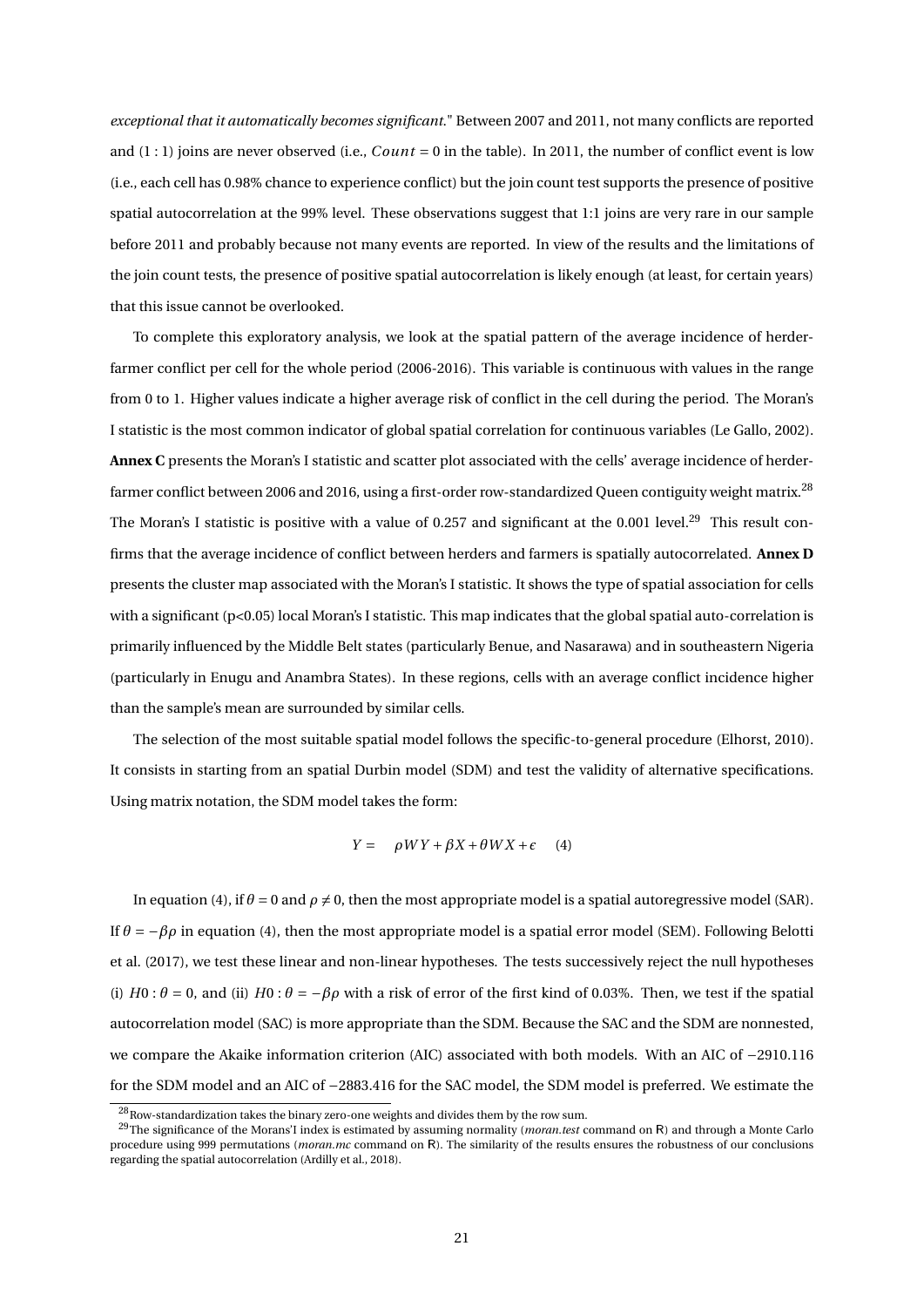following spatial Durbin model on a balanced panel through quasi-maximum likelihood:<sup>30</sup>

$$
Y_{i,k,t} = \alpha_{ikt} + \rho W Y_{i,k,t} + \beta_2 G_{i,k,t-1} + \beta_3 D_{j,t-1} + \beta_4 (G_{i,k,t-1} \times D_{j,t-1}) + \beta_5 W G_{i,k,t-1} + \beta_6 W D_{j,t-1} + \beta_7 W (G_{i,k,t-1} \times D_{j,t-1}) + \beta_8 X_{i,k,t} + \beta_9 W X_{i,k,t} + FE_{i,k} + FE_{i,t} + \epsilon_{i,k,t}
$$
\n
$$
(5)
$$

Where *i* refers to Nigeria, *j* refers to Niger. The parameters  $k$  and  $t$  denote respectively cell and year.  $Y_{i,k,t}$ is a dummy variable indicating the incidence of herder-farmer conflict in the cell at a given year. *W* is a rowstandardized Queen contiguity matrix. *Dj*,*t*−<sup>1</sup> is the level of drought in Niger's grasslands during the previous year's rainy season. *Gi*,*k*,*t*−<sup>1</sup> is a dummy variable indicating grassland in the cell last year.*Xi*,*k*,*<sup>t</sup>* is a vector of controls. *FE*<sub>*i*</sub>,*t* are time fixed effects, *FE*<sub>*i*,*k*</sub> are cell fixed effects,  $α<sub>ikt</sub>$  is the constant, and  $ε<sub>i,k,t</sub>$  is the error term.

One classical question in spatial panel data empirical analyses is the choice between spatial random effects and spatial fixed effects. This issue is addressed by using the robust Hausman test (Belotti et al., 2017). The results (reported at the bottom of **Table 5**) indicate that the spatial random effects estimator is outperformed by the spatial fixed effects estimator (the null hypothesis is rejected with a  $\chi^2$  test statistic of 44.86 and a p-value inferior to 1%). Year and cell fixed effects are introduced to the model to control for a large number of omitted variables. Year fixed effects remove cyclical variations that concern each cell equally, such as international price variations, changes in total area of pasture in Niger and Nigeria, or regime changes. Cell fixed effects control for any characteristic that differs between cells while being constant over time. Such confounders include the geographical distribution of religious or ethnic groups within Nigeria, geographic characteristics (for example, rivers, mines, or urban centers), and systematic coverage bias of the dependent variable.

The spatial Durbin model reduces the endogeneity bias from omitted variables that are spatially correlated (Fingleton and Le Gallo, 2010). For example, we might suspect the dummy variable indicating pasture to only partially remove the reverse causality issue between pasture and conflict. Some regions are more hostile than others to open-grazing and transhumance. In these areas, farmers may fully destroy remaining pastures (i.e., variation from 1 to 0 of the dummy variable).<sup>31</sup> This hostility is complex to integrate in an empirical analysis. It is linked to the political, ethnic and religious issues of certain regions and is maintained in the speeches of federal governments and interest groups (Chukwuma, 2020). The omission of local hostility towards pastoralism could be a source of endogeneity. As this variable is linked to political, ethnic and religious issues, it is likely spatially correlated (i.e., hostile cells are most likely located near cells where pastoralism is linked to similar issues). When the omitted variable is spatially correlated, LeSage and Pace (2008) and Pace and LeSage (2008) show that its effect is eliminated by the SDM, which provides unbiased estimates of the coefficient associated to the endogenous variable.

In a second spatial model, we test the validity of Hypothesis 2 related to the farmers' strategy. We isolate the effects of their agricultural yields and opportunity costs by focusing on weather shocks during the growing

<sup>30</sup>We use the Stata command *xsmle* developed by Belotti et al. (2017). Several articles where the dependent variable is a binary measure of the incidence of conflict use this quasi-maximum likelihood technique (See, for example, Ralston, 2013; Harari and Ferrara, 2018).

 $\rm ^{31}$  Nevertheless, variations of the dummy variable are seldom observed in the sample.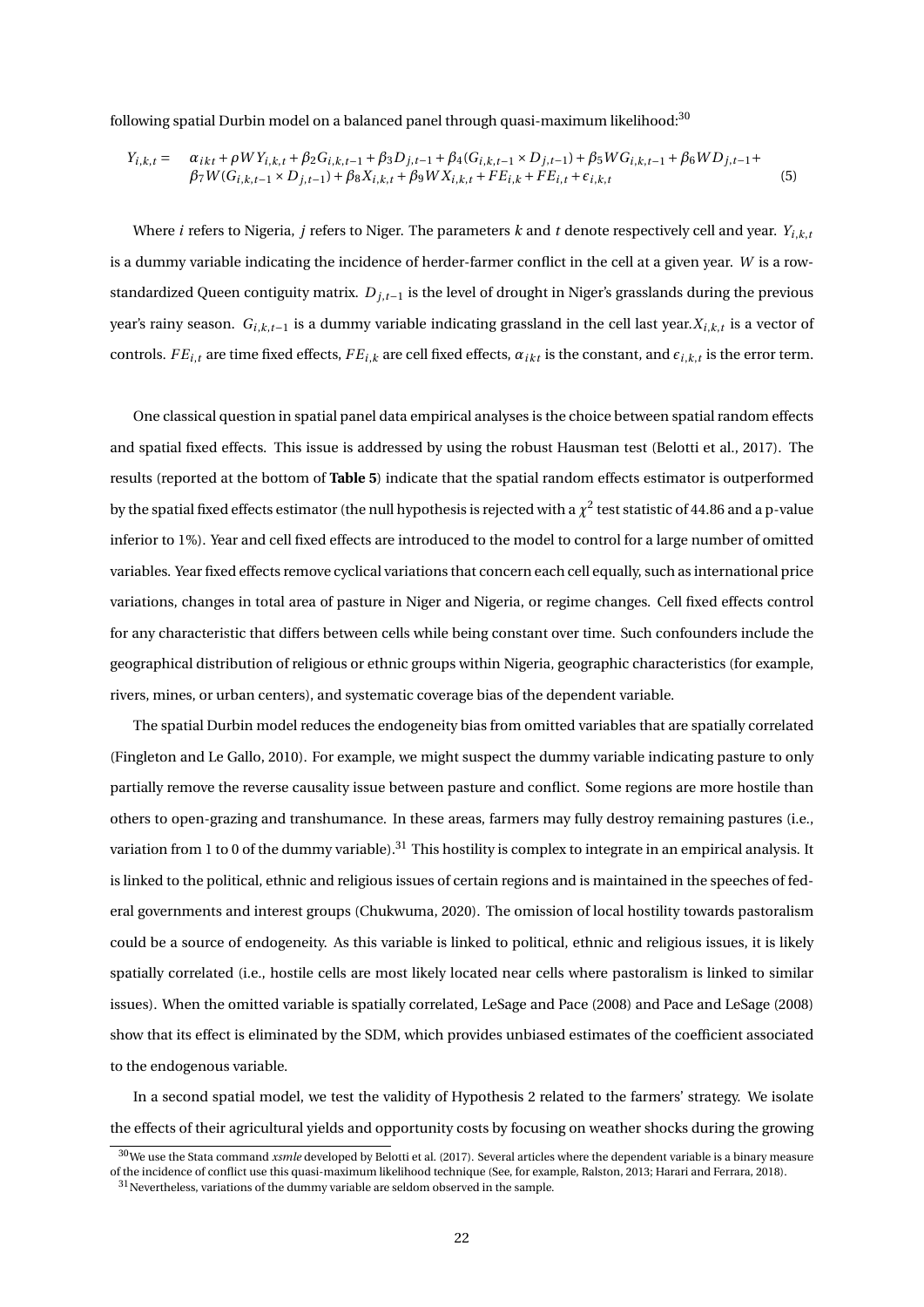season (Harari and Ferrara, 2018). We use data on the main crop's growing season start and end months developed by (Portmann et al., 2010) and match these crop calendars with the relevant SPEI data for each cell.<sup>32</sup> Three variables are added to **Equation (5)**: the level of drought during the cell's main crop growing season, the proportion of the cell covered by crops, and an interaction term of both variables.<sup>33</sup>

#### **6 Results**

#### **6.1 Average Effect of Grassland Scarcity in Niger on Herder-Farmer Conflicts in Nigeria**

**Table 2** presents the results of the logistic model. Contrary to our expectations, dryer rainy seasons in Niger are associated with a significantly lower risk of conflict in Nigeria. Column (1) shows that a one-standard-deviation increase in the drought index of Niger's grasslands during the rainy season decreases by 0.6 percentage points the risk of herder-farmer conflict in Nigeria during the next dry season (holding all the control variables at their mean). Instead of analyzing drought, we now analyze the effect of extreme climatic events (floods and droughts) on the risk of herder-farmer conflict. In column (2), a quadratic measure of the variable of interest is added to the model. The sign of the coefficient associated with the log measure is unchanged and stays strongly significant (p<0.001). The coefficient associated with the quadratic measure is significant (p<0.01) and positive. It suggests a U-shaped link between the dryness in Niger's grasslands and the risk of herder-farmer conflict in Nigeria. **Annex E** presents a plot of the average predicted probability of herder-farmer conflict depending on the level of drought in Niger's grasslands. The lowest probability of conflict is observed for an approximate 0.4 deviation relative to the average level of the drought, holding other controls at their mean. The risk of herder-farmer conflict increases with deviations superior to this level. The confidence intervals associated with extreme drought index values (either very low or very high) are larger, suggesting possible heterogeneous effects across Nigeria.

Columns (3) and (4) show that there is a significant linear link ( $p<0.001$ ) between droughts in the rest of Niger's territory (i.e., excluding grasslands) and the risk of herder-farmer conflict in Nigeria, but no proof of a curvilinear relationship is found. Finally, column (5) presents the results when cell fixed effects are added to the model. The curvilinear effect of the rainy season's drought in Niger's grasslands stays significant with only marginal changes to the coefficients.

In all specifications, the climatic conditions in Nigeria are positively but not significantly associated with the risk of herder-farmer conflict. The coefficient associated with the SPEI of the dry season in the cell is never significant. The one associated with the SPEI of the previous rainy season is weakly significant ( $p < 0.05$ ), but it becomes insignificant when cell fixed effects are added to the model. The distance to the border and the road's length significantly increase the risk of herder-farmer conflict. Holding all the control variables at their mean

<sup>&</sup>lt;sup>32</sup>For example, we use the SPEI05 calculated in October for cells where the growing season starts in June and ends in October (i.e., the growing season lasts five months).

 $33$ The control variable indicating the level of drought during the dry season is removed because it is correlated with the variable indicating the level of drought during the growing season.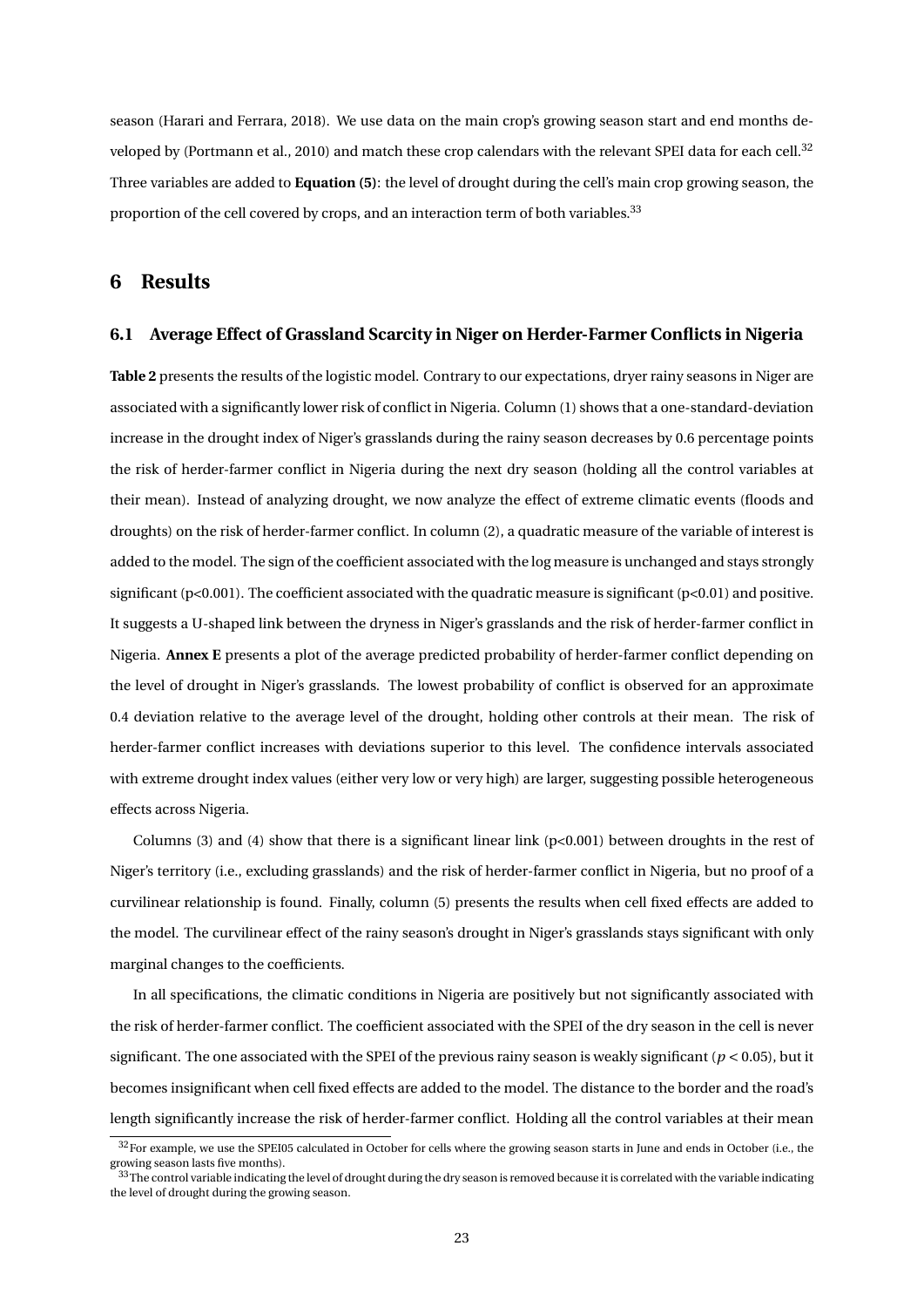in our baseline specification (column 1), a one-standard-deviation increase in distance to the border and the road's length are respectively associated with a 0.8% and a 1.2% increase in the likelihood that a pastoralistfarmer conflict arises in Nigeria during the next dry season (holding all the control variables at their mean). The amount of freshwater is negatively associated with the risk of herder-farmer conflict. A one-standarddeviation increase in the river's length decreases the risk of conflict by 1.2% (holding all the control variables at their mean). A larger population size significantly (p<0.001) increases the risk of herder-farmer conflict, even when the model includes cell-fixed effects. Holding all the control variables at their mean in our baseline specification (column 1), a one-standard-deviation increase in population size is associated with a 0.6% increase in the likelihood of herder-farmer conflict (holding all the control variables at their mean). Finally, we find no evidence that Boko Haram activity significantly influences the risk of herder-farmer conflict in the cells.

|                                      | (1)                         | (2)                         | (3)                         | (4)                         | (5)                   |
|--------------------------------------|-----------------------------|-----------------------------|-----------------------------|-----------------------------|-----------------------|
| L.RS-Drought Niger (grassland)       | $-0.650**$                  | $-0.678***$                 |                             |                             | $-0.608**$            |
| L.RS-Drought Niger (grassland) sq    | (0.236)                     | (0.183)<br>$0.835**$        |                             |                             | (0.187)<br>$0.874**$  |
| L.RS-Drought Niger (no grassland)    |                             | (0.292)                     | $-1.232***$<br>(0.338)      | $-1.163***$                 | (0.317)               |
| L.RS-Drought Niger (no grassland) sq |                             |                             |                             | (0.353)<br>0.686            |                       |
| <b>Border Distance</b>               | $0.523***$                  | $0.522***$                  | $0.512***$                  | (1.412)<br>$0.510**$        |                       |
| L.RS-Drought                         | (0.154)<br>$0.317*$         | (0.155)<br>$0.333*$         | (0.155)<br>$0.388*$         | (0.155)<br>$0.385*$         | 0.134                 |
| DS-Drought                           | (0.146)<br>0.111            | (0.140)<br>0.124            | (0.153)<br>0.156            | (0.153)<br>0.161            | (0.171)<br>0.082      |
| Population                           | (0.126)<br>$0.408***$       | (0.134)<br>$0.406***$       | (0.111)<br>$0.401**$        | (0.110)<br>$0.400**$        | (0.146)<br>$6.632***$ |
| Roads Length                         | (0.121)<br>$0.647***$       | (0.123)<br>$0.652***$       | (0.122)<br>$0.661***$       | (0.123)<br>$0.663***$       | (1.417)               |
| River Length                         | (0.154)<br>$-3.527***$      | (0.156)<br>$-3.556***$      | (0.158)<br>$-3.578***$      | (0.158)<br>$-3.575***$      |                       |
| L.Boko Haram Activity                | (0.815)<br>0.046<br>(0.030) | (0.819)<br>0.041<br>(0.029) | (0.826)<br>0.048<br>(0.029) | (0.825)<br>0.048<br>(0.029) | $-0.017$<br>(0.031)   |
|                                      |                             |                             |                             |                             |                       |
| Log-lik                              | $-412.37$                   | $-408.48$                   | $-410.41$                   | $-410.30$                   | $-186.56$             |
| Obs<br>Cell F.E.                     | 3355                        | 3355<br>No                  | 3355                        | 3355<br>No                  | 726                   |
|                                      | No                          |                             | No                          |                             | Yes                   |

Notes: \* p<0.05, \*\* p<0.01, \*\*\* p<0.001. Results were estimated using logistic regressions. The coefficients are log odds-ratios. Robust standard errors are in parentheses. The outcome variable is a dummy variable indicating the incidence of conflict between herders and farmers during the dry season, according to the Nigeria watch database. It takes the value "1" if there is at least one conflict episode in the cell during the year considered. *Source: Author's compilation.*

The hypothesis that climate-induced flows of nomadic herders increase the risk of herder-farmer conflict suggests that the likelihood of conflict is higher in places where they move. We now test if the effect of drought in Niger's pasture depends on the cell's suitability for herders. **Table 3** presents the results of the logistic regression that includes an interaction between the level of drought in Niger's grassland and different measures of the cell's suitability for nomadic pastoral activity. Each variable is presented in its standard and mean-centered version. "L.RS-Drought Niger (g)" indicates the effect of an increase of the drought measure in Niger's grasslands when the suitability measure is maintained at zero or its mean value (for mean-centered variables). The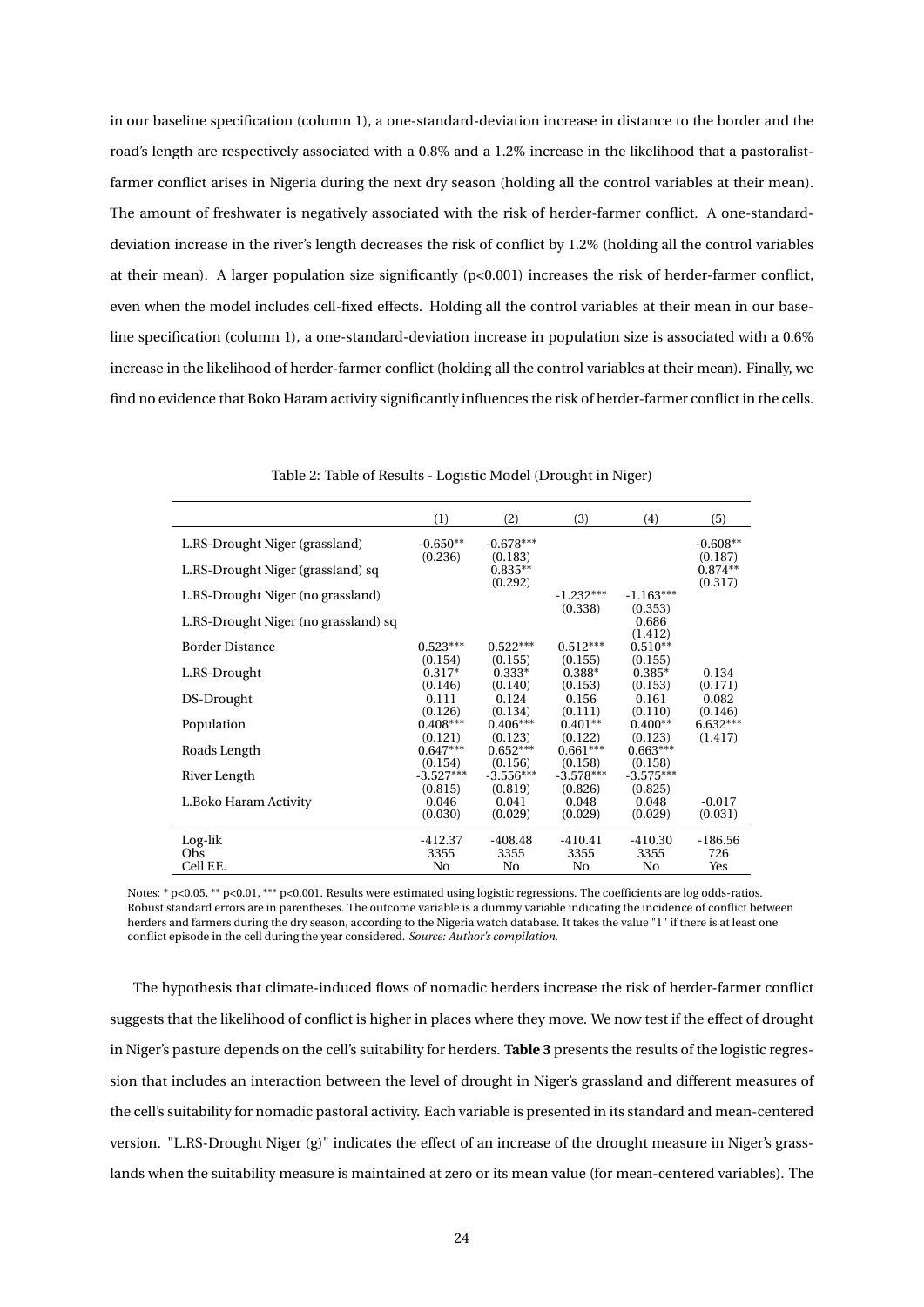coefficient associated with the suitability measure indicates the effect of their increase under normal climatic conditions. The interaction term indicates if the marginal effect of drought in Niger's grassland is a linear function of the suitability measure. The results indicate that the effect of Niger's grasslands drought is not higher in areas where herders should be found. On the contrary, the significant and negative coefficients associated with "L.RS-Drought Niger (g)" suggest that Niger's drought predominantly reduce the likelihood of conflict in less attractive areas for herders: areas with no pasture, low or average suitability for mobile pastoralism and animal husbandry, or average river length. An increase in the suitability of an area for herders is positively but not significantly associated with the risk of herder-farmer conflict. In **Annex H**, we add a third term to the interaction (i.e., a quadratic form) to test if the effect of Niger's drought is non-linear. No proof of a quadratic relation is found and the results remain unchanged.

|                                                              | (1)                         | (2)                         | (3)                         | (4)                         | (5)                         |
|--------------------------------------------------------------|-----------------------------|-----------------------------|-----------------------------|-----------------------------|-----------------------------|
| L.RS-Drought Niger (g)                                       | $-1.278*$<br>(0.498)        | $-1.230*$<br>(0.517)        | $-0.678**$<br>(0.237)       | $-0.734*$<br>(0.295)        | $-0.626**$<br>(0.243)       |
| L.Grassland                                                  | 0.505                       |                             |                             |                             |                             |
| L. Grassland $\times$ L.RS-Drought Niger (g)                 | (0.275)<br>0.859<br>(0.567) |                             |                             |                             |                             |
| Mobile Pastoralism Suit.                                     |                             | 1.356                       |                             |                             |                             |
| L.RS-Drought Niger $(g) \times$ Mobile Pastoralism Suit.     |                             | (0.728)<br>2.028<br>(1.612) |                             |                             |                             |
| Mobile Pastoralism Suit. (c)                                 |                             |                             | 1.356                       |                             |                             |
| L.RS-Drought Niger $(g) \times$ Mobile Pastoralism Suit. (c) |                             |                             | (0.728)<br>2.028<br>(1.612) |                             |                             |
| Animal Husbandry Suit.                                       |                             |                             |                             | $-0.898$                    |                             |
| L.RS-Drought Niger $(g) \times$ Animal Husbandry Suit.       |                             |                             |                             | (2.370)<br>2.154<br>(4.856) |                             |
| Animal Husbandry Suit. (c)                                   |                             |                             |                             |                             | $-0.898$                    |
| L.RS-Drought Niger (g) $\times$ Animal Husbandry Suit. (c)   |                             |                             |                             |                             | (2.370)<br>2.154<br>(4.856) |
| Log-lik<br>Obs<br>Controls                                   | -409.51<br>3355<br>Yes      | -409.79<br>3355<br>Yes      | -409.79<br>3355<br>Yes      | -412.09<br>3355<br>Yes      | $-412.09$<br>3355<br>Yes    |

Table 3: Table of Results - Logistic Model (Nomadic Pastoralism suitability)

Notes: \* p<0.05, \*\* p<0.01, \*\*\* p<0.001. Results were estimated using logistic regression. The coefficients are log odds-ratios. Robust standard errors are in parentheses. The outcome variable is a dummy variable indicating the incidence of conflict between herders and farmers during the dry season, according to the Nigeria watch database. It takes the value "1" if there is at least one conflict episode in the cell during the year considered. "L.RS-Drought Niger (g)" is the level of drought in Niger's grassland during the previous rainy season (Vicente-Serrano et al., 2010). (c) indicates a mean-centered variable. Indicators of the cell's suitability (Suit.) for animal husbandry and mobile pastoralism come from Beck and Sieber (2010). Controls include the level of drought during the previous rainy season and during the dry season, Boko Haram activity during the previous year (dummy variable), population size, road length, river's length, and distance to the Niger-Nigeria border. *Source: Author's compilation.*

According to these preliminary results, drought episodes specifically affecting the pastures of Niger do not show the expected effect. Dryer conditions in Niger's pasture generally reduce the risk of herder-farmer conflict in Nigeria. We find evidence that extreme climatic events in Niger's grassland (droughts and floods) can increase the risk of conflict, but their effect appears relatively small and heterogeneous. Also, the climatic conditions in Niger's grasslands affect areas where there are seldom nomadic herders. This finding is hardly compatible with the hypothesis that sudden shifts in migratory flows of pastoralists from Niger increase the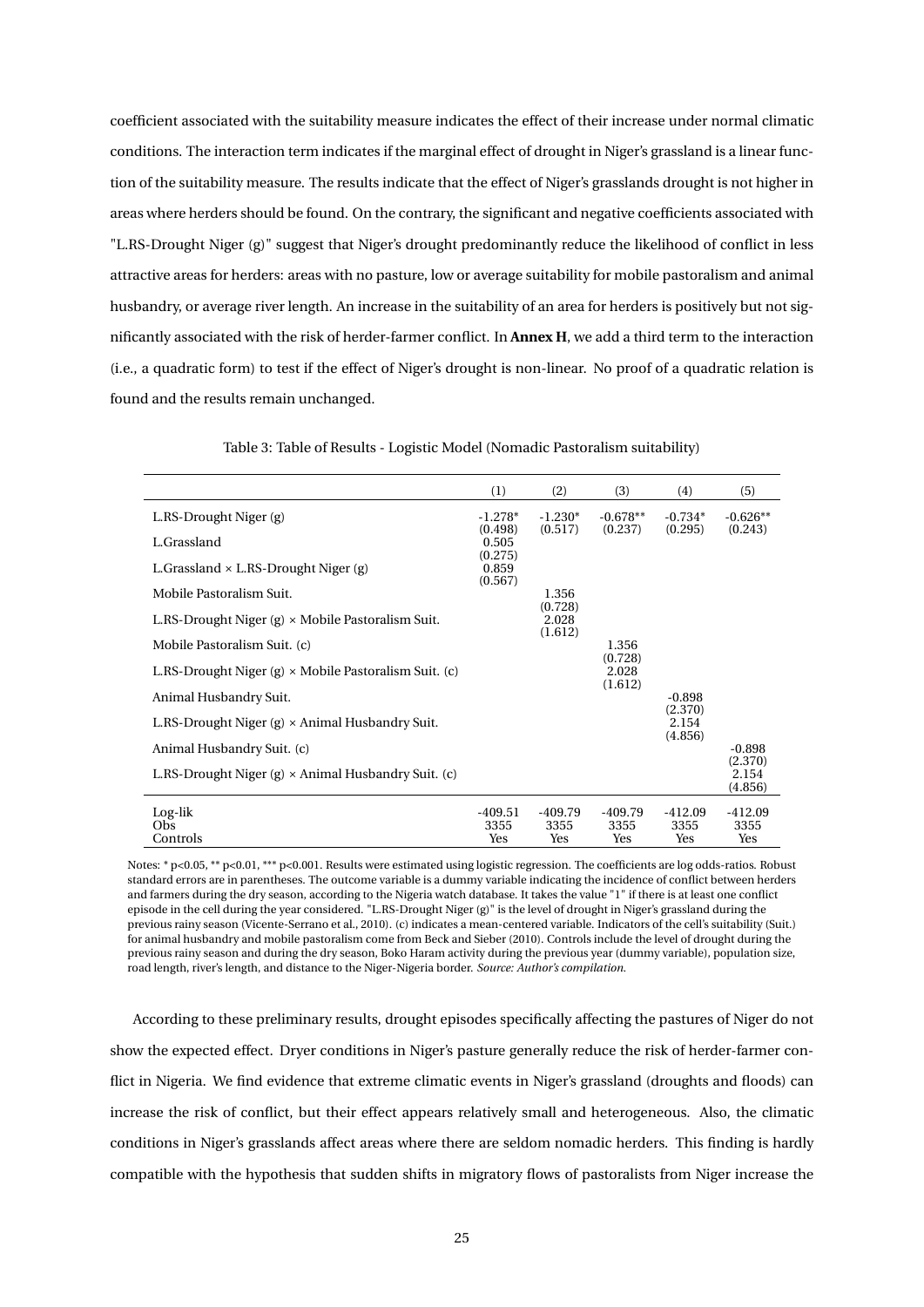risk of herder-farmer conflict in Nigeria. We reject the hypothesis that stronger flows of pastoralists from Niger increase the average risk of herder-farmer conflict at the level of the whole Nigerian territory. However, this does not mean that climate-induced flows of pastoralist do not locally increase the risk of conflict.

#### **6.2 Spatial Effects of Pasture Scarcity on the Risk of Herder-Farmer Conflict**

This section explores the local effect of drought in Niger's grassland (i.e., pasture scarcity in Niger) on the risk of herder-farmer conflict, taking into account spatial spillovers. **Table 4** presents the results of the spatial Durbin models depending on the types of fixed effects included: cell fixed effects (column 1), time fixed effects (column 2), or both (column 3). The objective here is to test how the spatial distribution of grasslands affects the risk of conflict between nomadic herders from Niger and Nigerian farmers. The variables of interest are "L.Grass x L.RS-Drought Niger's grasslands (dist)" and spatially lagged counterpart "W x (L.Grass x L.RS-Drought Niger's grasslands (dist))."

For all specifications, the characteristics of the studied cell have low predictive power. In pasture-less cells, the effect of drought in Niger's pastures has the expected negative sign but is not significant. Likewise, under normal climatic conditions in Niger's pastures, pasture in the cell has a positive but insignificant effect on the risk of herder-farmer conflict. In columns (1) and (2), the coefficient associated with the variable of interest is significant (p<0.05), positive, and presents a similar magnitude of 0.182 in both columns. However, when country and year fixed effects are added (column 3), this effect is no longer significant at the 5% level (*p* = 0.051).

Many direct and spatial effects are acting in opposite directions. The results presented in columns (1) to (3) suggest that the risk of herder-farmer conflict in a cell strongly depends on the characteristics of the cells surrounding it. The coefficient on the spatially lagged variable of interest is negative and significant (p<0.05 in columns (1) and (2), and  $p<0.01$  in column (3)). In cells surrounded by no pasture, dryer conditions in Niger's pastures have a positive but not significant effect on the risk of herder-farmer conflict. Under normal climatic conditions in Niger's pastures, pasture in the neighborhood increases the risk of herder-farmer conflict. This coefficient is only significant (p<0.01) in models taking into account cell fixed effects. When the model only includes year fixed effects (column 2), the coefficient's magnitude approaches zero and is not significant anymore at the 5% level. It suggests that it is not the absence but disappearance (presence but apparition) of grasslands in the neighborhood that reduces (increases) the risk of herder-farmer conflict under normal climatic conditions in Niger. Under normal climatic conditions in Niger's grasslands, the flow of herders from Niger is supposedly maintained at its average value. Therefore, this effect is not linked to a sudden increase in the flow of nomadic pastoralists. It could be associated with small-scale transhumance practiced by local Nigerian herders. We note that yearly changes in the dummy variables indicating the presence of grassland are uncommon and concern 0.5% of the observations.

The coefficient  $\rho$  associated with the spatial autoregressive term  $W \times Y$  indicates how conflicts in the neigh-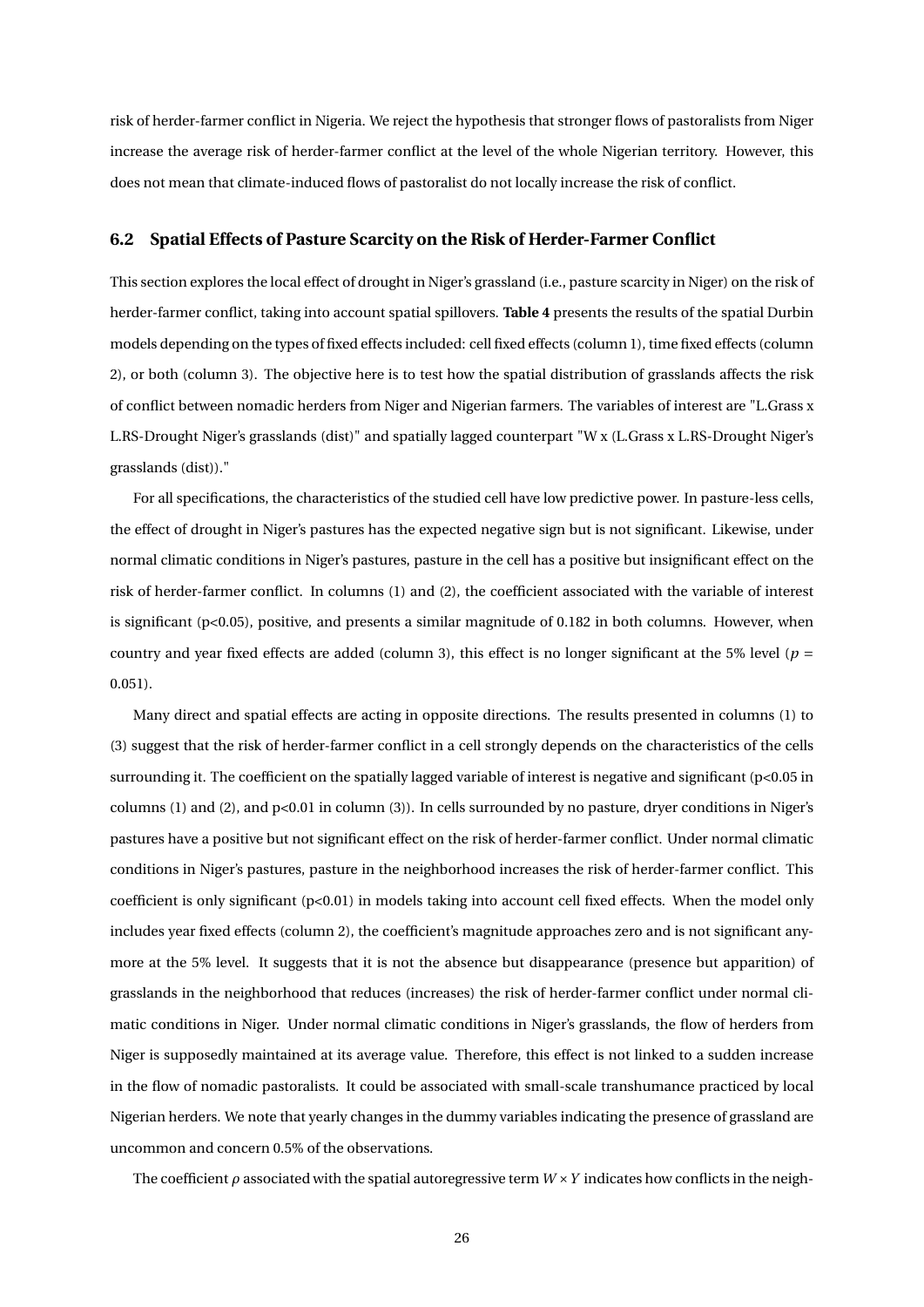borhood affect the risk of conflict in the cell. It is positive and significant regardless of the type of fixed-effect used. Column (3) reports that conflict in one of the neighboring cells induces an 8.1 percentage point increase in the probability of herder-farmer conflict in the cell. It suggests that conflicts in the neighborhood increase the risk of conflict in the cell for reasons other than pastures and climatic conditions (in Nigeria and Niger). When we do not consider cell fixed effects (column 2), the coefficient rho's magnitude doubles and becomes significant at the 0.1% level, suggesting that time invariant cells' characteristics largely influence the spatial autocorrelation. In column (3), the low level of significance of *ρ* shows that spatial autocorelation is partially mitigated by the inclusion of cell fixed effects. Nonetheless the null hypothesis of absence of spatial autocorrelation can only be rejected completely with a spatial autoregressive term. This result is consistent with the observations of several reports and articles showing that there is a geographic clustering of herder-farmer conflicts in some regions of Nigeria (Leonhardt, 2019; Madu and Nwankwo, 2020).

|                                                   | (1)             | (2)             | (3)             |
|---------------------------------------------------|-----------------|-----------------|-----------------|
| L.Grass                                           | 0.022           | 0.006           | 0.024           |
|                                                   | (0.027)         | (0.010)         | (0.026)         |
| L.RS-Drought Niger's grasslands (dist)            | $-0.105$        | $-0.255$        | $-0.264$        |
|                                                   | (0.291)         | (0.298)         | (0.297)         |
| L. Grass x L.RS-Drought Niger's grasslands (dist) | $0.182*$        | $0.182*$        | 0.173           |
|                                                   | (0.089)         | (0.089)         | (0.089)         |
| L.RS-Drought                                      | $-0.059$        | $-0.058$        | $-0.068$        |
|                                                   | (0.035)         | (0.039)         | (0.037)         |
| DS-Drought                                        | $0.082*$        | 0.049           | $0.065*$        |
|                                                   | (0.032)         | (0.031)         | (0.033)         |
| L.Boko Haram Activity                             | 0.001           | $0.003**$       | $0.001*$        |
|                                                   | (0.001)         | (0.001)         | (0.000)         |
| Population                                        | $-0.196$        | 0.012           | $-0.064$        |
|                                                   | (0.169)         | (0.008)         | (0.174)         |
| L.Grass                                           | $0.267**$       | 0.002           | $0.276**$       |
|                                                   | (0.085)         | (0.013)         | (0.085)         |
| L.RS-Drought Niger's grasslands (dist)            | 0.040           | 0.647           | 0.697           |
|                                                   | (0.289)         | (0.449)         | (0.449)         |
| L. Grass x L.RS-Drought Niger's grasslands (dist) | $-0.234*$       | $-0.315*$       | $-0.335**$      |
|                                                   | (0.110)         | (0.124)         | (0.125)         |
| L.RS-Drought                                      | 0.065           | 0.064           | $0.078*$        |
|                                                   | (0.037)         | (0.043)         | (0.039)         |
| DS-Drought                                        | $-0.084*$       | $-0.036$        | $-0.056$        |
|                                                   | (0.033)         | (0.033)         | (0.035)         |
| L.Boko Haram Activity                             | $-0.009**$      | $-0.009***$     | $-0.008**$      |
|                                                   | (0.003)         | (0.002)         | (0.003)         |
| Population                                        | 0.341           | 0.004           | $-0.301$        |
|                                                   | (0.182)         | (0.010)         | (0.509)         |
|                                                   |                 |                 |                 |
| $\rho$                                            | $0.106*$        | $0.167***$      | $0.081*$        |
|                                                   | (0.042)         | (0.045)         | (0.041)         |
|                                                   |                 |                 |                 |
| Log-lik<br>Obs                                    | 1458.05<br>3355 | 1201.13<br>3355 | 1471.06<br>3355 |
|                                                   |                 |                 |                 |
| Hausman $\chi^2$                                  | 44.14           | 21.78           | 44.86           |
| Hausman p-value                                   | 0.00            | 0.11            | 0.00            |
| Cell fixed effects                                | Yes             | No              | Yes             |
| Time fixed effects                                | No              | Yes             | Yes             |

Table 4: Table of Results - Spatial Durbin Model

Notes: \* p<0.05, \*\* p<0.01, \*\*\* p<0.001. Results were estimated using a fixed-effects spatial Durbin model. Robust standard errors are in parentheses. The outcome variable is a dummy variable indicating the incidence of herder-farmer conflict during the dry season, according to the Nigeria Watch database. It takes the value "1" if there is at least one conflict episode in the cell during the year considered. *Source: Author's compilation.*

It is impossible to directly interpret the coefficient presented in table 4 because they ignore the spatial autoregressive effects (Ardilly et al., 2018). Scalar summary measures are used to average these impacts. The av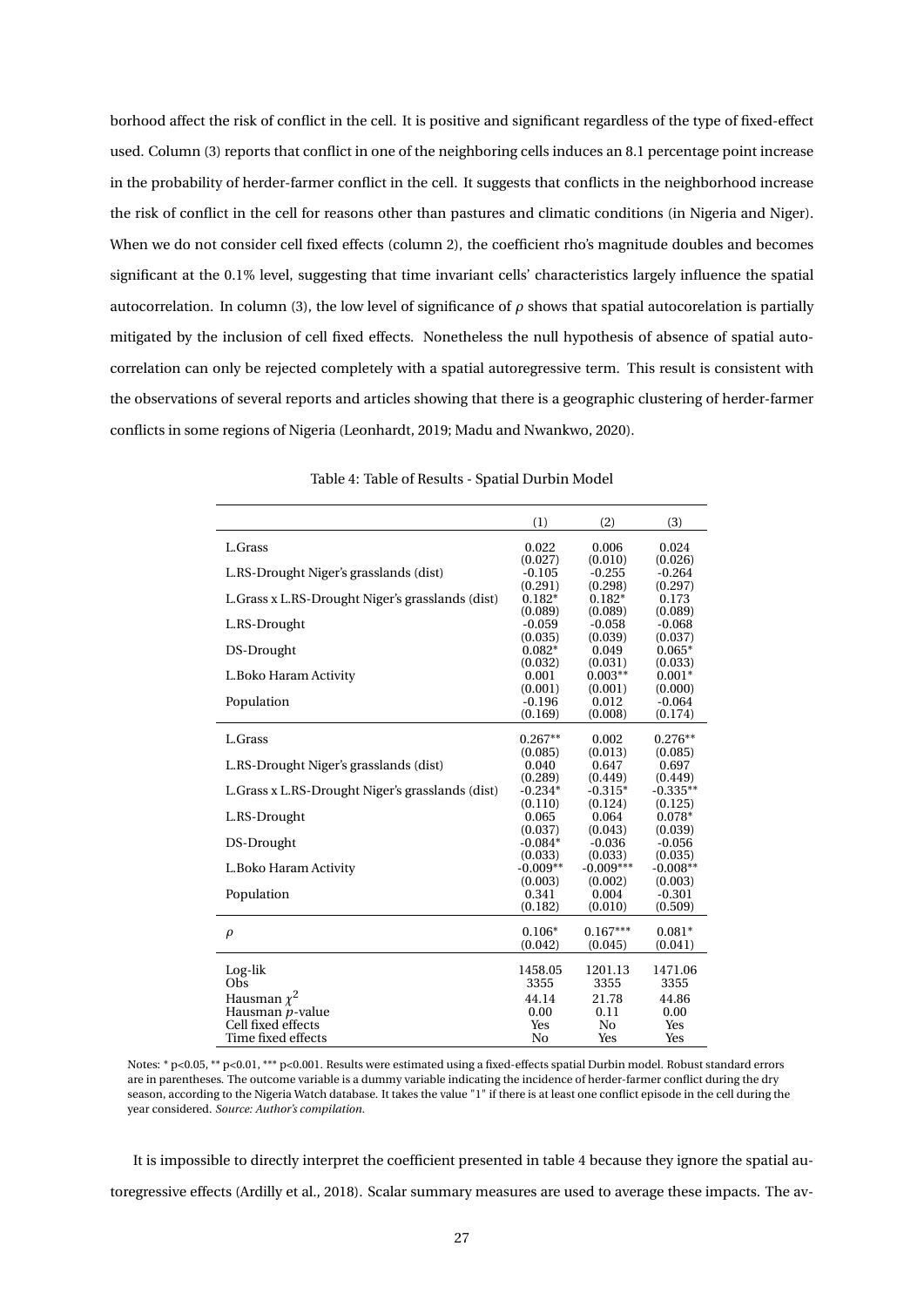erage<sup>34</sup> direct effect indicates the impact on the risk of herder-farmer conflict in the cell *i* of the *i*th observation of the variable. It considers feedback effects that arise from the change in the variable on the risk of conflict in neighboring cells. The average indirect effect measures the average effect on the risk of herder-farmer conflict in a cell of a change in the variable in all neighboring cells. Finally, the average total effect is the combination of the average direct effect and the average indirect effect.

**Table 5** presents the average total, direct and indirect effects of the interest variables. Column (1) presents the equilibrium effects associated with the baseline SDM specification. The magnitude and significance of the variables' direct and indirect effects are relatively similar to those of the coefficients presented in **Table 4**. The direct effect of the regressor of interest (the interaction term between grassland and the dryness of Niger's grasslands) is now significant at the 5% level. A one unit increase in the level of drought in Niger's grasslands increases on average by 17.8 percentage points the likelihood of herder-farmer conflict in cells with grassland. Under average climatic conditions in Niger's grasslands, grassland in the cell has no significant impact on the likelihood of herder-farmer conflict. Therefore, these results go in the direction of a reduction in the opportunity cost of conflict when pastoralists face pasture scarcity in Niger.

Pastures in neighboring cells have a large and significant indirect effect on the risk of herder-farmer conflict. If all neighboring cells provide grassland under normal climatic conditions in Niger's grasslands, then the risk of herder-farmer conflict in the cell significantly (p<0.001) increases by 29.9 percentage points. However, if all neighboring cells provide grassland, a one unit increase in the level of drought in Niger's grasslands significantly (p<0.01) decreases the risk of herder-farmer conflict by 35.6 percentage points. The direct and indirect effects of the interaction term cancel each other out, leaving a negative and not significant total effect. The total effect of the presence of grassland following normal climatic conditions in Niger's grasslands is positive and highly significant (p<0.001). If all cells provide grazing areas, the risk of herder-farmer clash increases by 32.7 percentage points in a typical cell.

We note that the climatic conditions in Nigeria do not have a significant total effect on the risk of herderfarmer conflict. On the one hand, the level of drought during the dry season has a significant (p<0.05) and positive direct effect, but an insignificant total effect. On the other hand, the level of drought during the previous rainy season has a significant (p<0.05) and positive indirect effect but an insignificant total effect. Proximity to areas where Boko Haram is active significantly reduces the risk of herder-farmer conflict. A previous occurrence of conflict involving Boko Haram in each neighboring cell induces a 0.9 percentage point decrease in the probability of herder-farmer conflict in the cell.

Column (2) presents the second spatial model specification (i.e., when the interests of Nigerian farmers are taken into account). We expect farmers who experienced drought during the growing season of their crop to face a lower opportunity cost of violence. The obtained results do not support this hypothesis. Although the coefficients associated with the interaction term are positive, they are never significant. Moreover, the size of

<sup>34</sup>Averaged over all *n* cells.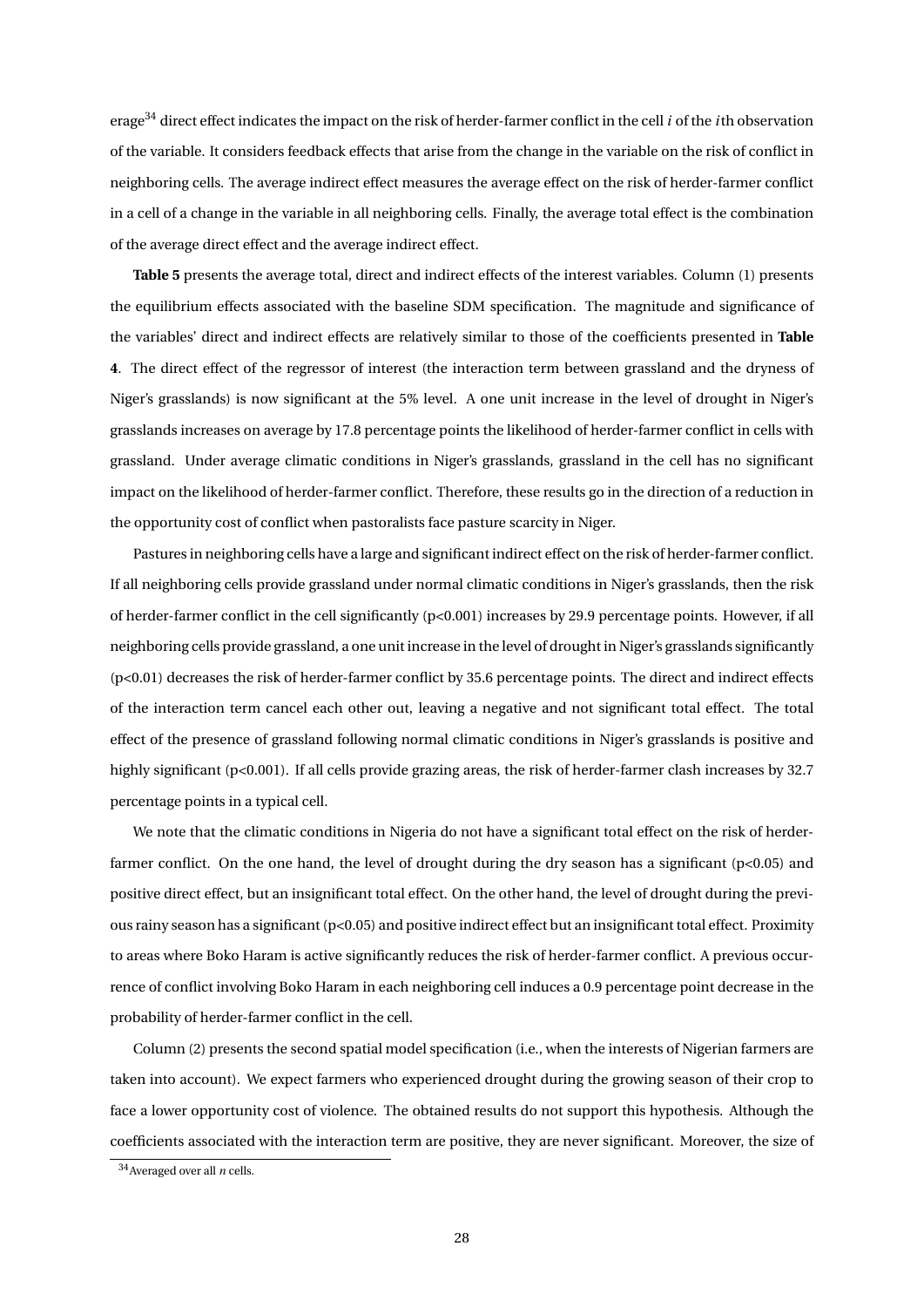the crop and the level of drought during the growing season have no significant direct, indirect, or total effects.

Several implications can be drawn from the results of the spatial models. First, we find evidence that proximity to grassland reduces the risk of conflict between nomadic herders from Niger and farmers from Nigeria.<sup>35</sup> Indeed, the negative and significant effect associated with the spatially lagged interaction term (between a previous drought in Niger's grasslands and Nigerian cells with pastures) shows that the dryer the conditions in Niger's pasture, the more proximity to grassland reduces the risk of herder-farmer conflict. This result suggests that pastures in Nigeria are important for herders using cross-border transhumance as a coping mechanism. However, we found that this effect is more linked to dryer climatic conditions in Niger's grasslands than actual grassland scarcity. Indeed, the interaction between the squared value of drought in Niger's grassland and the presence of grassland in the cell is not significant. Herders might undertake a cross-border transhumance before facing absolute grassland scarcity.

Secondly, we find small and inconsistent evidence of scarcity-induced predatory behaviors of nomadic herders from Niger in Nigerian cells. It suggests that the appropriation of the remaining pastures is generally not the primary motivation behind herder-farmer conflicts.

Thirdly, the opening of new grazing areas is associated with a higher risk of herder-farmer conflict in Nigeria under normal climatic conditions in Niger's grasslands. The implications of this result are beyond the scope of this article because they are likely influenced by local herders practicing short-distance transhumance. It indicates that herders are more likely to enter into conflict with farmers in areas close to pastures under normal climatic conditions in Niger.

Finally, we find evidence that dryer climatic conditions during the dry season in the cell and previous droughts in neighboring cells increase the risk of herder-farmer conflict during the dry season. These results are in line with the ones of Eberle et al. (2020); McGuirk and Nunn (2020). Dryer rainy seasons push pastoralists to graze their herd in nearby areas, causing conflicts with local farmers.

 $35$ It is important to note that "herders from Niger" refer to nomadic herders practicing seasonal migration from Niger to Nigeria during the dry season, not herders with the Nigerien nationality.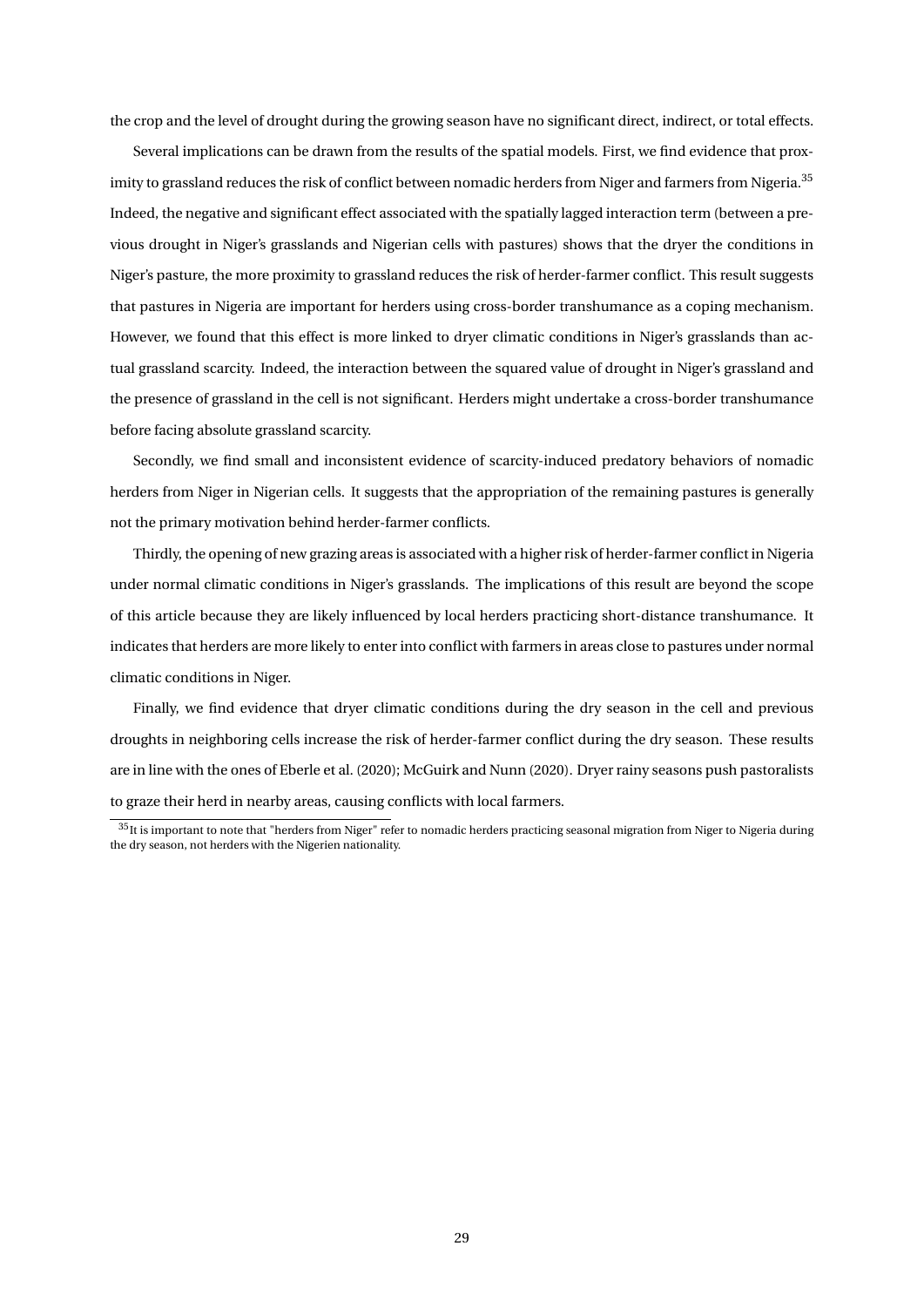|                                                         | (1)                            | (2)                            |
|---------------------------------------------------------|--------------------------------|--------------------------------|
| <b>DIRECT</b><br>L.Grass                                | 0.028                          | 0.029                          |
| L.RS-Drought Niger's grasslands (dist)                  | (0.027)<br>$-0.267$            | (0.026)<br>$-0.247$            |
| L.Grass × L.RS-Drought Niger's grasslands (dist)        | (0.283)<br>$0.178*$            | (0.280)<br>$0.175*$            |
| L. Crop size                                            | (0.085)                        | (0.084)<br>-0.491              |
| GS-Drought                                              |                                | (0.346)<br>0.025               |
| L.Crop size $\times$ GS-Drought                         |                                | (0.020)<br>0.012               |
| L.RS-Drought                                            | $-0.068$                       | (0.022)<br>$-0.065$            |
| DS-Drought                                              | (0.035)<br>$0.065*$            | (0.039)                        |
| L.Boko Haram Activity                                   | (0.031)<br>0.001               | 0.001                          |
| Population                                              | (0.000)<br>-0.068              | (0.000)<br>0.032               |
| <b>INDIRECT</b><br>L.Grass                              | (0.178)<br>$0.299***$          | (0.177)<br>$0.275**$           |
| L.RS-Drought Niger's grasslands (dist)                  | (0.083)<br>0.756               | (0.091)<br>0.676               |
| $L.Grass \times L.RS-Drought Niger's grasslands (dist)$ | (0.460)<br>$-0.356**$          | (0.460)<br>$-0.335*$           |
| L. Crop size                                            | (0.131)                        | (0.134)<br>0.970               |
| GS-Drought                                              |                                | (0.569)<br>$-0.043$<br>(0.025) |
| L.Crop size $\times$ GS-Drought                         |                                | 0.009                          |
| L.RS-Drought                                            | $0.078*$                       | (0.031)<br>0.074<br>(0.042)    |
| DS-Drought                                              | (0.038)<br>$-0.055$<br>(0.034) |                                |
| L.Boko Haram Activity                                   | $-0.009**$<br>(0.003)          | $-0.010**$<br>(0.003)          |
| Population                                              | $-0.321$<br>(0.559)            | $-0.615$<br>(0.543)            |
| <b>TOTAL</b><br>L.Grass                                 | $0.327***$                     | $0.305**$                      |
| L.RS-Drought Niger's grasslands (dist)                  | (0.086)<br>0.489               | (0.093)<br>0.429               |
| L.Grass × L.RS-Drought Niger's grasslands (dist)        | (0.320)<br>$-0.177$            | (0.317)<br>$-0.160$            |
| L. Crop size                                            | (0.123)                        | (0.126)<br>0.479               |
| GS-Drought                                              |                                | (0.469)<br>$-0.018$            |
| L.Crop size $\times$ GS-Drought                         |                                | (0.012)<br>0.021<br>(0.015)    |
| L.RS-Drought                                            | 0.010<br>(0.007)               | 0.008<br>(0.008)               |
| DS-Drought                                              | 0.010<br>(0.006)               |                                |
| L.Boko Haram Activity                                   | $-0.008**$<br>(0.003)          | $-0.009**$<br>(0.003)          |
| Population                                              | $-0.389$<br>(0.433)            | $-0.583$<br>(0.430)            |
| ρ                                                       | $0.081*$<br>(0.041)            | $0.090*$<br>(0.040)            |
| Log-lik                                                 | 1471.06                        | 1469.98                        |
| Obs<br>Hausman $\chi^2$                                 | 3355<br>44.86                  | 3355<br>56.17                  |
| Hausman p-value<br>Cell fixed effects                   | 0.00<br>Yes                    | 0.00<br>Yes                    |
| Time fixed effects<br>BІC                               | Yes<br>$-2698.57$              | Yes<br>-2631.46                |

Table 5: Total, Direct and Indirect Effects - Spatial Durbin Model

Notes: \* p<0.05, \*\* p<0.01, \*\*\* p<0.001. Total, direct and indirect effects were estimated using a spatial Durbin model with spatial and individual fixed effects. Robust standard errors (in parentheses) are clustered at the cell level. The outcome variable is a dummy variable indicating the incidence of conflict between herders and farmers during the dry season, according to the Nigeria watch database. It takes the value "1" if there is at least one conflict episode in the cell during the year considered. *Source: Author's compilation.*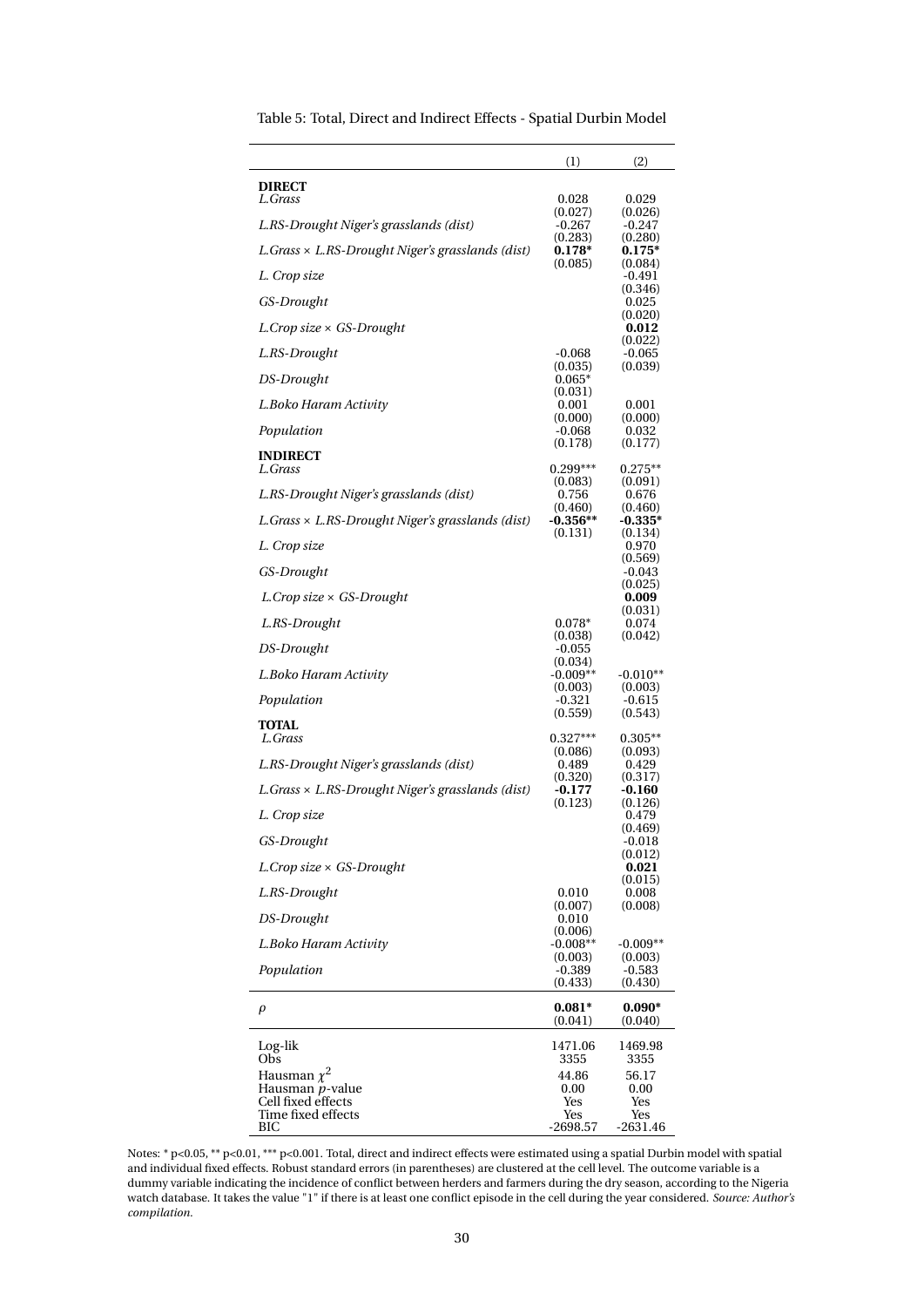#### **7 Robustness Checks**

#### **7.1 Alternative Specifications of the Logistic Model**

The logistic model results using alternative independent variables are presented in **Annex F**. In column (1), the drought variable is divided by the log distance to the Niger-Nigeria border. This transformation reduces the weight of cells that have less chance to receive nomadic herders from Niger. The negative effect of Niger's droughts on the risk of conflict persists; a 0.1 unit increase in the distance-weighted drought measure reduces the risk of herder-farmer conflict by 0.63 percentage points. Due to the highly disaggregated nature of the data, herder-farmer conflicts happen to be rare events. In this setting, King and Zeng (2001) show that using a non-linear estimation strategy can lead to biased results. Yet, column (2) shows that the coefficients' sign and significance are not modified when a linear probability model $36$  is used instead of the logistic regression $37$ . In columns (3) and (4), alternative measures of drought are used. Column (3) shows that temperature rise negatively affects the risk of conflict which corresponds to our previous result. However the coefficient is not significant, probably because temperature is not the primary determinant of phytomass (McGuirk and Nunn, 2020). Column (4) shows a significant effect of increased precipitation on the risk of conflict, which is consistent with our previous results when using the SPEI measure.

**Annex G** presents the logistic model results using Acled as an alternative database to construct the dependent variable. In column (1), a herder-farmer conflict is defined as any Acled event whose description contains at least one word or combination of terms that are specific to this type of conflict.<sup>38</sup> The sign and significance of the coefficient associated with pasture scarcity in Niger are not modified. The coefficient's magnitude is slightly higher. Column (2) presents the results obtained while using Eberle et al. (2020) categorization of herder-farmer conflicts.<sup>39</sup> Again, our results stay unchanged with a slightly higher coefficient. A one standard-deviation increase in the drought index of Niger's grasslands during the rainy season decreases by 0.6 percentage points the risk of herder-farmer conflict in Nigeria in the next dry season (holding all the control variables at their mean). In columns (3) and (4), a quadratic term is added. In both specifications and similarly to the baseline logistic model, the squared term presents a positive and significant coefficient.

 $36$ When using a LPM model, the estimates are not constrained to the unit interval. When the dependent variable is binary, it may lead to biased and inconsistent estimates. Horrace and Oaxaca (2006) show that the LPM is unbiased and consistent when no predicted probabilities lie outside the unit interval. According to the baseline specification estimates, this is the case in our model since the average probability of herder-farmer conflict in a cell lies within the (−0.20, 0.45) interval.

<sup>&</sup>lt;sup>37</sup>We note a larger marginal effect of changes in the distance-weighted measure of drought in Niger's grasslands. This difference does not affect our conclusions and is linked to the fact that the predicted probabilities of conflict can be defined outside [0; 1] in a linear probability model.

<sup>38</sup>"crop" and "cattle", "land" and "cattle", "crop" and "herd", "farmer" and "herd", "agri" and "pastor", "farmer" and "transhumance", "farm" and "nomad", "cattle" and "invade", "nomad" and "farm", "grazing".

<sup>&</sup>lt;sup>39</sup>Eberle et al. (2020) define herder-farmer conflicts as events that include at least one of the following keywords: land dispute, dispute over land, control of land, over land, clash over land, land grab, farm land,land invaders, land invasion, land redistribution, land battle, over cattle and land, invade land, over disputed land, over a piece of land, herd, pastoral, livestock, cattle, grazing, pasture, cow, cattle, farm, crop, harvest.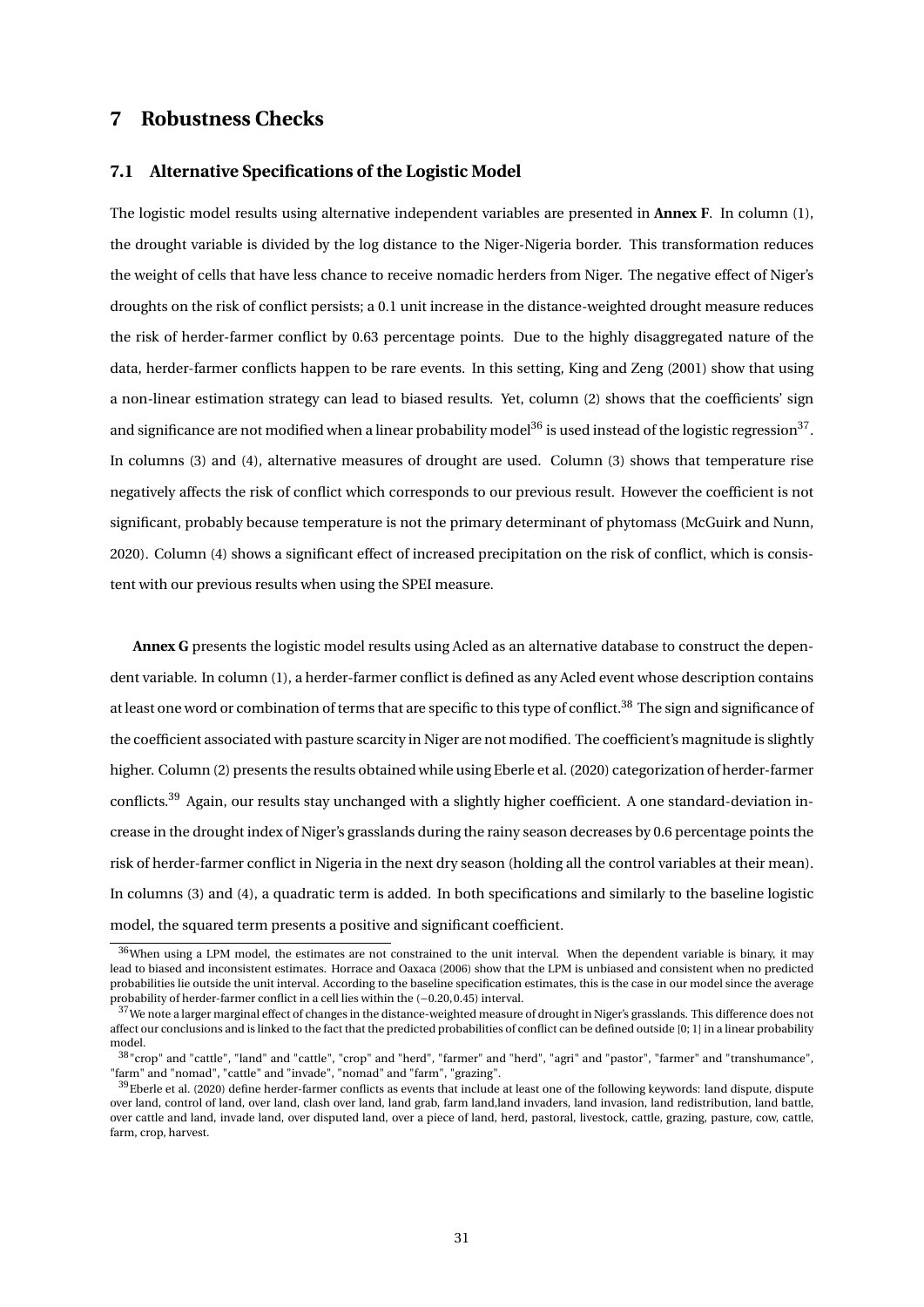#### **7.2 Alternative Specifications of the Spatial Model**

Alternative specifications of the spatial model are presented in **Annex I** for robustness checks. Column (1) presents the results when the presence of a curvilinear (U-shape) effect of the interest variable is tested. A quadratic term is included and interacted with the binary variable indicating the presence of grassland. The coefficients associated with the quadratic term are never significant, suggesting that the previously found Ushaped effect of the climatic conditions in Niger's grasslands disappears when the model controls for spatial spillovers.

Nigeria is a federal country and each of the thirty-six Nigerian states can implement its legislation on nomadic pastoralism. Omitted variables related to state-level differences could skew the standard errors. In column (2), standard errors are clustered at the level of Nigerian States. The coefficient associated with the interaction term of interest in the cell becomes significant at the 5% level, which suggests that heterogeneous State level characteristics matter for the opportunity cost channel. The sign, magnitude, and significance of the other results remain unchanged.

The distance to the border is included in the construction of the variable of interest to capture that nomadic herders from Niger seldom travel very far into the Southern part of Nigeria. To verify that the effect of the distance to the border on conflicts does not drive our results, the SDM model is reproduced using the drought index not divided by the distance to the border. The results are reported in columns (3) and (4). Their significance and sign align with the findings of our baseline specification, including the recurrent inconsistency of the opportunity cost channel.

We are interested in the flow of pastoralists from Niger following the rarefaction of Nigerien pastures. We verify that the results of the spatial model are linked to the drought affecting the pastures and not the rest of the Nigerien territory. Column (5) presents the results of the SDM model using the average level of rainy season's drought in Nigerien areas where there is no grassland. The coefficients associated with the interaction terms are not significant, which confirms that climate shocks affecting Nigerien pastures drive our main results.

#### **7.3 Alternative Weight Matrix**

In this section, we modify the definition of what constitutes a neighbor and reproduce our main specification. The objectives are twofold: to provide methodological justifications to the choice of the weight matrix in our baseline model and to analyze how modifications of the spillovers' scale affect our results (LeSage and Pace, 2014a). The results of the spatial Durbin model using different row-standardized spatial weight matrices are reported in **Table 6**. Each column reports the direct, indirect, and total effects of the variables of interest using inverse distance weight matrices with different distance cutoffs. Since we use a gridded representation of Nigeria, column (1) is limited to first-order neighbors, column (2) to second-order neighbors, column (3) to third-order neighbors, and column (4) to fourth-order neighbors. Column (5) considers the whole Nigerian territory.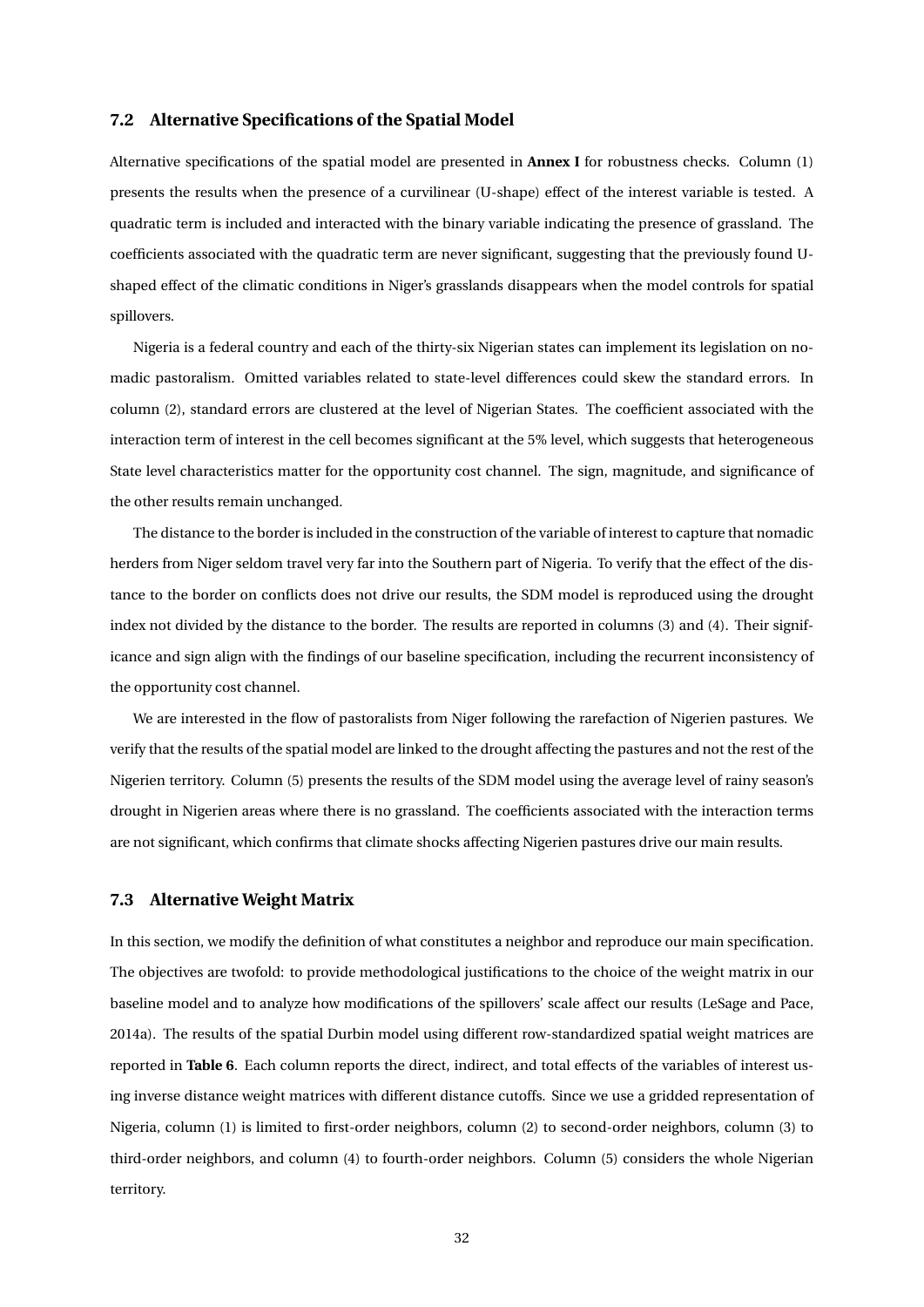The estimates and inferences from spatial regression models are often considered sensitive to the spatial weighting matrix (LeSage and Pace, 2014b). The selection of a Queen contiguity spatial weight matrix is theoretically motivated, considering the hypothesis on the nature of spatial interactions. Indeed, we are interested in the choices that a breeder make during his transhumance between staying in a cell and moving to its neighbor according to the information at his disposal. Therefore, the nearest neighbor contiguity weight matrix appears to be the most appropriate measure to study these local spillover effects. Also, unlike Rook contiguity, Queen contiguity includes diagonal breeder moves (see **Figure 7**).



Figure 7: Definition of Queen and Rook Contiguity

*Source: Ardilly et al. (2018).*

The coefficient  $\rho$  is not significant in columns (2), (4), and (5), suggesting that these SDM models can be further simplified to spatial lag of X models (SLX). Results of the SLX models are presented in **Table 7**. **Table 6** and **Table 7** report the Bayesian Information Criterion (BIC) associated with the most suited spatial model for the considered spatial weight matrix. Models having a smaller BIC indicate a better model fitting and model parsimony. The BIC reported for different cutoffs of inverse distance matrix are generally bigger than the one of our baseline model (*B IC* = −2698.57, see **Table 5**). One exception is the SDM model with a cutoff of the weighting matrix of 270km. However, this difference is marginal and theory should be the driving force behind the selection of the spatial weight (LeSage and Pace, 2014b).

The results are generally in line with the ones of our baseline spatial model concerning local spillovers (i.e., immediate neighbors). The magnitude of the indirect effects increases with the size of the distance cutoff because they reflect an average of spatial spillovers cumulated over more neighbors. Concerning the direct effects, a significant (p<0.05) positive effect of the interaction term is observed when the neighborhood is limited to contiguous neighbors (column 1 of *Table 6*). Concerning the total effects, a significant (p<0.05) positive effect of the interaction term is observed for the inverse distance matrix with no cutoff (column 3 of *Table 7*). When a larger number of neighbors is considered, the analysis explores global spillovers(LeSage, 2014). Local spillovers' analysis is linked to short-term decision making, while the analysis of global spillovers takes into account a larger set of future prospects and past experiences of herders during transhumance. The direct effect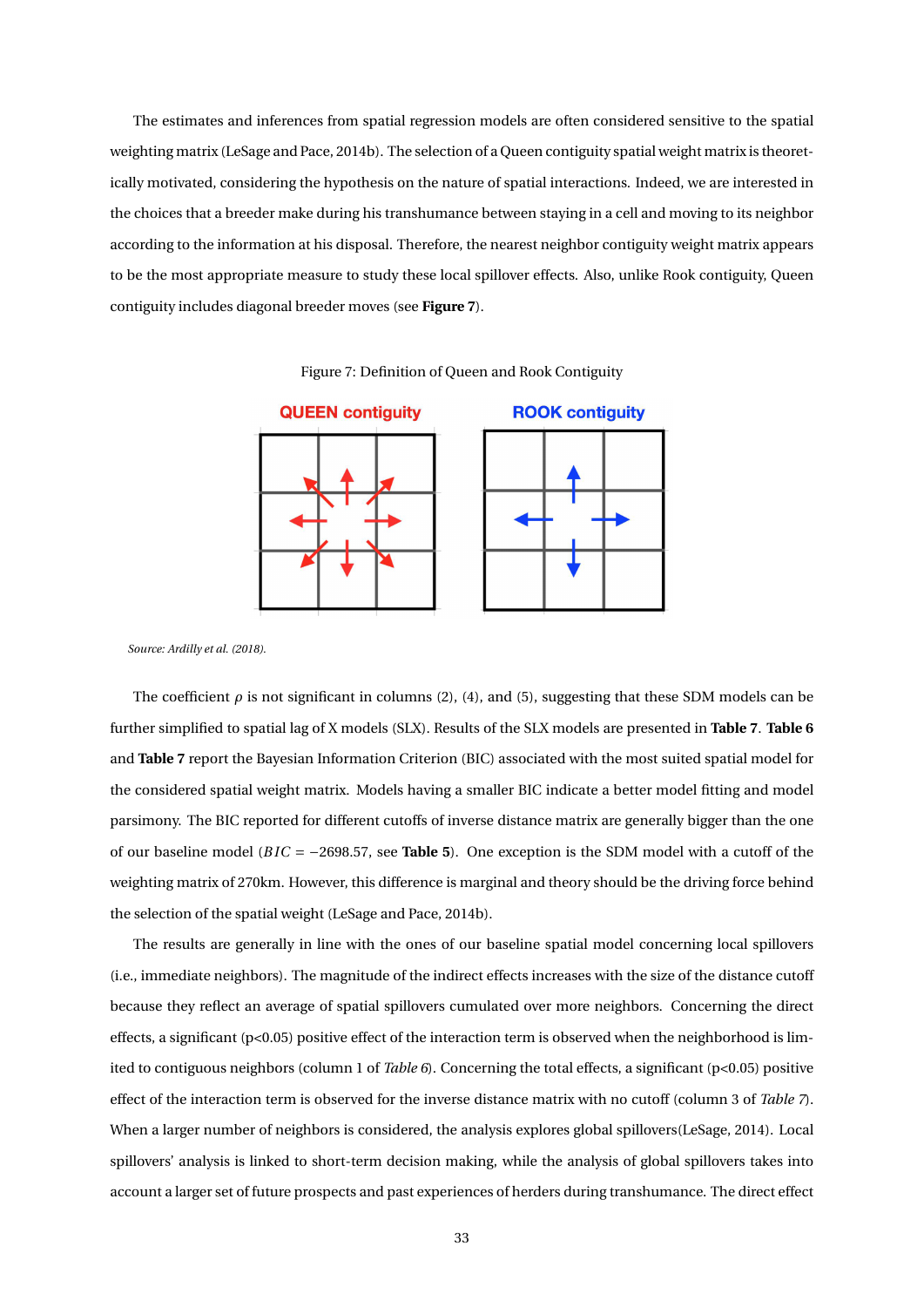of drier climatic conditions in Niger's grasslands for Nigerian cells with pasture is only significant at a very local scale (direct neighbors). It suggests that predatory behaviors for the remaining grasslands may span from local decision making. In column (3) of *Table 7*, the total effect of drier climatic conditions in Niger's grasslands for Nigerian cells with pasture is negative and significant at the 5% level. Also, drier climatic conditions in Niger's grasslands increase the risk of herder-farmer conflict close to pasture-less Nigerian cells. These results suggest that grasslands, and more precisely the presence of alternative grasslands, can reduce the risk of herder-farmer conflict by reducing the economic interest to resort to predatory behavior.

|                                                              | <b>SDM</b>                    | <b>SDM</b>      | <b>SDM</b>                    | <b>SDM</b>      | <b>SDM</b>      |
|--------------------------------------------------------------|-------------------------------|-----------------|-------------------------------|-----------------|-----------------|
|                                                              | Inv. Dist.                    | Inv. Dist.      | Inv. Dist.                    | Inv. Dist.      | Inv. Dist.      |
|                                                              | $d = 90$ km                   | $d = 180$ km    | $d = 270$ km                  | $d = 360$ km    | Total           |
|                                                              | (1)                           | (2)             | (3)                           | (4)             | (5)             |
| <b>Direct</b><br>L.Grassland                                 | 0.031                         | 0.030           | 0.028                         | 0.030           | 0.032           |
| L.RS-Drought Niger's grasslands (dist)                       | (0.027)                       | (0.028)         | (0.027)                       | (0.028)         | (0.027)         |
|                                                              | $-0.297$                      | $-0.328$        | $-0.332$                      | $-0.364$        | $-0.357$        |
|                                                              | (0.315)                       | (0.264)         | (0.240)                       | (0.221)         | (0.216)         |
| L. Grassland $\times$ L.RS-Drought Niger's grasslands (dist) | $0.182*$                      | $0.161*$        | 0.156                         | 0.153           | 0.157           |
|                                                              | (0.087)                       | (0.080)         | (0.081)                       | (0.082)         | (0.082)         |
| Indirect                                                     |                               |                 |                               |                 |                 |
| L.Grassland                                                  | $0.284***$                    | $0.518***$      | $0.591**$                     | $0.879**$       | $2.038**$       |
|                                                              | (0.083)                       | (0.156)         | (0.208)                       | (0.287)         | (0.718)         |
| L.RS-Drought Niger's grasslands (dist)                       | 0.796                         | $1.094*$        | $1.270*$                      | $1.612*$        | $4.106*$        |
|                                                              | (0.487)                       | (0.534)         | (0.581)                       | (0.648)         | (1.723)         |
| L.Grassland $\times$ L.RS-Drought Niger's grasslands (dist)  | $-0.361**$                    | $-0.484**$      | $-0.574*$                     | $-0.729*$       | $-1.973**$      |
|                                                              | (0.130)                       | (0.181)         | (0.228)                       | (0.296)         | (0.754)         |
| Total                                                        |                               |                 |                               |                 |                 |
| L.Grassland                                                  | $0.315***$                    | $0.548***$      | $0.619**$                     | $0.908**$       | $2.069**$       |
|                                                              | (0.087)                       | (0.156)         | (0.206)                       | (0.287)         | (0.717)         |
| L.RS-Drought Niger's grasslands (dist)                       | 0.499                         | 0.766           | 0.938                         | 1.248*          | $3.749*$        |
|                                                              | (0.314)                       | (0.410)         | (0.483)                       | (0.568)         | (1.637)         |
| L.Grassland $\times$ L.RS-Drought Niger's grasslands (dist)  | $-0.179$                      | $-0.323$        | $-0.418$                      | $-0.576*$       | $-1.816*$       |
|                                                              | (0.119)                       | (0.174)         | (0.216)                       | (0.278)         | (0.739)         |
| $\rho$                                                       | $0.085*$                      | 0.113           | $0.169*$                      | 0.174           | 0.123           |
|                                                              | (0.041)                       | (0.110)         | (0.041)                       | (0.087)         | (0.467)         |
| Log-lik<br>Obs<br><b>BIC</b>                                 | 1471.06<br>3355<br>$-2698.57$ | 1473.87<br>3355 | 1471.41<br>3355<br>$-2699.28$ | 1469.94<br>3355 | 1471.03<br>3355 |
| Controls                                                     | Yes                           | Yes             | Yes                           | Yes             | Yes             |
| Moran                                                        | 0.264                         | 0.167           | 0.133                         | 0.097           | 0.046           |
| Moran p.val                                                  | 0.000                         | 0.000           | 0.000                         | 0.000           | 0.000           |

Table 6: Alternative Specifications of the Spatial Weights - SDM Models

Notes: \* p<0.05, \*\* p<0.01, \*\*\* p<0.001. Spatial Durbin models (SDM). Robust standard errors (in parentheses) are clustered at the cell level. Cell and year fixed effects are included. Standard and spatially lagged controls at the cell level include the level of drought during the previous rainy season, the level of drought during the dry season, the activity of Boko Haram during the previous year (dummy variable), and the size of the population. The Moran's I statistic is calculated from the average incidence of herder-farmer conflict per cell for the whole period (2006-2016). *Source: Author's compilation.*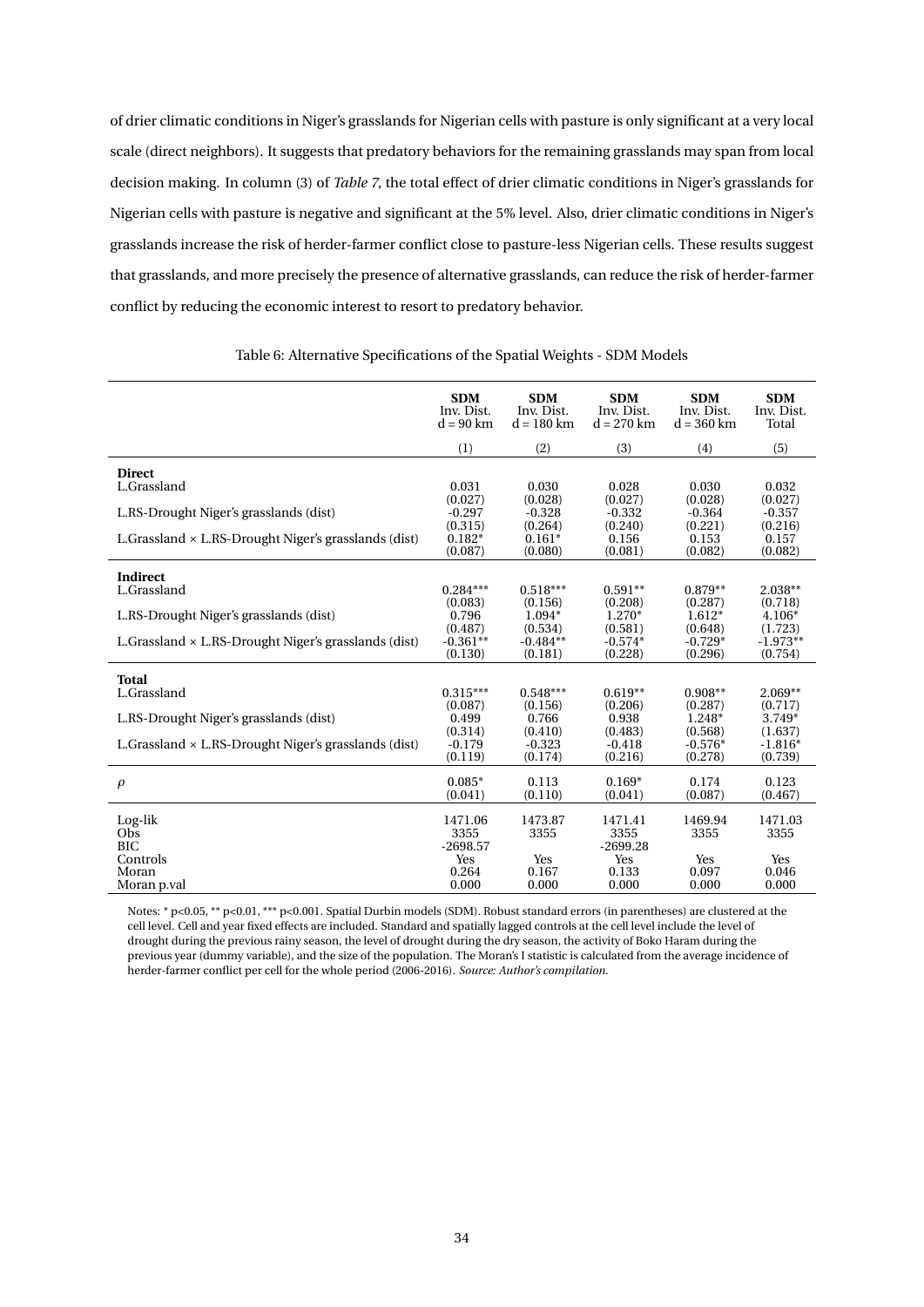|                                                              | <b>SLX</b><br>Inv. Dist.<br>$d = 180$ km | <b>SLX</b><br>Inv. Dist.<br>$d = 360$ km | <b>SLX</b><br>Inv. Dist.<br>Total |
|--------------------------------------------------------------|------------------------------------------|------------------------------------------|-----------------------------------|
|                                                              | (1)                                      | (2)                                      | (3)                               |
| <b>Direct</b><br>L.Grassland                                 | 0.028                                    | 0.027                                    | 0.029                             |
| L.RS-Drought Niger's grasslands (dist)                       | (0.027)<br>$-0.394$                      | (0.027)<br>$-0.441$                      | (0.027)<br>$-0.450$               |
| L. Grassland $\times$ L.RS-Drought Niger's grasslands (dist) | (0.352)<br>0.151<br>(0.078)              | (0.312)<br>0.132<br>(0.076)              | (0.291)<br>0.133<br>(0.076)       |
| <b>Indirect</b>                                              |                                          |                                          |                                   |
| L.Grassland                                                  | $0.495***$                               | $0.760***$                               | $1.735***$                        |
| L.RS-Drought Niger's grasslands (dist)                       | (0.112)<br>1.085*                        | (0.190)<br>$1.448*$                      | 0.419<br>3.376**                  |
| L. Grassland $\times$ L.RS-Drought Niger's grasslands (dist) | (0.528)<br>$-0.406*$<br>(0.176)          | (0.584)<br>$-0.491*$<br>(0.234)          | (1.280)<br>$-1.148*$<br>(0.528)   |
| Total                                                        |                                          |                                          |                                   |
| L.Grassland                                                  | $0.524***$<br>(0.113)                    | $0.787***$<br>(0.190)                    | 1.764***<br>(0.418)               |
| L.RS-Drought Niger's grasslands (dist)                       | $0.692*$<br>(0.331)                      | $1.008*$<br>(0.419)                      | $2.926**$                         |
| L.Grassland × L.RS-Drought Niger's grasslands (dist)         | $-0.254$<br>(0.154)                      | $-0.359$<br>(0.212)                      | (1.097)<br>$-1.015*$<br>(0.499)   |
| Log-lik<br>Obs<br>Controls                                   | 1188.93<br>3355<br><b>Yes</b>            | 1187.34<br>3355<br>Yes                   | 1189.72<br>3355<br>Yes            |
| BIC                                                          | $-2183.03$                               | $-2179.85$                               | $-2184.61$                        |

Table 7: Alternative Specifications of the Spatial Weights - SLX Models

Notes: \* p<0.05, \*\* p<0.01, \*\*\* p<0.001. Spatial lag of X (SLX) models with robust standard errors (in parentheses). Cell and year fixed effects are included. Standard and spatially lagged controls at the cell level include the level of drought during the previous rainy season, the level of drought during the dry season, the activity of Boko Haram during the previous year (dummy variable), and the size of the population. *Source: Author's compilation.*

#### **8 Conclusion**

This article studies how pasture scarcity in Nigeria affects the risk of conflict between pastoralists from Niger and local farmers. The recent empirical literature on herder-farmer conflicts in Africa shows that sudden flows of breeders in search of resources to feed their herd destabilize informal arrangements between herders and farmers, increasing the risk of violence for the remaining resources. Regarding the flow of herders leaving Niger during the dry season, this study finds little to no evidence that a greater climate-related flow of transhumant pastoralists leads to a higher risk of herder-farmer conflict in Nigeria. Dryer conditions in Niger's pastures are associated with a significantly smaller risk of herder-farmer conflict in Nigeria. This study finds evidence of a U-shaped relationship between climatic shocks (floods and droughts) and conflicts. however, these results hardly coincide with the mechanism of competition for the remaining resources.

Using spatial econometric techniques, the second part of this article analyzes the spatial heterogeneity of the risk of conflict between herders and farmers depending on the proximity to pastures. Some evidence is found of conflict for the remaining resources following drought in Niger's grasslands. However, the magnitude of this effect is low and very local, suggesting that competition for the remaining grasslands is not the primary driver of conflict between nomadic pastoralists from Niger and farmers from Nigeria. Drier climatic conditions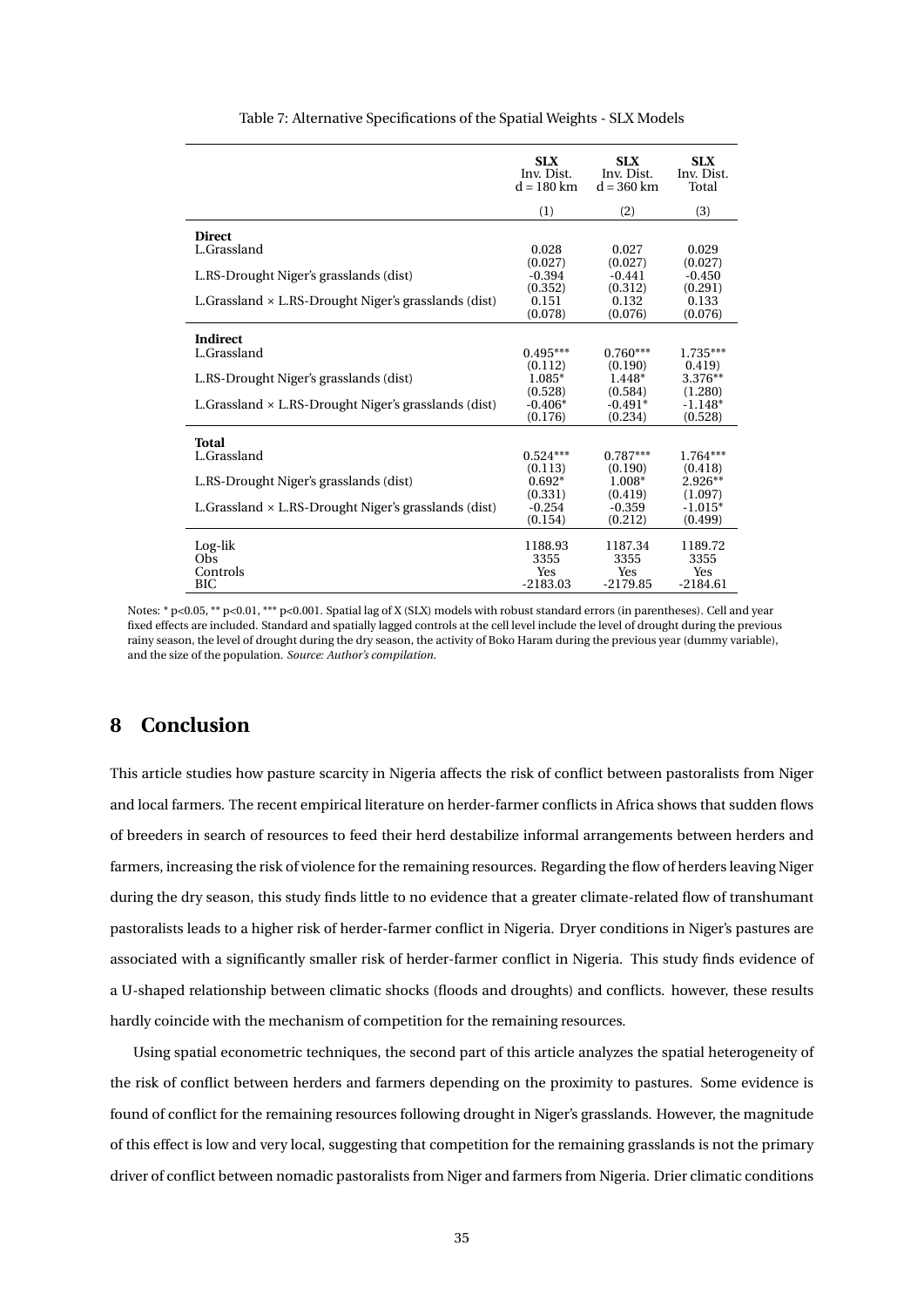in Niger's grasslands are associated with a significantly lower risk of herder-farmer conflict in areas close to pastures. Proximity to alternative grasslands reduces transhumance's cost, making movement a more rational choice than violent appropriation. Therefore, pasture scarcity in Nigeria could increase the risk of herderfarmer conflict following massive climate-induced movements of pastoralists across the Niger-Nigeria border. Finally, climatic shocks affecting the farmers' incomes are positively by not significantly associated with the risk of herder-farmer conflict, suggesting that the economic constraint put on farmers does not influence the risk of herder-farmer conflict.

Comparing these results with the pastoral policies carried out in the region provides elements of reflection on the sustainability of Nigeria's position on cross-border transhumance. In many parts of Nigeria, crossborder transhumance is considered a threat to national security as local and foreign nomadic pastoralists are merged into the same invader-farmer rhetoric (Chiluwa and Chiluwa, 2020).<sup>40</sup> Herders' movements to Nigeria, justified by climatic constraints in the departure area, are considered archaic and vectors of conflict with local farmers for the remaining grasslands. This article suggests that this rhetoric could be self-fulfilling. Since 2006, the amount of pasture in Nigeria is decreasing, justified by an ambition to sedentarize herders and develop the agricultural sector. However, the disappearance of open grazing areas makes seasonal and climate-induced transhumance riskier, increasing the herder's incentive to chose predatory behaviors and the likelihood of herder-farmer conflict.

Finding a solution to the herder-farmer crisis in Nigeria is important for the economy and the food security of the country and its neighbors. In the coming years, increasing pressure on land, higher temperatures, and depleted water resources are expected to move farms from high to low agro-ecological zones (Kurukulasuriya and Mendelsohn, 2008; Carrão et al., 2016). This change in the socio-ecological organization of spaces will likely increase encounters between breeders and farmers.

<sup>&</sup>lt;sup>40</sup>In the Sahel, the Fulani ethnic group is the most represented among pastoralists. Added to the land-use issues, ethnic and religious differences between farmers and herders generate a climate of cultural opposition in some regions, maintaining tensions and facilitating confusion.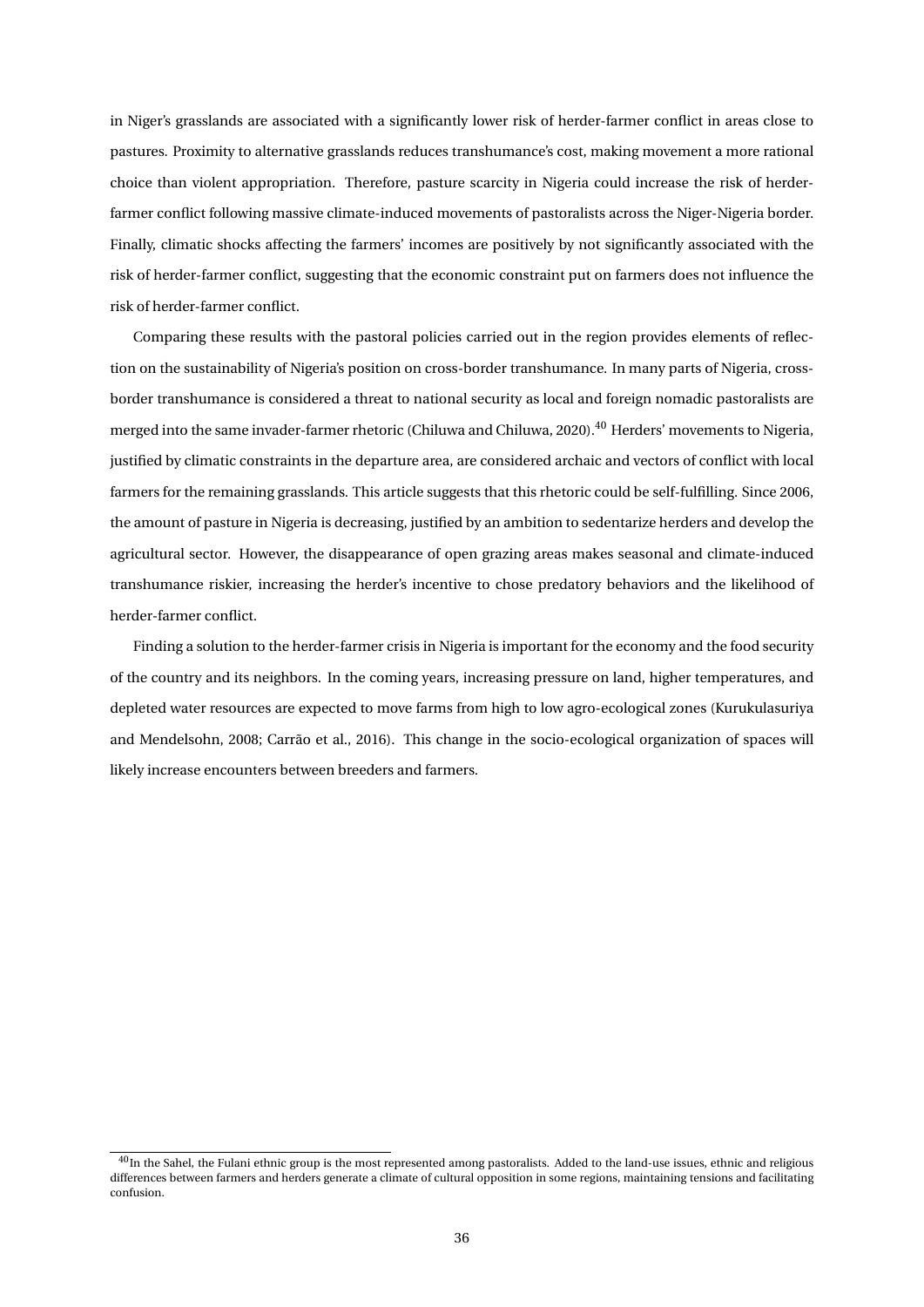#### **References**

- Aduloju, Ayodeji Anthony and Abimbola Opanike. 2015. "ECOWAS Protocol on Free Movement and Transborder Security in West Africa". *Journal of Civil & Legal Sciences 4*(154), 1–3.
- Akanle, O., O. S. Yusuff, D. A. Busari, and Adedeji I. A. 2013. "Food importation and agricultural development in Nigeria: Whither rural development?". *Nigerian Journal of Rural Sociology 13*(3), 63–71.
- Alidou, Salihou Mamadou. 2016. "Cross-border transhumance corridors in West Africa". CapEx in supporting pastoral development, Swiss Agency for Development and Cooperation.
- Almer, Christian, Jérémy Laurent-Lucchetti, and Manuel Oechslin. 2017. "Water scarcity and rioting: Disaggregated evidence from Sub-Saharan Africa". *Journal of Environmental Economics and Management 86*, 193–209.
- Anselin, Luc and Xun Li. 2019. "Operational Local Join Count Statistics for Cluster Detection". *Journal of geographical systems 21*(2), 189–210.
- Apolloni, Andrea, Christian Corniaux, Caroline Coste, Renaud Lancelot, and Ibra Touré. 2019. "Livestock Mobility in West Africa and Sahel and Transboundary Animal Diseases". In Moustafa Kardjadj, Adama Diallo, and Renaud Lancelot (Eds.), *Transboundary Animal Diseases in Sahelian Africa and Connected Regions*, pp. 31–52. Cham: Springer.
- Ardilly, Pascal, Sophie Audric, Marie-Pierre de Bellefon, Maël-Luc Buron, Eric Durieux, Pascal Eusebio, Cyril Favre-Martinoz, Jean-Michel Floch, Maëlle Fontaine, Laure Genebes, Ronan Le Gleut, Raphaël Lardeux-Schutz, David Lévy, Vincent Loonis, Ronan Le Saout, Thomas Merly-Alpa, Auriane Renaud, and François Sémécurbe. 2018. *Manuel d'analyse spatiale*. Number 131 in Insee Méthodes. Insee Eurostat.
- Arowolo, Aisha Olushola and Xiangzheng Deng. 2018. "Land use/land cover change and statistical modelling of cultivated land change drivers in Nigeria". *Regional Environmental Change 18*(1), 247–259.
- Beck, Jan and Andrea Sieber. 2010. "Is the Spatial Distribution of Mankind's Most Basic Economic Traits Determined by Climate and Soil Alone?". *PLoS ONE 5*(5).
- Belotti, Federico, Gordon Hughes, and Andrea Piano Mortari. 2017. "Spatial Panel-data Models Using Stata". *The Stata Journal: Promoting communications on statistics and Stata 17*(1), 139–180.
- Benjaminsen, Tor A, Koffi Alinon, Halvard Buhaug, and Jill Tove Buseth. 2012. "Does climate change drive land-use conflicts in the Sahel?". *Journal of Peace Research 49*(1), 97–111.
- Berman, Nicolas, Mathieu Couttenier, Dominic Rohner, and Mathias Thoenig. 2017. "This Mine Is Mine! How Minerals Fuel Conflicts in Africa". *American Economic Review 107*(6), 1564–1610.
- Brückner, Markus and Antonio Ciccone. 2010. "International Commodity Prices, Growth and the Outbreak of Civil War in Sub-Saharan Africa". *The Economic Journal 120*(544), 519–534.
- Brown, M. Leann. 1989. "Nigeria and the Ecowas Protocol on Free Movement and Residence". *The Journal of Modern African Studies 27*(2), 251–273.
- Carrão, Hugo, Gustavo Naumann, and Paulo Barbosa. 2016. "Mapping global patterns of drought risk: An empirical framework based on sub-national estimates of hazard, exposure and vulnerability". *Global Environmental Change 39*, 108–124.
- Caselli, Francesco, Massimo Morelli, and Dominic Rohner. 2015. "The Geography of Interstate Resource Wars". *The Quarterly Journal of Economics 130*(1), 267–315.
- Chiluwa, Innocent and Isioma M Chiluwa. 2020. "'Deadlier than Boko Haram': Representations of the Nigerian herder–farmer conflict in the local and foreign press". *Media, War & Conflict*.
- Chukwuma, Kodili Henry. 2020. "Constructing the Herder–Farmer Conflict as (in)Security in Nigeria". *African Security 13*(1), 54–76.
- CIESIN, Columbia University, and Novel-T. 2020. "GRID3 Nigeria Settlement Extents Version 01, Alpha".
- Cliff, Andrew and J. K. Ord. 1973. *Spatial autocorrelation*. Number 5 in Monographs in spatial and environmental systems analysis. London: Pion.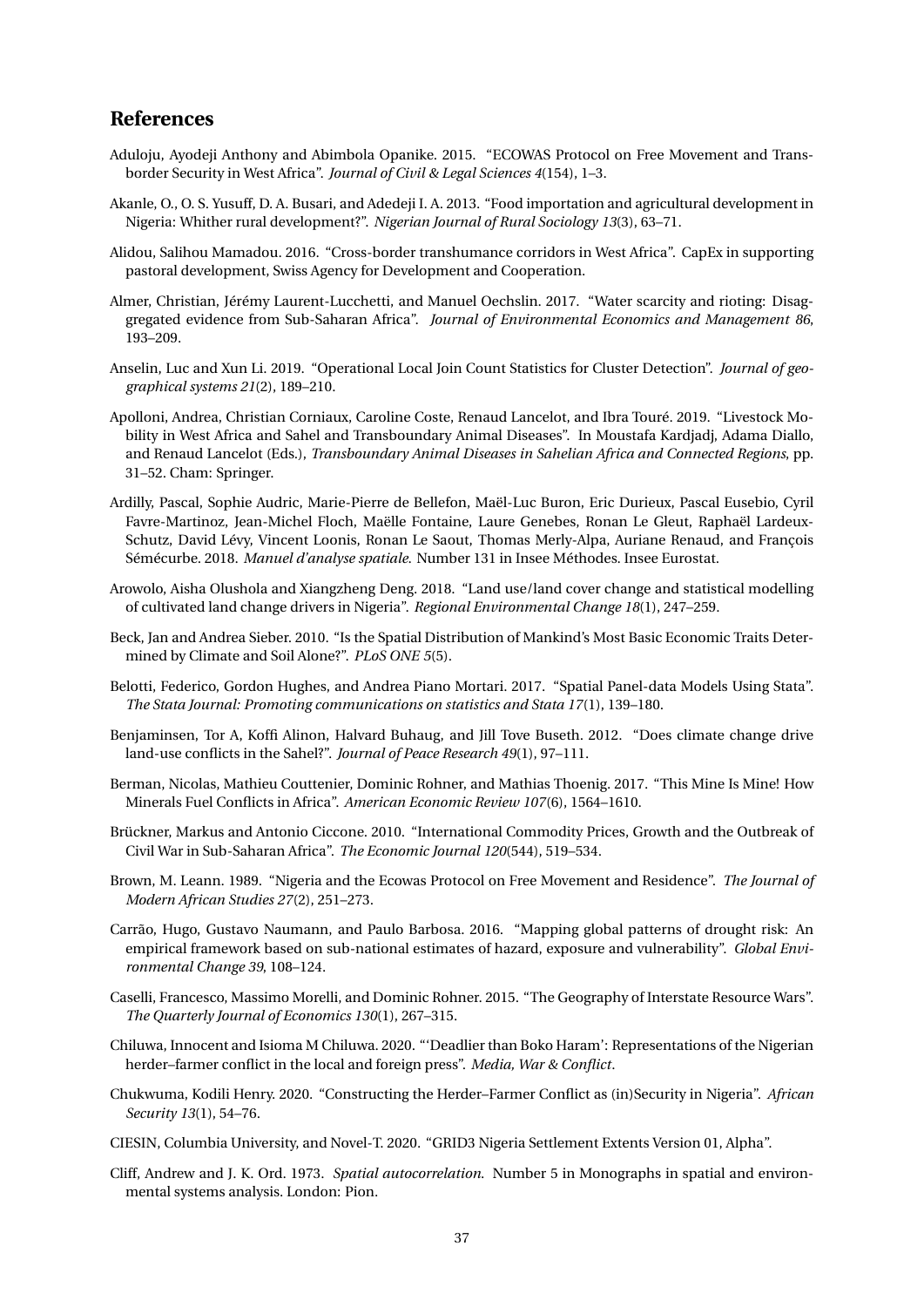Cliff, A. D. and J. K. Ord. 1981. *Spatial processes. Models and applications*. London: Pion.

- Coase, Ronald H.. 1960. "The Problem of Social Cost". In *Classic Papers in Natural Resource Economics*, pp. 87–137. London: Palgrave Macmillan UK.
- Couttenier, Mathieu and Raphael Soubeyran. 2014. "Drought and Civil War in Sub-Saharan Africa". *The Economic Journal 124*(575), 201–244.
- De Soysa, Indra. 2002. "Paradise is a Bazaar? Greed, Creed, and Governance in Civil War, 1989-99". *Journal of Peace Research 39*(4), 395–416.
- Dia, Abdoulaye and Robin Duponnois. 2013. "Le pastoralisme en Afrique subsaharienne". In *La Grande Muraille Verte : Capitalisation des recherches et valorisation des savoirs locaux*, Synthèses, pp. 12–31. Marseille: IRD Éditions.
- Dimelu, Mabel Ukamaka, Edward Danjuma Salifu, and Edwin M. Igbokwe. 2016. "Resource use conflict in agrarian communities, management and challenges: A case of farmer-herdsmen conflict in Kogi State, Nigeria". *Journal of Rural Studies 46*, 147–154.
- Dube, Oeindrila and Juan F. Vargas. 2013. "Commodity Price Shocks and Civil Conflict: Evidence from Colombia". *The Review of Economic Studies 80*(4), 1384–1421.
- Ducrotoy, Marie Julie, Ayodele O. Majekodunmi, Alexandra P. M. Shaw, Husein Bagulo, Usman Baba Musa, Wilson J. Bertu, Amahyel Madu Gusi, Reuben A. Ocholi, Ward Bryssinckx, and Susan C. Welburn. 2016. "Fulani cattle productivity and management in the Kachia Grazing Reserve, Nigeria". *Pastoralism 6*(1), 25.
- Eberle, Ulrich J., Dominic Rohner, and Mathias Thoenig. 2020. "Heat and Hate, Climate Security and Farmer-Herder Conflicts in Africa". Technical Report 22, Empirical Studies of Conflict Project. Publication Title: Empirical Studies of Conflict Project (ESOC) Working Papers.
- Ele, Millicent. 2020. "Transhumance, Climate Change and Conflicts: Reflections on the Legal Implications of Grazing Reserves and Ruga Settlements in Nigeria". *Journal of African Law 64*(2), 199–213.
- Elhorst, J. Paul. 2010. "Applied Spatial Econometrics: Raising the Bar". *Spatial Economic Analysis 5*(1), 9–28.
- ESA. 2017. "Land Cover CCI Product User Guide Version 2. Tech. Rep.". Technical report.
- Ezeji, Chigbu E and Osmond N Okonkwo. 2014. "Monetary Policy and Nigeria'S Quest for Import-Substitution Industrialization". *Journal of Economics and Sustainable Development 5*(23), 99–105.
- Fafchamps, Marcel and Sarah Gavian. 1997. "The determinants of livestock prices in Niger". *Journal of African Economies 6*(2), 255–295.
- FAO. 2019. *The future of livestock in Nigeria: Emerging challenges in the face of uncertainty*. Rome, Italy: FAO.
- Fingleton, Bernard and Julie Le Gallo. 2010. "Endogeneity in a Spatial Context: Properties of Estimators". In Antonio Páez, Julie Gallo, Ron N. Buliung, and Sandy Dall'erba (Eds.), *Progress in Spatial Analysis: Methods and Applications*, Advances in Spatial Science, pp. 59–73. Berlin, Heidelberg: Springer.
- Fjelde, Hanne and Nina von Uexkull. 2012. "Climate triggers: Rainfall anomalies, vulnerability and communal conflict in Sub-Saharan Africa". *Political Geography 31*(7), 444–453.
- Harari, Mariaflavia and Eliana La Ferrara. 2018. "Conflict, Climate, and Cells: A Disaggregated Analysis". *The Review of Economics and Statistics 100*(4), 594–608.
- Hendrix, Cullen S and Idean Salehyan. 2012. "Climate change, rainfall, and social conflict in Africa". *Journal of Peace Research 49*(1), 35–50.
- Higazi, A and S Abubakar Ali. 2018. "Pastoralism and Security in West Africa and the Sahel: Towards Peaceful Coexistence". Technical report, UNOWAS, Dakar.
- Homer-Dixon, Thomas F.. 1999. *Environment, Scarcity, and Violence*. Princeton University Press.
- Horrace, William C. and Ronald L. Oaxaca. 2006. "Results on the bias and inconsistency of ordinary least squares for the linear probability model". *Economics Letters 90*(3), 321–327.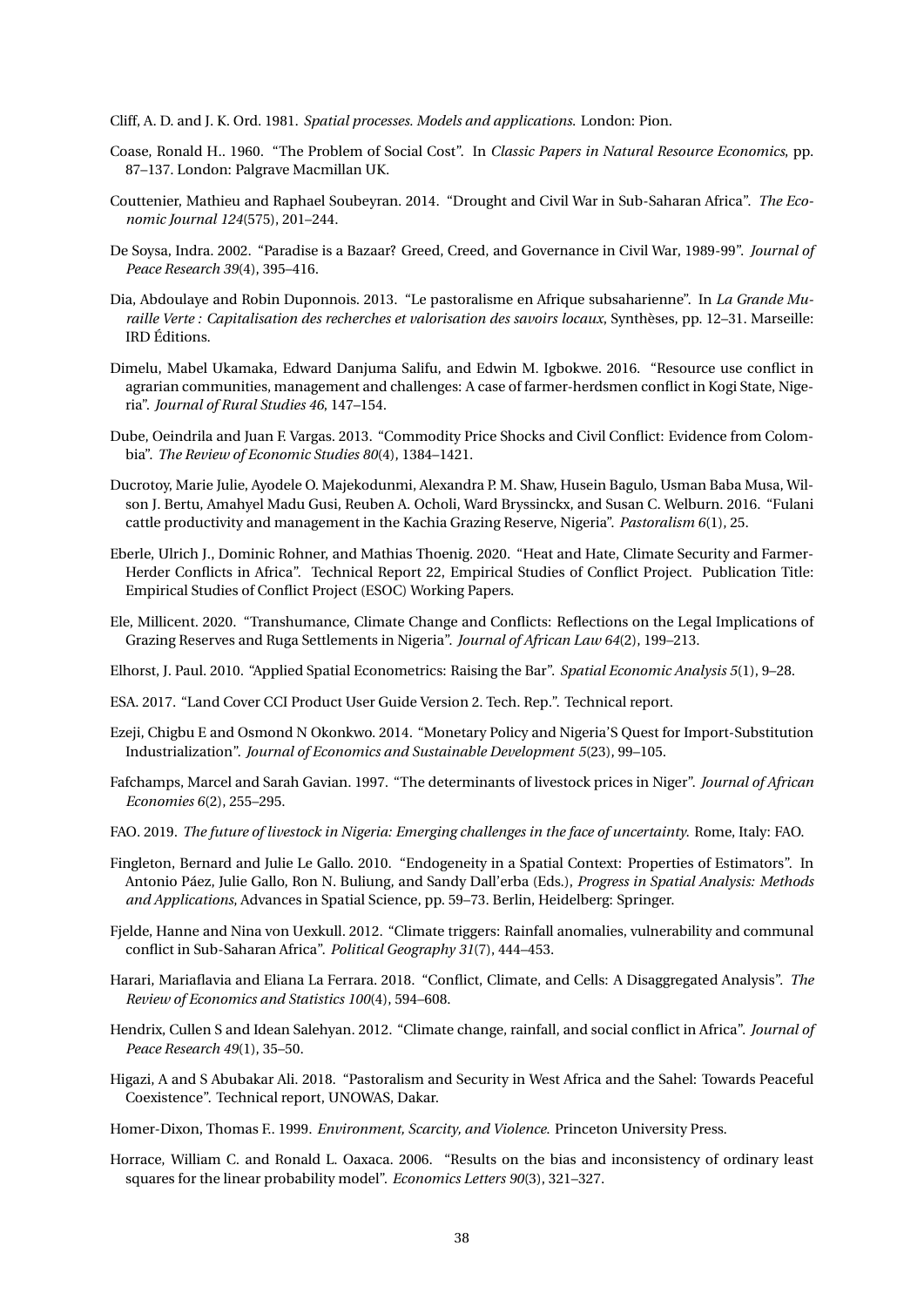- ICG. 2017. "Herders against Farmers: Nigeria's Expanding Deadly Conflict.". Technical Report 252, International Crisis Group, Brussels.
- ICG. 2018. "Stopping Nigeria's Spiralling Farmer-Herder Violence". Technical Report 262, International Crisis Group, Brussels.
- Kamuanga, Mulumba JB, Jacques Somda, Yacouba Sanon, and Hamade Kagoné. 2008. "Livestock and regional market in the Sahel and West Africa: Potentials and Challenges". Technical report, ECOWAS - SWAC/OECD, Paris.
- King, Gary and Langche Zeng. 2001. "Logistic Regression in Rare Events Data". *Political Analysis 9*(2), 137–163.
- Kurukulasuriya, Pradeep and Robert O. Mendelsohn. 2008. "How Will Climate Change Shift Agro-Ecological Zones and Impact African Agriculture?". Technical Report 4717, The World Bank, New York.
- Le Gallo, Julie. 2002. "Économétrie spatiale : l'autocorrélation spatiale dans les modèles de régression linéaire". *Economie prevision no 155*(4), 139–157.
- Leonhardt, Manuela. 2019. "Regional Policies and Responseto Manage Pastoral Movementswithin the ECOWAS Region". Technical report, International Organization for Migration, Abuja.
- LeSage, James and R. Pace. 2014a. "Interpreting Spatial Econometric Models". In *Handbook of Regional Science*, pp. 1535–1552.
- LeSage, James P.. 2014. "Spatial econometric panel data model specification: A Bayesian approach". *Spatial Statistics 9*, 122–145.
- LeSage, James P. and R. Kelley Pace. 2008. "Spatial Econometric Modeling of Origin-Destination Flows\*". *Journal of Regional Science 48*(5), 941–967.
- LeSage, James P. and R. Kelley Pace. 2014b. "The Biggest Myth in Spatial Econometrics". *Econometrics 2*(4), 217–249.
- Lujala, Päivi. 2010. "The spoils of nature: Armed civil conflict and rebel access to natural resources". *Journal of Peace Research 47*(1), 15–28.
- Madu, Ignatius A. and Cletus Famous Nwankwo. 2020. "Spatial pattern of climate change and farmer–herder conflict vulnerabilities in Nigeria". *GeoJournal*, 1–17.
- Magnus Theisen, Ole. 2008. "Blood and Soil? Resource Scarcity and Internal Armed Conflict Revisited". *Journal of Peace Research 45*(6), 801–818.
- Maystadt, Jean-François and Olivier Ecker. 2014. "Extreme Weather and Civil War: Does Drought Fuel Conflict in Somalia through Livestock Price Shocks?". *American Journal of Agricultural Economics 96*(4), 1157–1182.
- McGuirk, Eoin F and Nathan Nunn. 2020. "Nomadic Pastoralism, Climate Change, and Conflict in Africa". Working Paper 28243, National Bureau of Economic Research. Series: Working Paper Series.
- Michalopoulos, Stelios and Elias Papaioannou. 2013. "Pre-Colonial Ethnic Institutions and Contemporary African Development". *Econometrica 81*(1), 113–152.
- Miguel, Edward, Shanker Satyanath, and Ernest Sergenti. 2004. "Economic Shocks and Civil Conflict: An Instrumental Variables Approach". *Journal of Political Economy 112*(4), 725–753.
- Moutari, Elhadji Maman and Frédéric Giraut. 2013. "Is the International Transhumance Corridor in Sahel an Archetype of Multi-sited Territory?". *L'Espace Geographique 42*(4), 306–323. Publisher: Belin.
- Olaniyan, Azeez and Ufo Okeke-Uzodike. 2015. "Desperate Guests, Unwilling Hosts: Climate Change-Induced Migration and Farmer-Herder Conflicts in Southwestern Nigeria". *Conflict Studies Quarterly* (10), 23–40.
- OpenStreetMap contributors. 2017. *Planet dump retrieved from https://planet.osm.org*. Published: https://www.openstreetmap.org.
- Osuntokun, Akinjide, Ayodeji Olukoju, University of Lagos, and Department of History. 1997. *Nigerian peoples and cultures*. Ibadan, Nigeria: Davidson.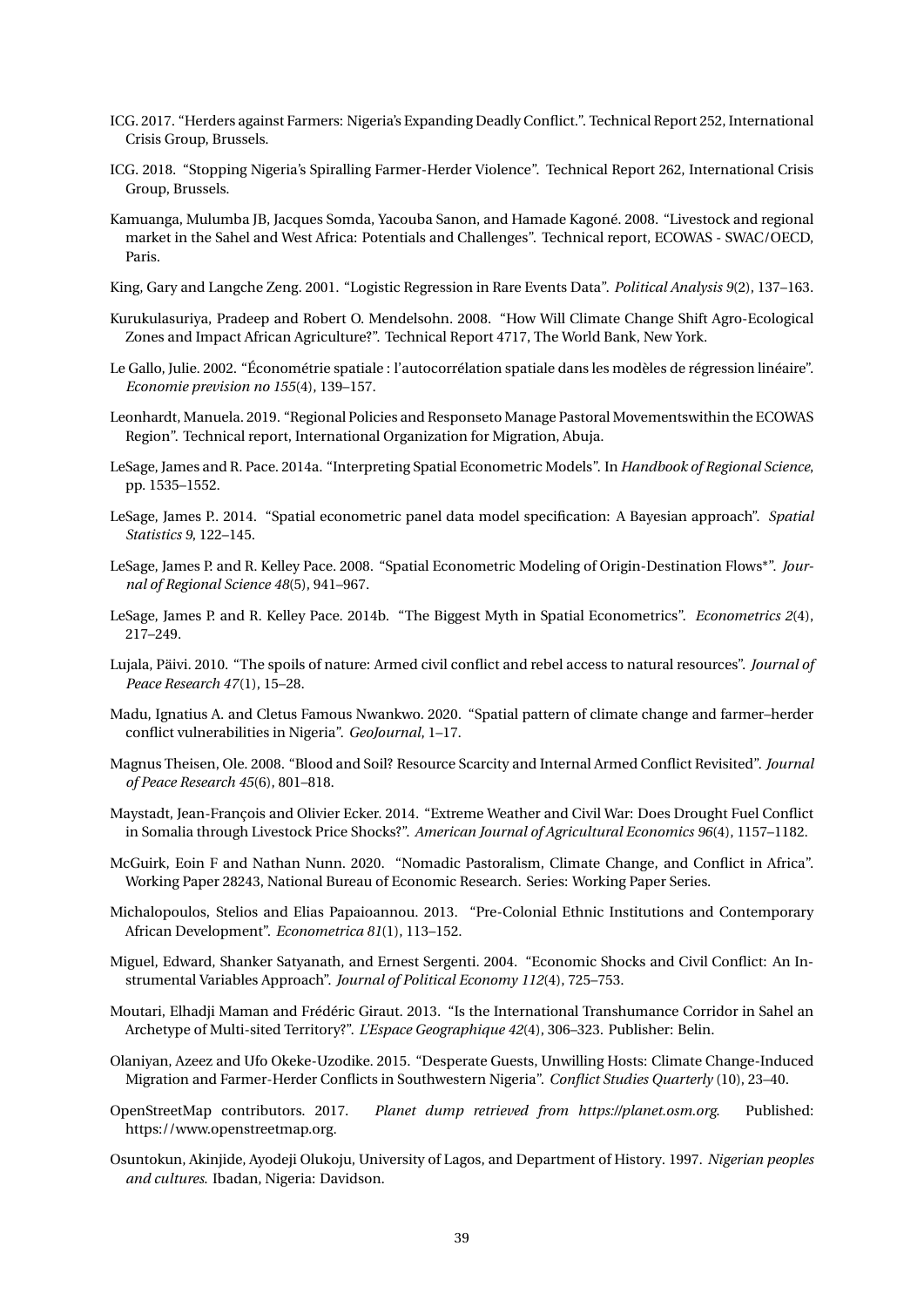- Pace, R. Kelley and James P. LeSage. 2008. "Biases of OLS and Spatial Lag Models in the Presence of an Omitted Variable and Spatially Dependent Variables". SSRN Scholarly Paper 1133438, Social Science Research Network, Rochester, NY.
- Portmann, Felix T., Stefan Siebert, and Petra Döll. 2010. "MIRCA2000—Global monthly irrigated and rainfed crop areas around the year 2000: A new high-resolution data set for agricultural and hydrological modeling". *Global Biogeochemical Cycles 24*(1).
- Ralston, Laura Rosalind. 2013. *Essays on conflict, cooperation and economic development*. PhD Thesis, Massachusetts Institute of Technology.
- Rhissa, Zakary. 2010. "Revue du secteur de l'élevage au Niger". Technical report, Ministry of Livestock, Fisheries and Animal Industries of Niger, Niamey.
- Ross, Michael L. 2003. "Nigeria's oil sector and the poor". *Position Paper for DFID-Nigeria, UCLA, Los Angeles*.
- Sala-i Martin, Xavier and Arvind Subramanian. 2013. "Addressing the Natural Resource Curse: An Illustration from Nigeria†". *Journal of African Economies 22*(4), 570–615.
- Sekeris, Petros. 2010. "Land inequality and conflict in Sub-Saharan Africa". *Peace Economics, Peace Science and Public Policy 16*(2), 1–18.
- Thébaud, B, C Corniaux, A François, and A Powell. 2018. "Transhumance and livestock mobility in West Africa: 10 key findings on livestock mobility in West Africa". Technical report, Acting For Life.
- Tsendbazar, N.-E., M. Herold, S. de Bruin, M. Lesiv, S. Fritz, R. Van De Kerchove, M. Buchhorn, M. Duerauer, Z. Szantoi, and J.-F. Pekel. 2018. "Developing and applying a multi-purpose land cover validation dataset for Africa". *Remote Sensing of Environment 219*, 298–309.
- Turner, Matthew D.. 2004. "Political ecology and the moral dimensions of "resource conflicts": the case of farmer–herder conflicts in the Sahel". *Political Geography 23*(7), 863–889.
- Turner, Matthew D., Augustine A. Ayantunde, Kristen P. Patterson, and E. Daniel Patterson III. 2011. "Livelihood Transitions and the Changing Nature of Farmer–Herder Conflict in Sahelian West Africa". *The Journal of Development Studies 47*(2), 183–206.
- Urdal, Henrik. 2005. "People vs. Malthus: Population Pressure, Environmental Degradation, and Armed Conflict Revisited". *Journal of Peace Research 42*(4), 417–434.
- Vesco, Paola, Shouro Dasgupta, Enrica De Cian, and Carlo Carraro. 2020. "Natural resources and conflict: A meta-analysis of the empirical literature". *Ecological Economics 172*(106633).
- Vicente-Serrano, Sergio M., Santiago Beguería, Jorge Lorenzo-Lacruz, Jesús Julio Camarero, Juan I. López-Moreno, Cesar Azorin-Molina, Jesús Revuelto, Enrique Morán-Tejeda, and Arturo Sanchez-Lorenzo. 2012. "Performance of Drought Indices for Ecological, Agricultural, and Hydrological Applications". *Earth Interactions 16*(10), 1–27.
- Vicente-Serrano, Sergio M., Santiago Beguería, and Juan I. López-Moreno. 2010. "A Multiscalar Drought Index Sensitive to Global Warming: The Standardized Precipitation Evapotranspiration Index". *Journal of Climate 23*(7), 1696–1718.
- Vicente-Serrano, S. M., S. Beguería, J. I. López-Moreno, M. Angulo, and A. El Kenawy. 2010. "A New Global 0.5° Gridded Dataset (1901–2006) of a Multiscalar Drought Index: Comparison with Current Drought Index Datasets Based on the Palmer Drought Severity Index". *Journal of Hydrometeorology 11*(4), 1033–1043.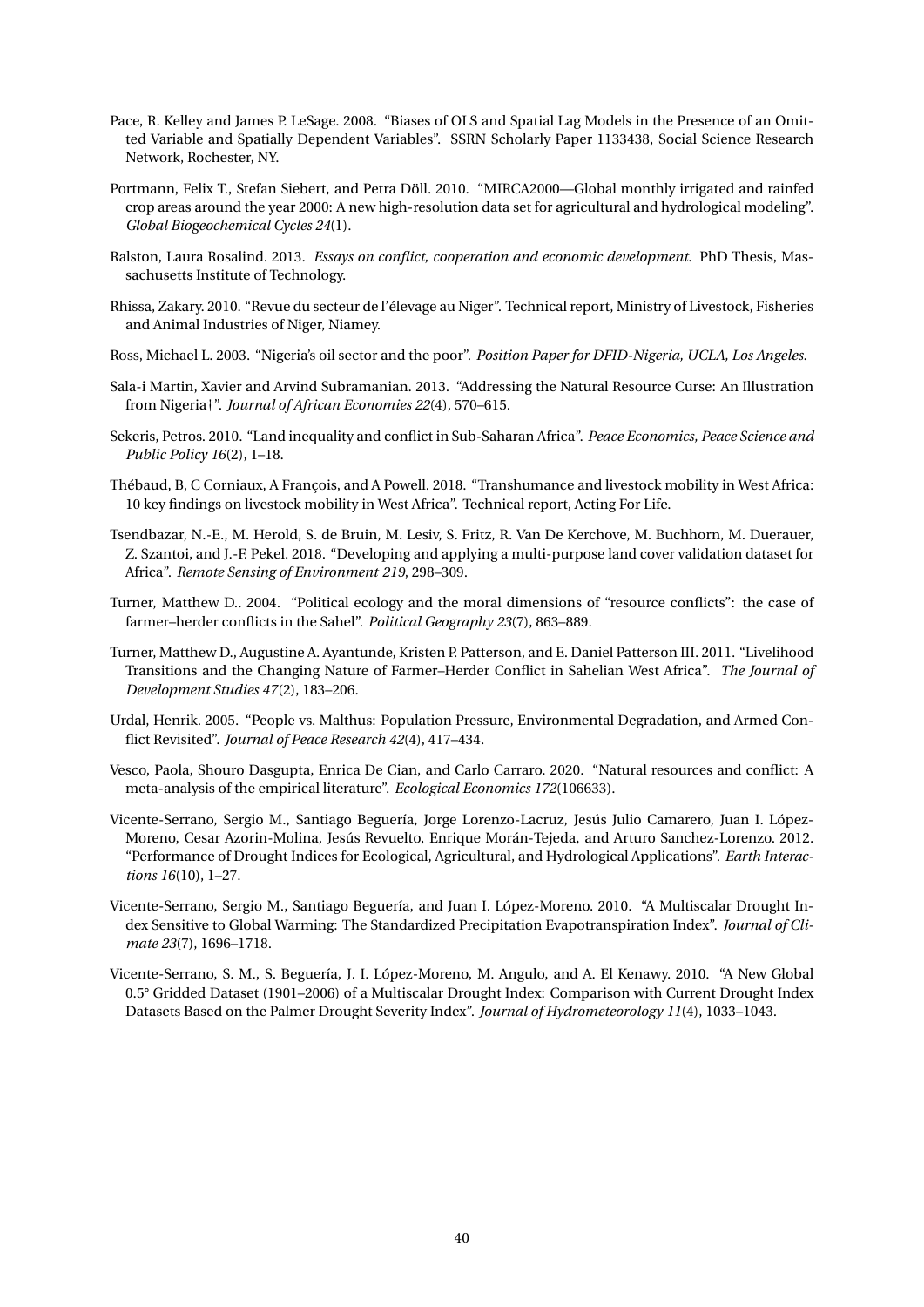## **Appendices**

**A Correspondence Between the IPCC Land Categories and CCI-LC Maps Legends**

| <b>IPCC Classes</b> | LCCS Legends Used in the CCI-LC Maps                                                   |
|---------------------|----------------------------------------------------------------------------------------|
|                     | Rainfed cropland                                                                       |
| 1. Agriculture      | <b>Irrigated</b> cropland                                                              |
|                     | Mosaic cropland (>50%) / natural vegetation (tree, shrub, herbaceous cover) (<50%)     |
|                     | Mosaic natural vegetation (tree, shrub, herbaceous cover) $(50\%)$ / cropland $(50\%)$ |
|                     | Tree cover, broadleaved, evergreen, closed to open (>15%)                              |
|                     | Tree cover, broadleaved, deciduous, closed to open (>15%)                              |
|                     | Tree cover, needleleaved, evergreen, closed to open (>15%)                             |
| 2. Forest           | Tree cover, needleleaved, deciduous, closed to open (>15%)                             |
|                     | Tree cover, mixed leaf type (broadleaved and needleleaved)                             |
|                     | Mosaic tree and shrub (>50%) / herbaceous cover (<50%)                                 |
|                     | Tree cover, flooded, fresh or brakish water                                            |
|                     | Tree cover, flooded, saline water                                                      |
| 3. Grassland        | Mosaic herbaceous cover (>50%) / tree and shrub (<50%)                                 |
|                     | Grassland                                                                              |
| 4. Wetland          | Shrub or herbaceous cover, flooded, fresh-saline or brakish water                      |
| 5. Settlement       | Urban                                                                                  |
|                     | Shrubland                                                                              |
|                     | Lichens and mosses                                                                     |
| 6. Other            | Sparse vegetation (tree, shrub, herbaceous cover)                                      |
|                     | Bare areas                                                                             |
|                     | Water                                                                                  |

## **B Descriptive Statistics Associated with the Main Variables**

|                                            | (1)<br>Mean | (2)<br>Std.Dev. | (3)<br>Obs | (4)<br>Min | (5)<br>Max |
|--------------------------------------------|-------------|-----------------|------------|------------|------------|
| <b>Herder-Farmer conflicts</b>             |             |                 |            |            |            |
| Total                                      | 0.043       | 0.203           | 3355       | 0.000      | 1.000      |
| Dry season                                 | 0.031       | 0.173           | 3355       | 0.000      | 1.000      |
|                                            | 0.015       | 0.122           | 3355       | 0.000      | 1.000      |
| Rainy season                               |             |                 |            |            |            |
| <b>Land cover</b>                          |             |                 |            |            |            |
| Crops (proportion)                         | 0.621       | 0.321           | 3355       | 0.000      | 0.999      |
| Grasslands (proportion)                    | 0.033       | 0.092           | 3355       | 0.000      | 0.705      |
| Grassland (presence)                       | 0.652       | 0.476           | 3355       | 0.000      | 1.000      |
| <b>Drought</b>                             |             |                 |            |            |            |
| Nigeria - Rainy season $(t-1)$             | 0.118       | 0.778           | 3355       | $-1.963$   | 2.314      |
| Nigeria - Dry season $(t)$                 | 0.535       | 0.905           | 3355       | $-3.089$   | 2.995      |
| Nigeria - Growing season (t)               | 0.138       | 0.870           | 3355       | $-2.507$   | 2.606      |
| Niger - Rainy season $(t-1)$               | 0.000       | 0.546           | 3355       | $-0.887$   | 0.934      |
| Niger - Rainy season $(t-1)$ (dist)        | 0.000       | 0.101           | 3355       | $-0.268$   | 0.282      |
| Other controls                             |             |                 |            |            |            |
| Boko Haram                                 | 0.248       | 2.122           | 3355       | 0.000      | 80         |
|                                            | 0.181       |                 |            |            |            |
| River lenght                               |             | 0.197           | 3355       | 0.000      | 1.382      |
| Roads length (log)                         | 5.370       | 1.077           | 3355       | 0.000      | 6.857      |
| Population size (log)                      | 12.722      | 0.905           | 3355       | 10.150     | 15.255     |
| Distance to the Niger-Nigeria border (log) | 5.665       | 0.871           | 3355       | 3.314      | 6.825      |

Notes: The unit of observation is the cell/year. The table presents some statistics of the main variables used in this study: mean (column 1), standard deviation (column 2), number of observations (column 3), minimum (column 4) and maximum (column 5) values. The dry season corresponds to the period October-May. The rainy corresponds to the period June-September. The growing season is defined by the main type of crop production of each cell. The drought measure corresponds to the inverted Standardized Precipitation Evapotranspiration Index (SPEI). *Source: Author's compilation.*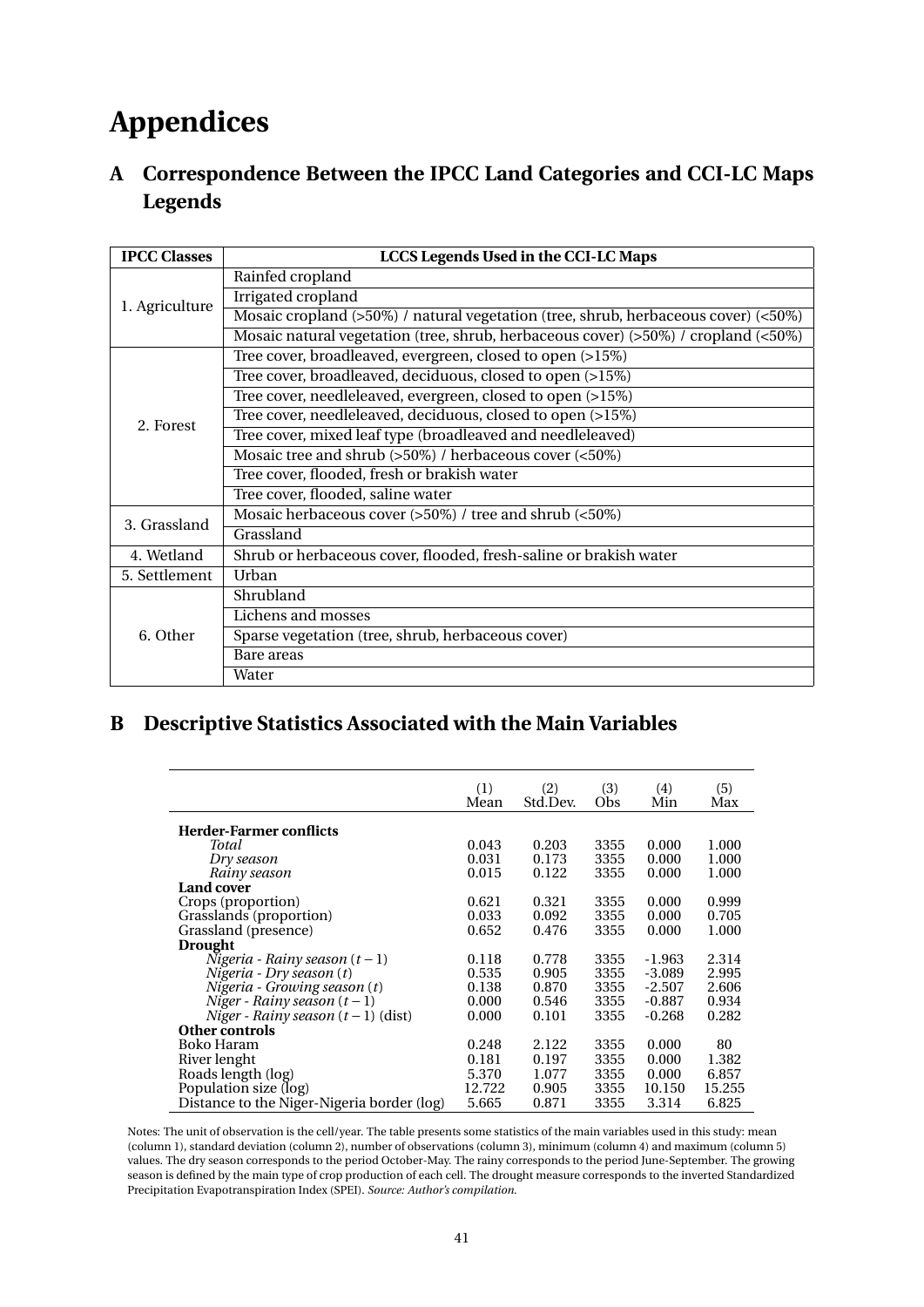**C Moran Scatter Plot for the Average Incidence of Conflict Between Herders and Farmers in Nigeria (2006-2016)**



Notes: The variable tested is the cell's average incidence of conflict between herders and farmers between 2006 and 2016; the weight matrix is a first order queen contiguity matrix. The upper-right and the lower-left quadrants (lower-right and upper-left quadrants) correspond with positive (negative) spatial autocorrelation. *Source: Author's compilation.*

## **D Cluster Map for the Average Incidence of Conflict Between Herders and Farmers in Nigeria (2006-2016)**



Notes: The variable tested is the cell's average incidence of conflict between herders and farmers between 2006 and 2016; the weight matrix is a first order queen contiguity matrix. Local Moran's I statistic significant at the 0.05 level using 999 permutations. *Source: Author's compilation.*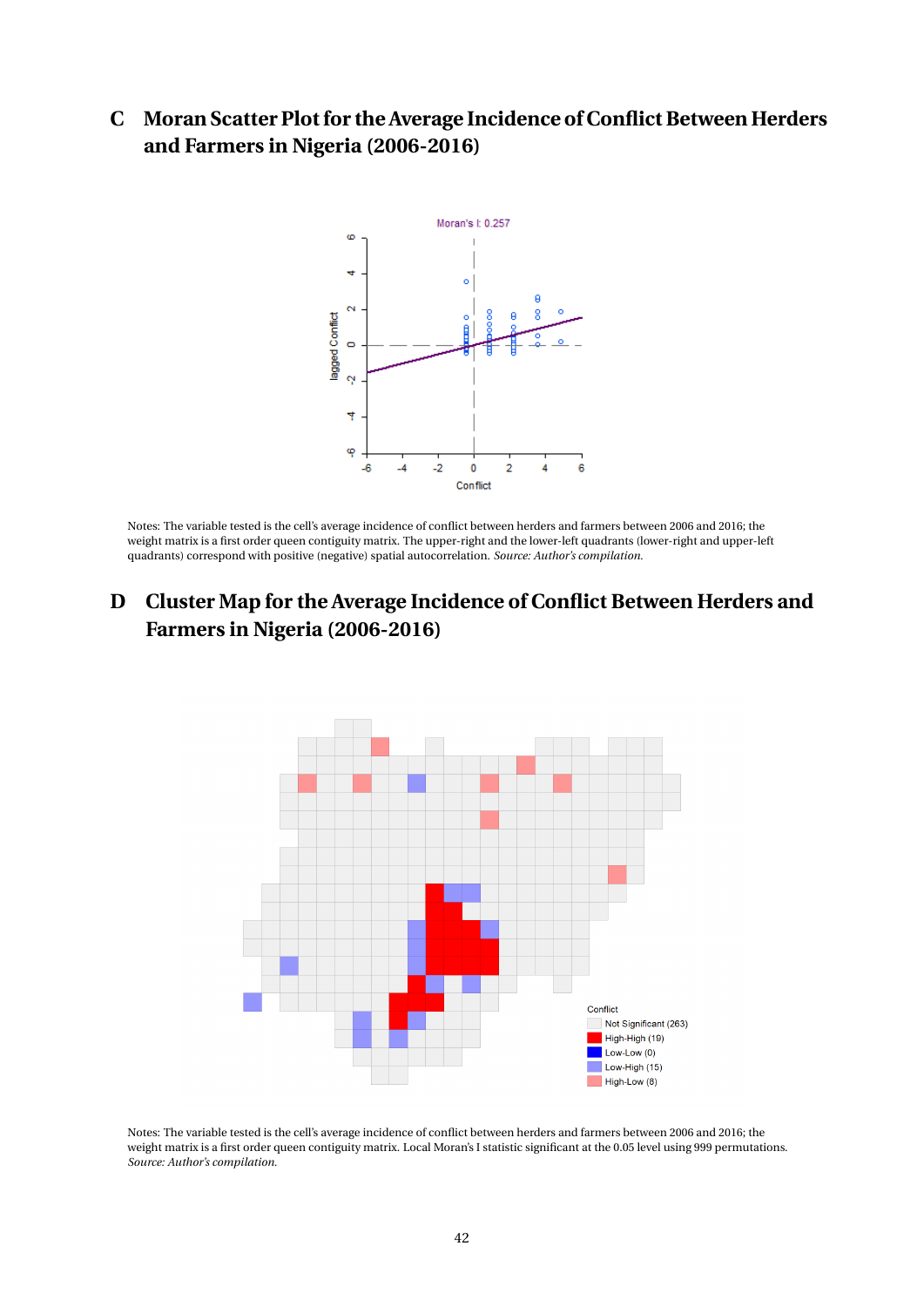## **E Average Predicted Probabilities of Herder-Farmer Conflict Depending on the Level of Drought in Niger's Grasslands**



Notes: Margins plot with capped spikes showing 95% confidence intervals. "Herder-Farmer Conflic" is a dummy variable indicating the incidence of conflict between herders and farmers during the dry season according to the Nigeria Watch database. It takes the value "1" if there is at least one conflict episode in the cell during the year considered. "L.RS-Drought Niger (grassland)" is the average level of drought in Niger's grasslands during the previous rainy season (centered at its mean); it corresponds to the inverted SPEI measure of (Vicente-Serrano et al., 2010). *Source: Author's compilation.*

## **F Alternative Specifications of the Independent Variables - Logistic Model**

|                                        | Logit<br>(1)          | LPM<br>(2)            | Logit<br>(3)          | Logit<br>$\left( 4\right)$       |
|----------------------------------------|-----------------------|-----------------------|-----------------------|----------------------------------|
| L.RS-Drought Niger's grasslands (dist) | $-3.433**$<br>(1.197) | $-0.099**$<br>(0.032) |                       |                                  |
| L.RS-Temp Niger's grasslands           |                       |                       | $-7.715$<br>(9.776)   |                                  |
| L.RS-Prec Niger's grasslands           |                       |                       |                       | 1.786*                           |
| <b>Border Distance</b>                 |                       |                       | $0.530***$<br>(0.155) | (0.838)<br>$0.523***$<br>(0.155) |
| Log-lik<br>Obs                         | $-420.16$<br>3355     | 1156.96<br>3355       | $-417.61$<br>3355     | $-415.46$<br>3355                |
| Controls                               | Yes                   | Yes                   | Yes                   | Yes                              |

Notes: \* p<0.05, \*\* p<0.01, \*\*\* p<0.001. Results were estimated using logistic (columns 1-6) and linear (column 7) models. Robust standard errors are in parentheses. The outcome variable is a dummy variable indicating the incidence of conflict between herders and farmers during the dry season according to the Nigeria watch database. It takes the value "1" if there is at least one conflict episode in the cell during the year considered. Controls include the SPEI during the previous rainy season, the dry season's SPEI, the population size, the average roads' length, the average rivers' length, and an indicator of last year's activity of the group Boko Haram. *Source: Author's compilation.*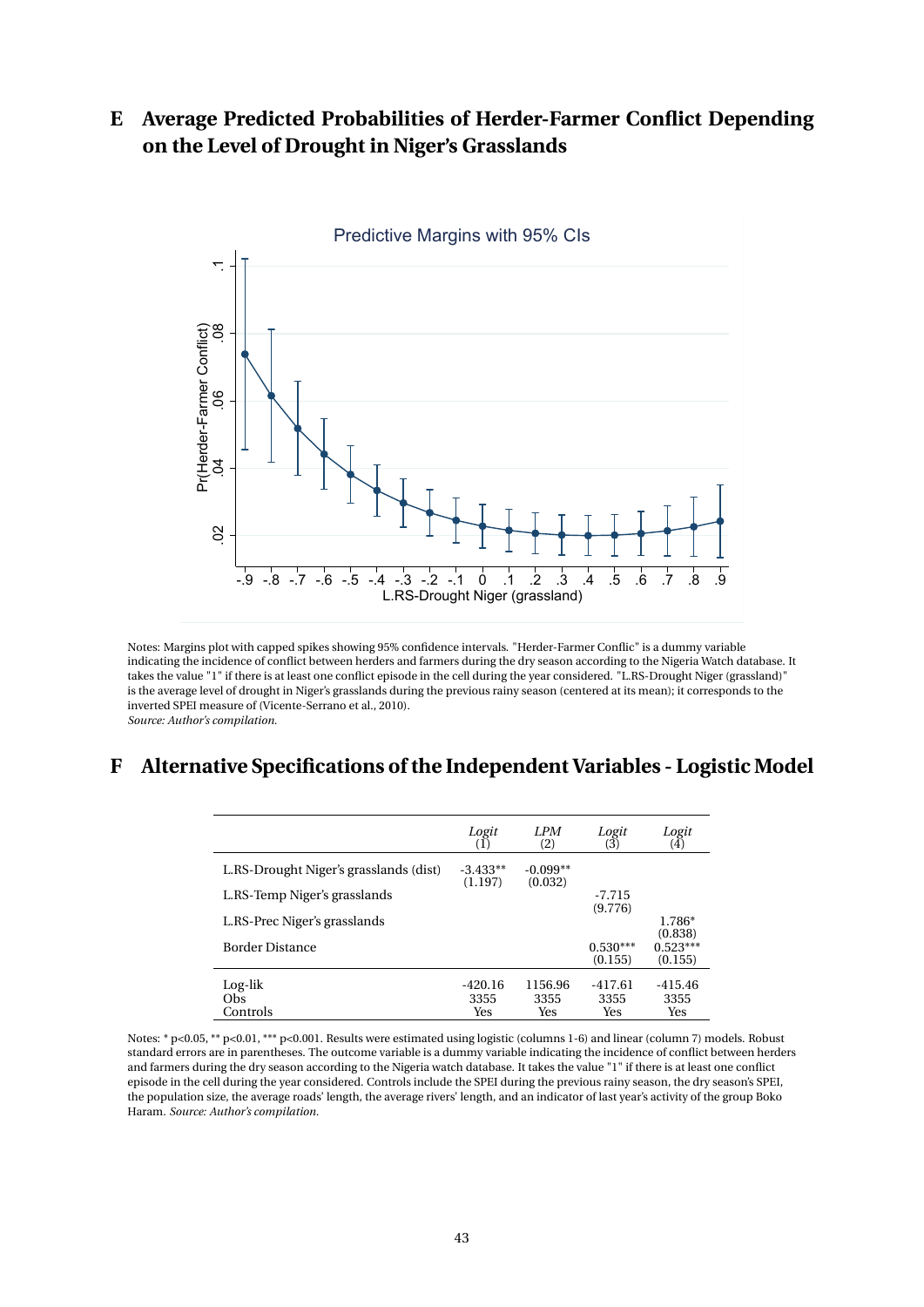## **G Alternative Specifications of the Dependent Variables - Logistic Model**

|                                    | Acled            | Eberle et al. (2020) | Acled               | Eberle et al. (2020)   |
|------------------------------------|------------------|----------------------|---------------------|------------------------|
|                                    | $\left(1\right)$ | (2)                  | (3)                 | (4)                    |
| L.RS-Drought Niger (grassland)     | $-0.705**$       | $-0.726**$           | $-0.696***$         | $-0.741***$            |
|                                    | (0.262)          | (0.234)              | (0.205)             | (0.198)                |
| L.RS-Drought Niger (grassland) sq. |                  |                      | $0.763*$<br>(0.314) | $0.546^{a}$<br>(0.308) |
| Log-lik                            | $-362.92$        | $-406.74$            | $-360.31$           | $-405.25$              |
| Obs                                | 3355             | 3355                 | 3355                | 3355                   |
| Controls                           | Yes              | Yes                  | Yes                 | Yes                    |

Notes: a p<0.1, \* p<0.05, \*\* p<0.01, \*\*\* p<0.001. Results were estimated using logistic regression. Robust standard errors are in parentheses. The "Acled" dependent variable defines herder-farmer conflict as events defined by Acled with at least one of the following (association of) key words: "crop" and "cattle", "land" and "cattle", "crop" and "herd", "farmer" and "herd", "agri" and *"pastor", "farmer" and "transhumance", "farm" and "nomad", "cattle" and "invade", "nomad" and "farm", "grazing"*. The conflict variable proposed by Eberle et al. (2020) was constructed similarly but with a different list of key words that pertain to resources and competition: *"land dispute", "dispute over land", "control of land", "over land", "clash over land", "land grab", "farm land", "land invaders", "land invasion", "land redistribution", "land battle", "over cattle and land", "invade land", "over disputed land", "over a piece of land", "herd", "pastoral", "livestock", "cattle", "grazing", "pasture", "cow", "cattle", "farm", "crop", "harvest"*. Controls include: the level of drought during the previous rainy season and during the dry season, Boko Haram activity during the previous year (dummy variable), population size, road length, river length and distance to the Niger-Nigeria border. *Source: Author's compilation.*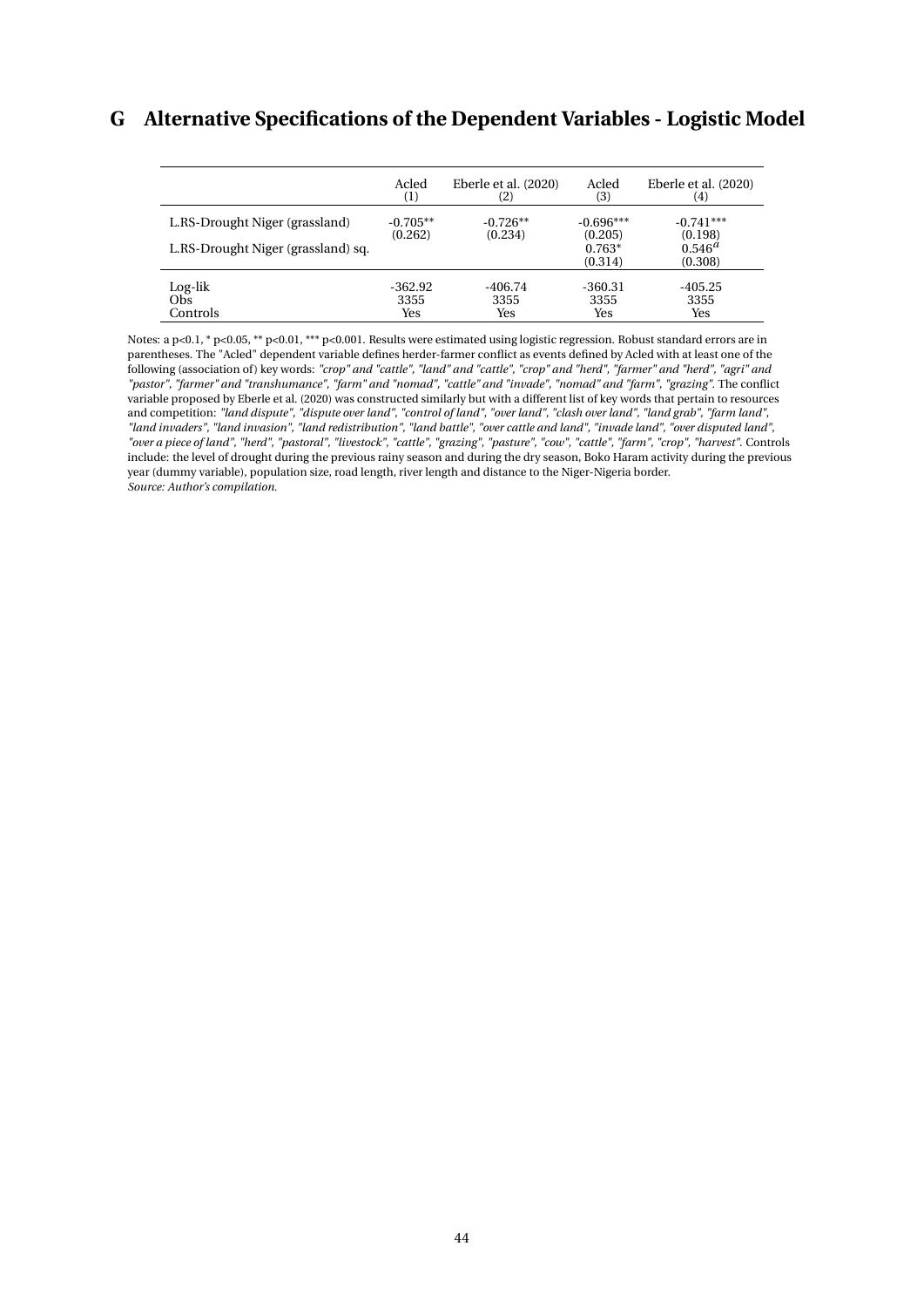## **H Heterogeneous Effects of Climatic Events Affecting Niger's Grassland on the Risk of Herder-Farmer Conflict - Logistic Model**

|                                                                  | (1)                         | (2)                         | (3)                         | (4)                         | (5)                         |
|------------------------------------------------------------------|-----------------------------|-----------------------------|-----------------------------|-----------------------------|-----------------------------|
| L.RS-Drought Niger (g)                                           | $-1.115**$<br>(0.339)       | $-1.110**$<br>(0.408)       | $-0.705***$<br>(0.188)      | $-0.732**$<br>(0.229)       | $-0.665***$<br>(0.190)      |
| L.RS-Drought Niger (g) sq.                                       | 1.048*                      | 0.728                       | $0.817**$                   | 0.738                       | $0.849**$                   |
| L.Grassland                                                      | (0.533)<br>0.575<br>(0.338) | (0.635)                     | (0.297)                     | (0.378)                     | (0.296)                     |
| L.Grassland $\times$ L.RS-Drought Niger (g)                      | 0.628<br>(0.406)            |                             |                             |                             |                             |
| L. Grassland $\times$ L.RS-Drought Niger (g) sq.                 | $-0.364$<br>(0.641)         |                             |                             |                             |                             |
| Mobile Pastoralism Suit.                                         |                             | 1.232                       |                             |                             |                             |
| L.RS-Drought Niger $(g) \times$ Mobile Pastoralism Suit.         |                             | (0.919)<br>1.486<br>(1.342) |                             |                             |                             |
| L.RS-Drought Niger (g) sq. $\times$ Mobile Pastoralism Suit.     |                             | 0.328<br>(1.994)            |                             |                             |                             |
| Mobile Pastoralism Suit. (c)                                     |                             |                             | 1.232                       |                             |                             |
| L.RS-Drought Niger (g) $\times$ Mobile Pastoralism Suit. (c)     |                             |                             | (0.919)<br>1.486            |                             |                             |
| L.RS-Drought Niger (g) sq. $\times$ Mobile Pastoralism Suit. (c) |                             |                             | (1.342)<br>0.328<br>(1.994) |                             |                             |
| Animal Husbandry Suit.                                           |                             |                             |                             | $-1.644$                    |                             |
| L.RS-Drought Niger (g) $\times$ Animal Husbandry Suit.           |                             |                             |                             | (3.374)<br>1.340<br>(3.692) |                             |
| L.RS-Drought Niger (g) sq. $\times$ Animal Husbandry Suit.       |                             |                             |                             | 2.216<br>(5.670)            |                             |
| Animal Husbandry Suit. (c)                                       |                             |                             |                             |                             | $-1.644$                    |
| L.RS-Drought Niger (g) $\times$ Animal Husbandry Suit. (c)       |                             |                             |                             |                             | (3.374)<br>1.340<br>(3.692) |
| L.RS-Drought Niger (g) sq. $\times$ Animal Husbandry Suit. (c)   |                             |                             |                             |                             | 2.216<br>(5.670)            |
| Log-lik<br>Obs<br>Controls                                       | $-405.97$<br>3355<br>Yes    | $-406.13$<br>3355<br>Yes    | $-406.13$<br>3355<br>Yes    | $-408.22$<br>3355<br>Yes    | $-408.22$<br>3355<br>Yes    |

Notes: \* p<0.05, \*\* p<0.01, \*\*\* p<0.001. Results were estimated using logistic regression. Robust standard errors are in parentheses. The outcome variable is a dummy variable indicating the incidence of conflict between herders and farmers during the dry season according to the Nigeria watch database. It takes the value "1" if there is at least one conflict episode in the cell during the year considered. "L.RS-Drought Niger (g)" is the level of drought in Niger's grassland during the previous rainy season (Vicente-Serrano et al., 2010). (c) indicates mean-centered variable. Indicator of the cell's suitability (Suit.) for animal husbandry and mobile pastoralism was obtained from Beck and Sieber (2010). Controls include: the level of drought during the previous rainy season and during the dry season, Boko Haram activity during the previous year (dummy variable), population size, road length, river length and distance to the Niger-Nigeria border. *Source: Author's compilation.*